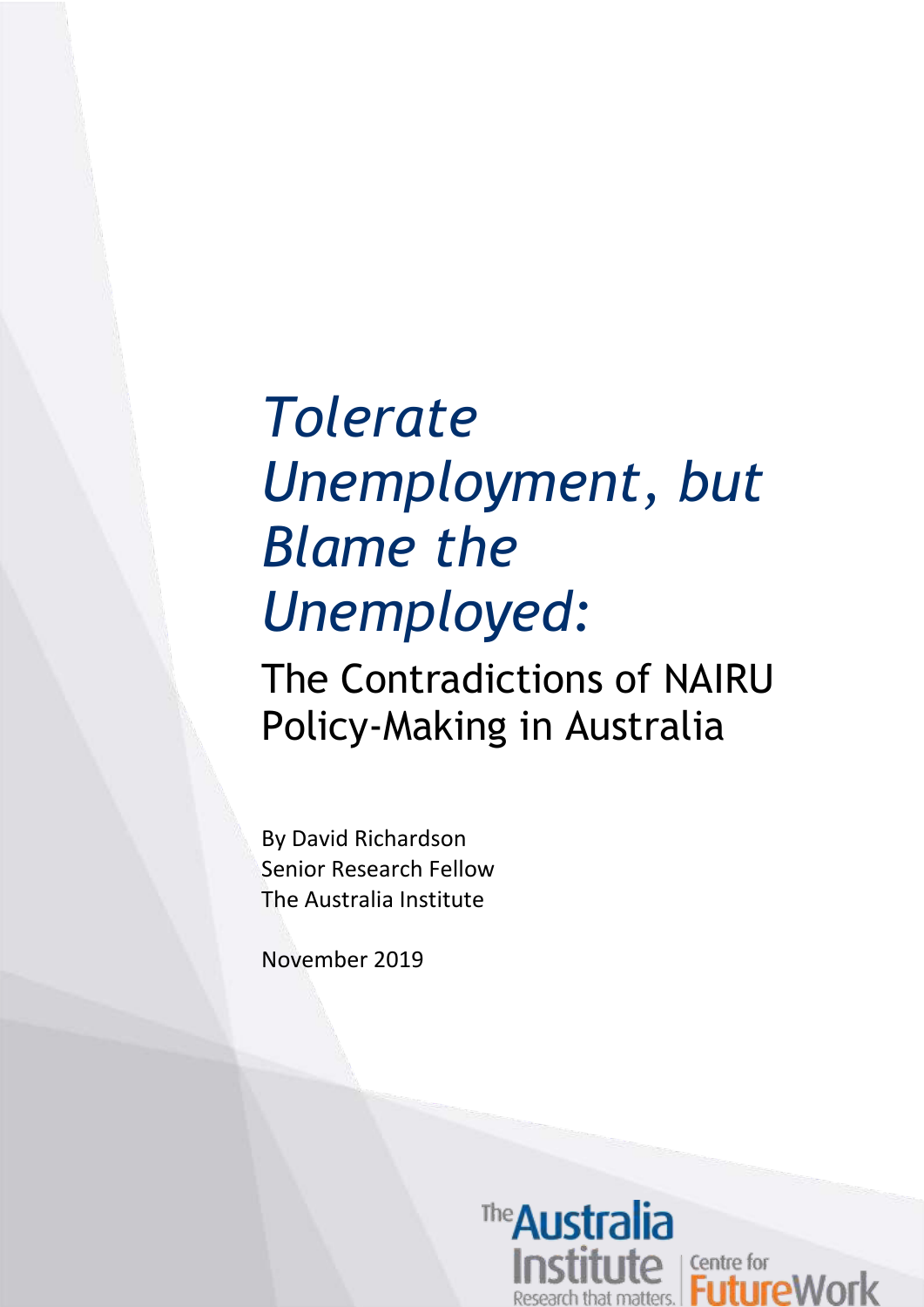#### About The Australia Institute

The Australia Institute is an independent public policy think tank based in Canberra. It is funded by donations from philanthropic trusts and individuals and commissioned research. We barrack for ideas, not political parties or candidates. Since its launch in 1994, the Institute has carried out highly influential research on a broad range of economic, social and environmental issues..

#### Our Philosophy

As we begin the 21st century, new dilemmas confront our society and our planet. Unprecedented levels of consumption co-exist with extreme poverty. Through new technology we are more connected than we have ever been, yet civic engagement is declining. Environmental neglect continues despite heightened ecological awareness. A better balance is urgently needed.

The Australia Institute's directors, staff and supporters represent a broad range of views and priorities. What unites us is a belief that through a combination of research and creativity we can promote new solutions and ways of thinking.

#### Our Purpose – *'Research That Matters'*

The Institute publishes research that contributes to a more just, sustainable and peaceful society. Our goal is to gather, interpret and communicate evidence in order to both diagnose the problems we face and propose new solutions to tackle them.

The Institute is wholly independent and not affiliated with any other organisation. Donations to its Research Fund are tax deductible for the donor. Anyone wishing to donate can do so via the website at https://www.tai.org.au or by calling the Institute on 02 6130 0530. Our secure and user-friendly website allows donors to make either one-off or regular monthly donations and we encourage everyone who can to donate in this way as it assists our research in the most significant manner.

Level 1, Endeavour House, 1 Franklin St Canberra, ACT 2601 Tel: (02) 61300530 Email: mail@tai.org.au Website: www.tai.org.au

#### About the Centre for Future Work

The Centre for Future Work is a research centre, housed within the Australia Institute, to conduct and publish progressive economic research on work, employment, and labour markets. It serves as a unique centre of excellence on the economic issues facing working people: including the future of jobs, wages and income distribution, skills and training, sector and industry policies, globalisation, the role of government, public services, and more. The Centre also develops timely and practical policy proposals to help make the world of work better for working people and their families.

www.futurework.org.au

#### About the Author

David Richardson is a Senior Research Fellow at The Australia Institute based in Canberra. He would like to thank Jim Stanford for helpful comments and Rebecca Burton for editorial assistance.

# The **Australia**<br> **Institute** Future Work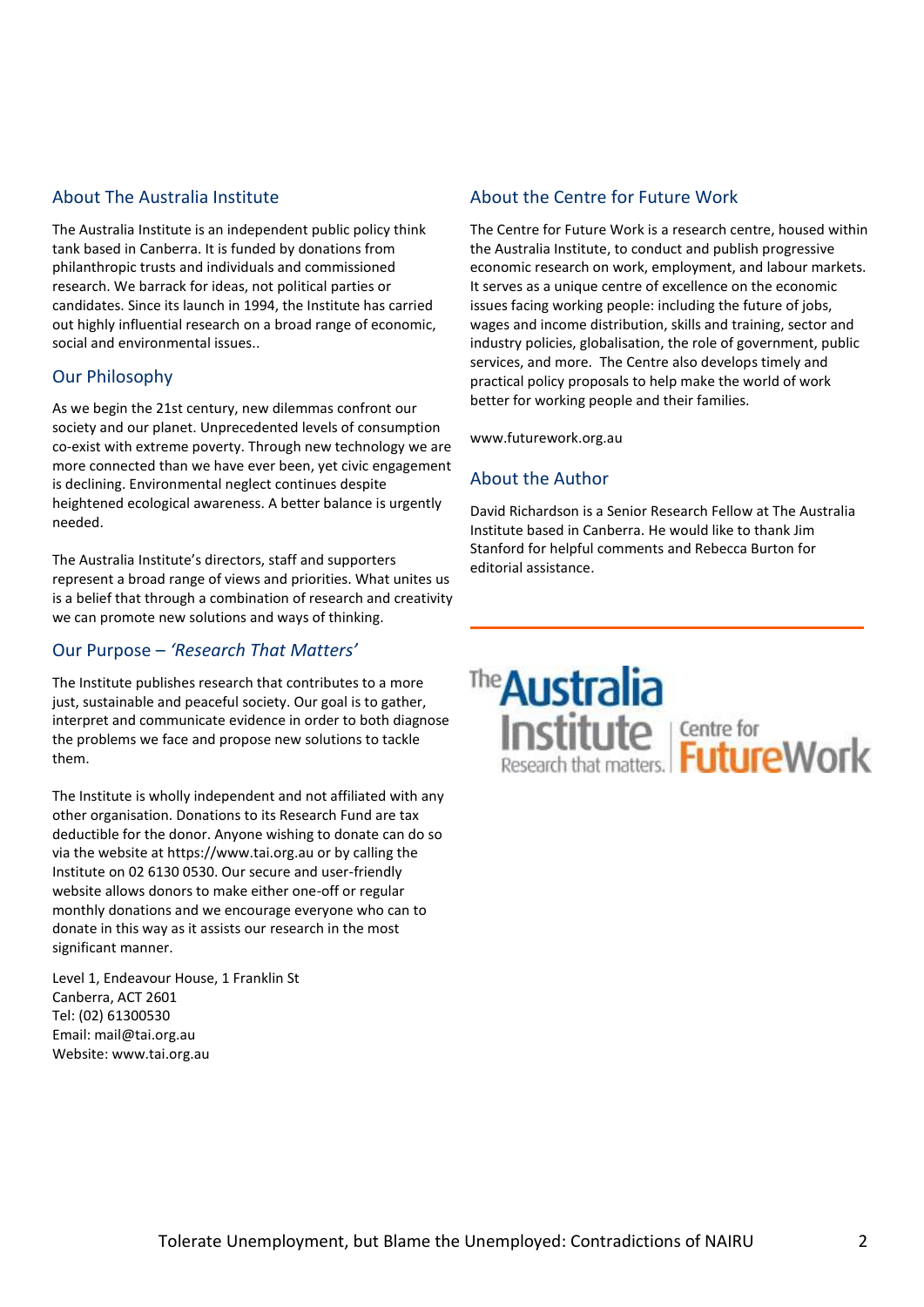# **Table of Contents**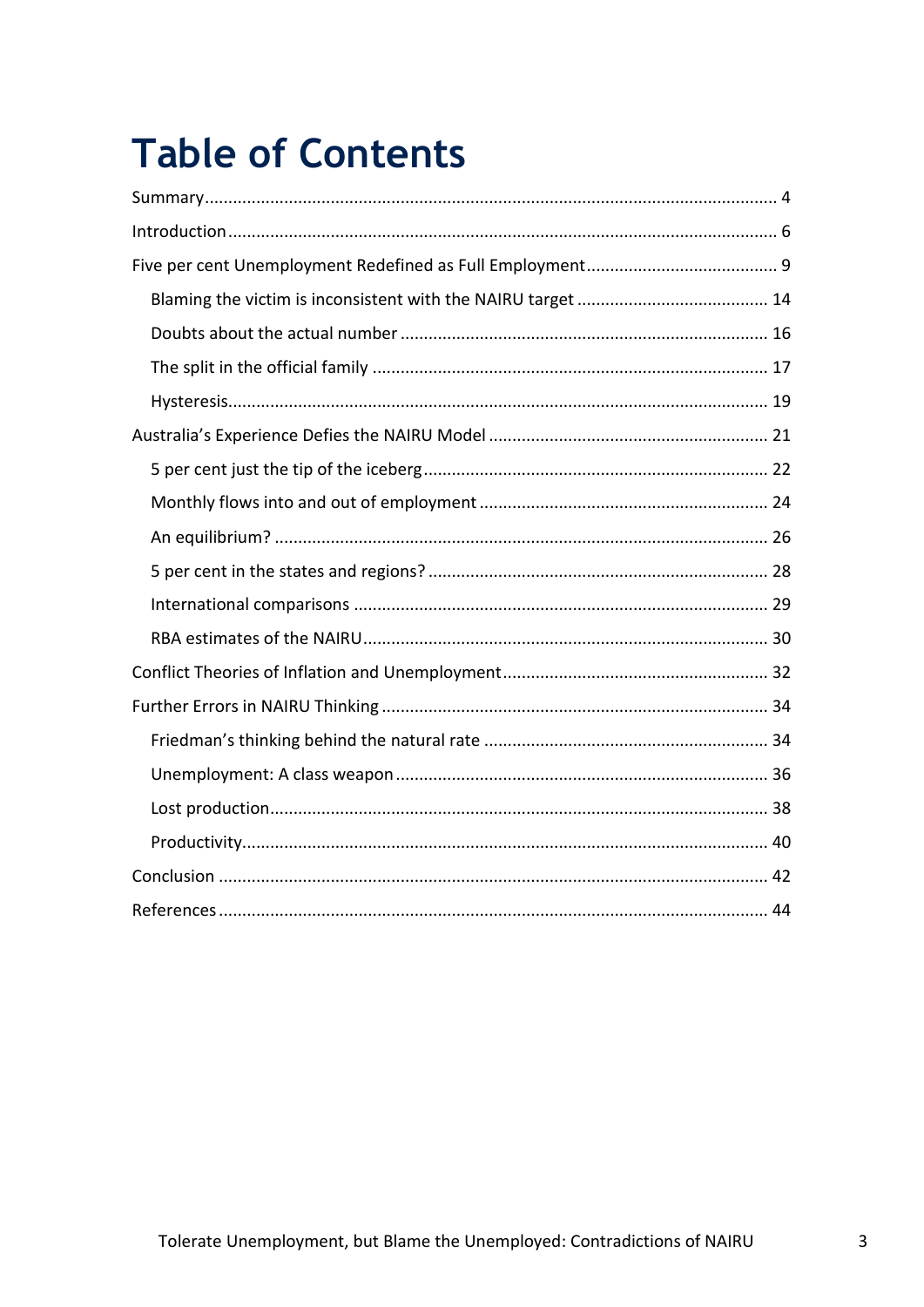## <span id="page-3-0"></span>**Summary**

#### *'The natural rate is in many respects an article of faith, always sought but never seen'*

#### *- The Economist (2017)*

This paper begins by documenting the evidence that 5 per cent unemployment is the government's policy objective, which it believes is consistent with 'full employment'. Indeed, in effectively defining as 'full' something that is less than full, the government attempts to avoid justification by defining away the problem. The government belief relies heavily on a particular stream of economic thinking that is far from unanimous among mainstream economists. That thinking is expressed in concepts such as the 'natural rate of unemployment' or its virtual synonym the 'non-accelerating inflation rate of unemployment', often known by its initials 'NAIRU'. However, there have been fierce debates among economists about the nature and existence of the concept. Most recently, the Reserve Bank of Australia, having made it clear that it believes that the natural rate of unemployment is now well below 5 per cent, is an important critic of government policy. In the rest of the paper, we outline some of the objections to the concept of the natural rate of unemployment, on both theoretical and empirical grounds. In addition, we outline the disastrous effects it can have on people's lives and the state of the economy generally.

Almost since the beginning of the use of the natural rate and its synonyms, doubts have been expressed about the empirical estimates and what they mean. Supporters of the natural rate concept adopted the notion of hysteresis to 'explain' why the natural rate could move over time. However, by invoking hysteresis, natural rate advocates virtually concede that there is no invariant natural rate of unemployment, which makes it a very poor concept for policy purposes. And acknowledging the existence of hysteresis opens the door to recognising that there are long-lasting, substantial costs from unemployment that would be avoided by keeping unemployment low. For example, periods of unemployment can permanently undermine jobless workers' chances at re-employment, even when macroeconomic conditions improve: loss of economic and social attachments, and deterioration in skills and employability, means that unemployment can set in motion a chain of events that permanently undermines their economic and personal success. Apart from providing a powerful reason for reducing unemployment to the lowest level possible, these hysteresis effects also constitute a good case for boosting the rate of Newstart payments. An adequate Newstart is an investment in the well-being and future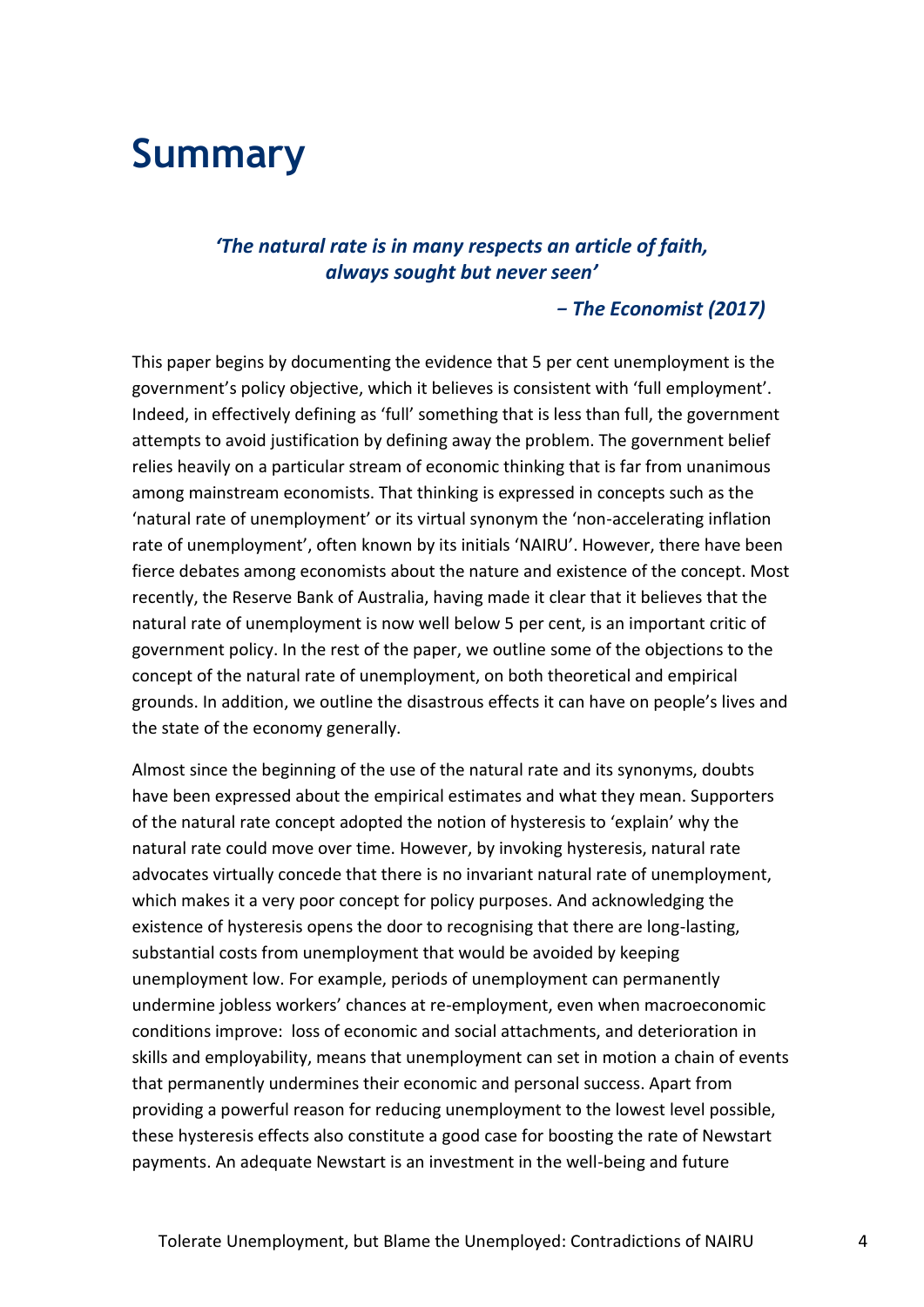employability of unemployed workers, as well as being intrinsically desirable as an anti-poverty measure.

We make the point that using official figures for unemployment is likely to be very misleading. The entire Australian workforce is assumed to be the recorded employed people plus those defined as unemployed. The thinking is that as people gain and lose jobs, they go into and out of the unemployment pool. The unemployment pool is like an industrial reserve army. But we examine a number of different labour market datasets that together give overwhelming evidence that officially recorded unemployment is only the tip of the iceberg, and that reliance on that figure, therefore, is going to vastly underestimate the real level of unemployment. These points would be valid even if the natural rate of unemployment concept were to be upheld. If there were, in fact, a true NAIRU, then it would certainly be well below 5 per cent.

If the reasoning behind the natural rate is wrong, it is useful to consider the alternatives. As it happens, the relationship between unemployment and price and/or wage inflation has long been explained as the outcome of the relative bargaining strengths of capital and labour, or simply as class struggle. The contributions to this line of thinking can be grouped together under the heading 'conflict theories'. To explain how inflation occurs, the relative power of capital and labour needs to be examined. In particular, inflation is the likely outcome when the claims of business and workers exceed 100 per cent of the national product.

At this point, we make explicit some concerns that are usually implicit. Specifically, if the concept of the natural rate is wrong, then government policy stands to severely damage the economy. This is important when so many people, including mainstream economists, cast doubt on the concept. We also make the point that there is a major inconsistency between the 5 per cent policy and the government's attempts to change the incentives/punishments to encourage people out of unemployment.

We then turn to examine in more detail the consequences of the 5 per cent target. It certainly means hardship for those who are victims of the policy. It is wrong to assume that the unemployed are voluntarily out of work while they wait for the best offer. Yet that is the theory behind the natural rate. We must recognise instead that the policy involves real costs on a large number of people at any one time. Moreover, these people are victims of a policy community that uses economic policy as a weapon against labour in the interests of fighting inflation: perhaps a case of the generals fighting the last war. The results are inevitably a lower level of economic activity and worse outcomes for the budget and other economic variables.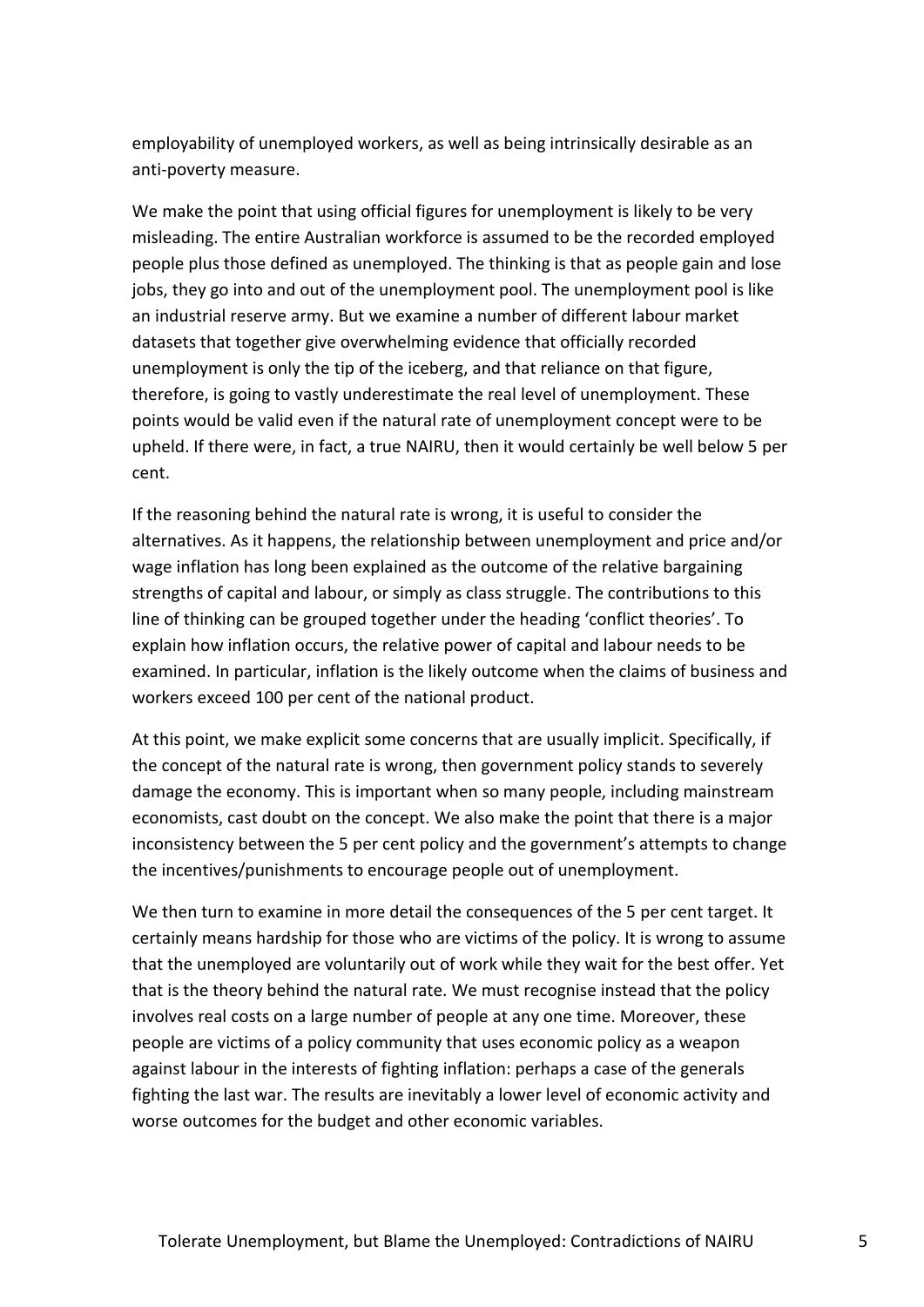# <span id="page-5-0"></span>**Introduction**

1

Australian unemployment increased in the wake of the Global Financial Crisis (GFC) in 2009 and 2010, and then further again following the major downturn in business investment that began in 2013 (associated with the completion of major resource projects). The unemployment rate peaked at 6.4 per cent in October 2014. After that, unemployment gradually declined, returning to near 5 per cent. Given this progress, the government began to demonstrate some complacency about the remaining number of people who were unemployed. However, the unemployment rate has more recently begun to creep up again, now hovering at around 5.3 per cent, or 713,000 people (figures for August 2019, ABS Labour Force, Catalogue 6202.0).

In fact, until very recently the federal government and the Reserve Bank have ascribed to a target unemployment rate of 5 per cent, in a belief that anything lower than that would set off endlessly accelerating wage and price inflation. Below, we document that there was indeed an official unemployment target of 5 per cent. The fact that wage growth slowed to postwar lows at the same time as the unemployment rate approached that 5 per cent 'barrier' – and that CPI inflation consistently fell below the RBA's inflation target throughout that period – clearly contradicted the traditional fear that falling unemployment would spark dangerous inflation.

More recently, the Reserve Bank of Australia (RBA) has split with the government and now believes that the official target should be 4.5 per cent unemployment. Being able to reduce the unemployment rate an additional half-percentage-point allows for a reduction in unemployment of around 70,000 people, and perhaps about \$10 billion in additional production.<sup>1</sup> In essence, the government and RBA 'targets' are different versions of what is often called the 'natural rate of unemployment.' In official documentation, it is also known as the 'non-accelerating inflation rate of unemployment' ('NAIRU', for short). The two concepts are largely synonymous; still other common terms for the concept include the 'equilibrium' rate of unemployment or the 'full employment rate of unemployment'. Indeed, sometimes, senior officials just refer to the NAIRU as 'full employment.' The emerging split between the government and the RBA results from the contrast between the government's complacency about unemployment (and its reluctance to undertake additional stimulatory policies), and the RBA's frustration that the government is not doing more to address increasing unemployment.

 $1$  This assumes the marginal increase in production per worker would broadly equal the average product per worker in Australia.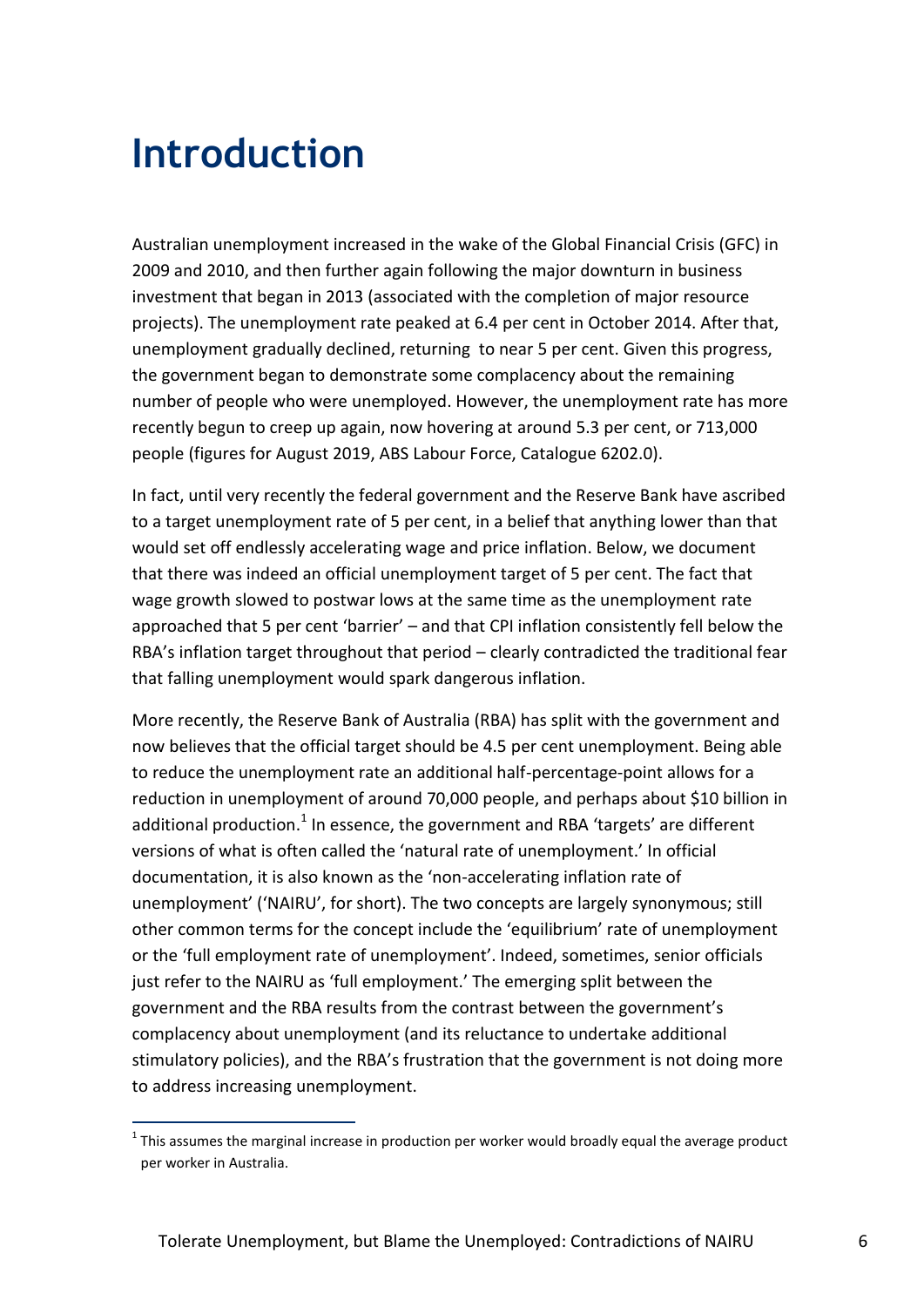The NAIRU is defined as that rate of unemployment at which inflation has no tendency to increase or to decline. According to the theory, if unemployment is lower than the NAIRU, then inflation will accelerate continuously (until unemployment is increased), while if unemployment is greater than the NAIRU, inflation will decelerate. As we will see below, the NAIRU is taken to reflect some sort of real equilibrium in the labour market, and hence it is regarded as an optimal rate of unemployment—suggesting in some sense that it is 'better' than any other rate of unemployment. However, as we will see, how or whether the NAIRU is indeed superior is not spelled out. Moreover, there are serious problems in using the NAIRU as a policy target, not least being its unobservability.

It is important to note that the NAIRU literature rests on some fundamental and controversial views about the nature of the Australian economy. It is assumed, largely without comment, that inflation impulses arise only from the labour market. It is also assumed that the product market is very competitive, so that rates of return are maintained through competition at levels that do not change with the state of the economy. Hence by omission we are deterred from examining price-setting in the corporate sector as a source of inflation. Instead, whenever there is inflation, it is assumed to reflect an excess demand for labour, which causes wages to increase, and which employers then pass on through higher prices. In this view, capital is merely a passive actor. However, it is sometimes very clear that prices, not wages, initiate wageprice spirals. For example, opportunistic price setting that kicked off inflationary spirals was especially evident in the early 1970s, beginning with commodities but soon spreading into manufacturing and other sectors.

The NAIRU approach to inflation, focused on workers and the labour market as the ultimate source of the problem, is reinforced in Australia by the disproportionate role of business representatives on the board of directors of the RBA. As a result, the RBA rarely considers anything outside the labour market as the cause of inflation.<sup>2</sup> A notable exception was the commodity price increases associated with the resources boom (Denniss and Richardson 2011), yet even the resources boom was considered mainly through its impact on the labour supply/demand balance.

The *Economist*'s 'issues brief' on the natural rate of unemployment begins with the following statement:

Why does unemployment exist? If there is a central question in macroeconomics, this is it. There are few bigger wastes than the loss to idleness of hours, days and years by people who would rather be

1

 $2$  There may be other factors, such as construction booms, which produce the excess demand for labour.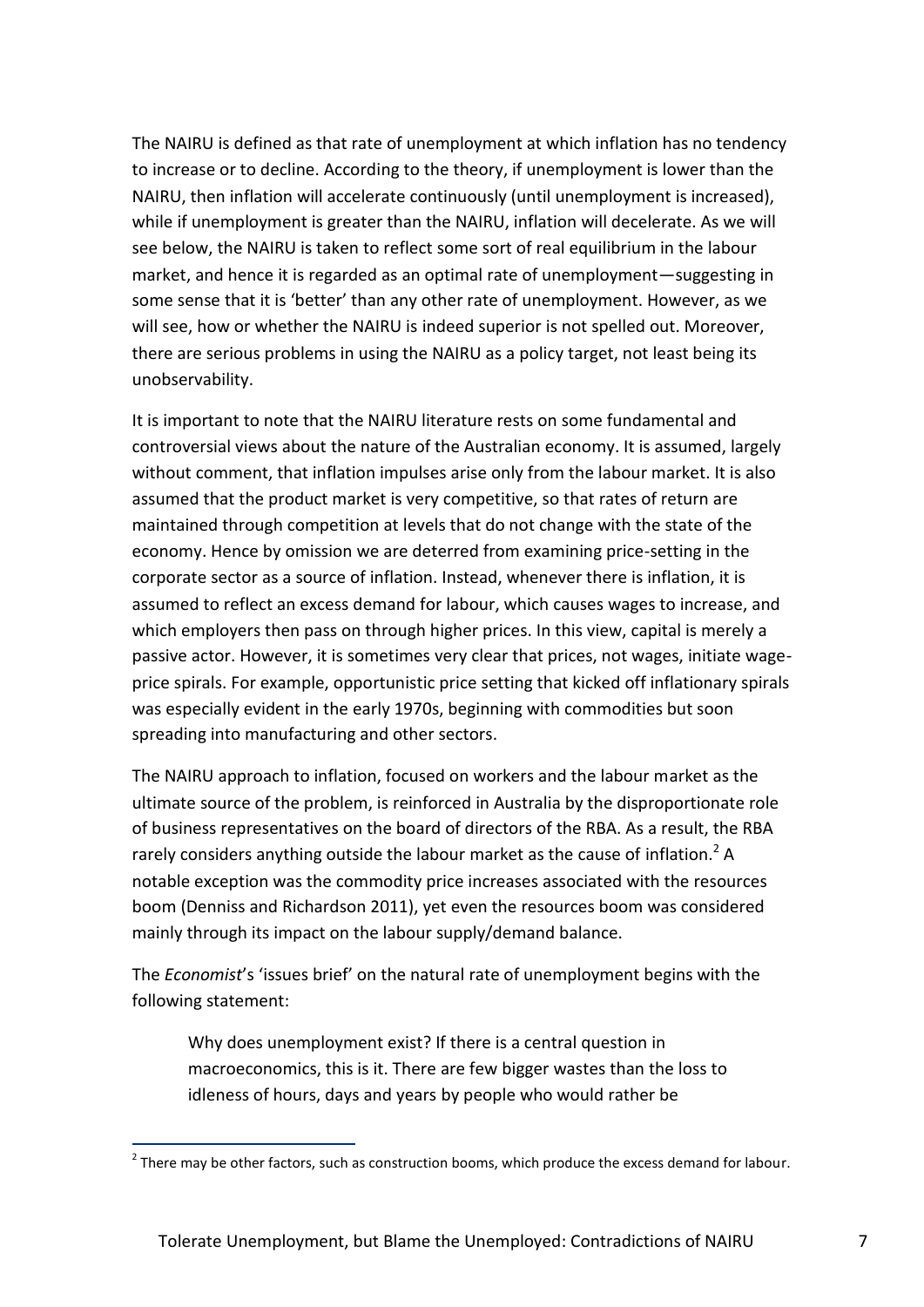working. Unemployment can ruin lives, sink budgets and topple governments. Yet policymakers do not wage all-out war on joblessness. Most, like the Federal Reserve, America's central bank, target what is known as unemployment's 'natural' rate, at which inflation is stable. (*Economist* 2017)

To appreciate the importance of the issue in Australia, note that the lost production associated with 5 per cent unemployment is of the order of \$95 billion per year.<sup>3</sup> The rest of the *Economist* article quoted above tries to explain the concept of the natural rate, and its weaknesses. The *Economist* mentions that even for supporters, volatility in estimates of the natural rate limits its usefulness for policy. Moreover, it points out that 'recent experience has led some to doubt the very existence of the natural rate of unemployment'. Stiglitz (1997), who is sympathetic to the concept, nevertheless concedes that half the mainstream economics profession is hostile to the concept.<sup>4</sup>

Just as the rest of the world is becoming more suspicious of the very idea of a natural rate of unemployment, it remains official policy in Australia and has become an influential tool in economic modelling and policy-making. However, that official policy is theoretically unfounded, empirically ambivalent, and practically dangerous. The aim of the present paper is to increase awareness of the many weaknesses of notions of the natural rate of unemployment, and to forestall its future use in Australian policy making.

1

 $3$  This assumes that a hypothetical zero unemployment would be associated with a 5 per cent increase in Gross Domestic Product (GDP). That figure would be higher if we took into account the waste associated with underemployment and hidden unemployment, as we discuss below.

 $^4$  Stiglitz (1997) says many economists are hostile to the NAIRU specifically (not the natural rate), but as we have seen the two concepts are synonymous.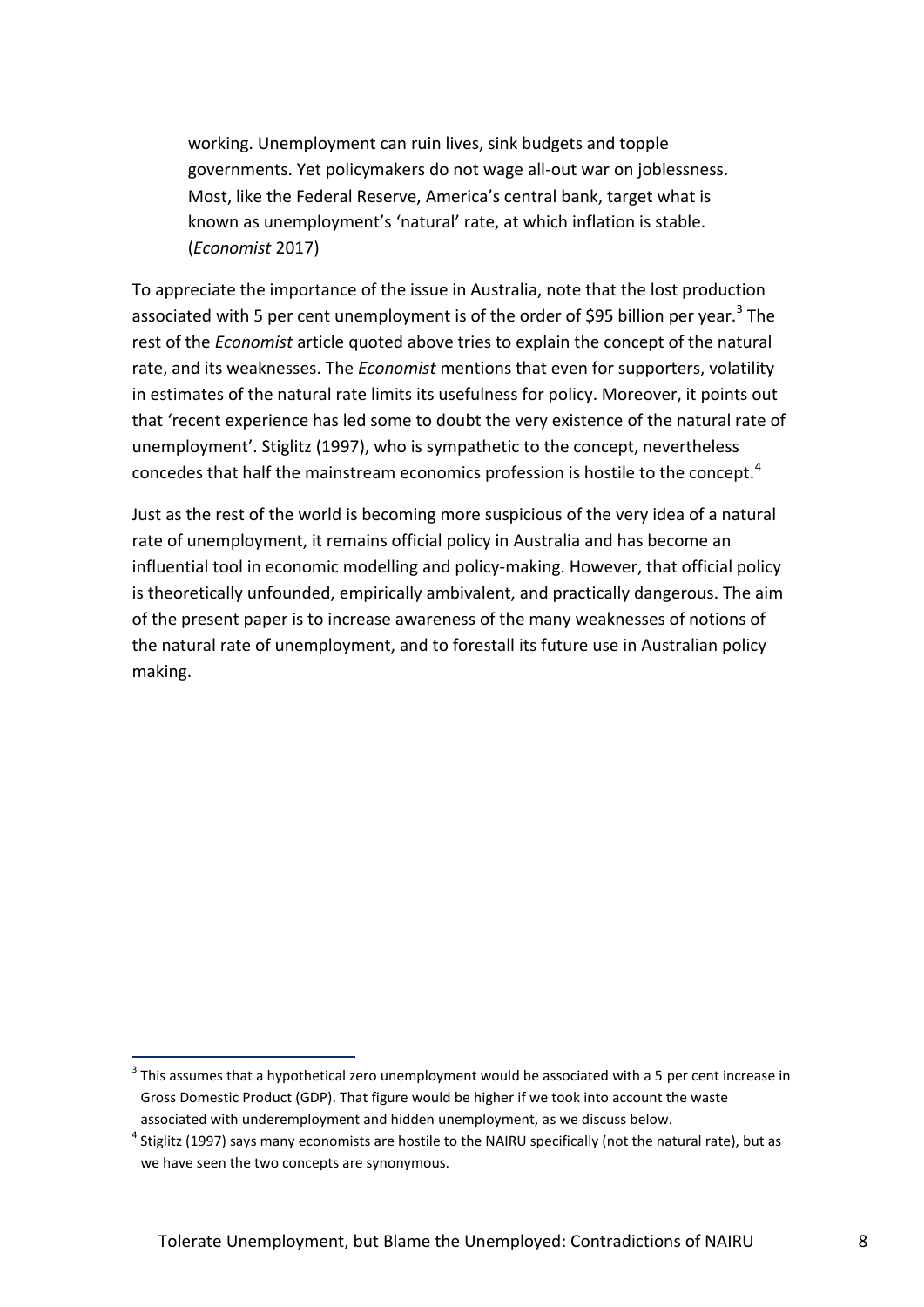# <span id="page-8-0"></span>**Five per cent Unemployment Redefined as Full Employment**

The government has made it clear that its preference is for an unemployment rate of 5 per cent, which it regards as a sort of equilibrium or normality. The Department of the Treasury is responsible for advising the government on fiscal policy, and its views have been set out in a number of places. For example, the *2015 Intergenerational Report* explained Treasury's use of the NAIRU, stating:

Projections in this report use an assumption of a constant rate of unemployment of around 5 per cent over the projection period.

While employment growth depends on the dynamics of the labour force and the wider economy, the assumption of 5 per cent unemployment is based on estimates of the NAIRU. The government believes the NAIRU is the lowest sustained unemployment rate that does not cause inflation to increase (Australian Government 2015, p. 22). In the budget papers, Treasury also explicitly assumes a NAIRU of 5 per cent, which is used to determine potential output (Australian Government 2018). Below that, we get a cyclical upturn in the budget balance; above it, we get a cyclical downturn in the balance. But the 5 per cent unemployment is not a real barrier. It is just that Treasury thinks that below 5 per cent unemployment, the economy will overheat. This belief is based on the idea that the economy is like a pendulum that swings back and forth around its central or equilibrium point—in this case, 5 per cent unemployment. Thus 'potential' is imbued with some sense of 'normal' or 'natural.' Indeed, the NAIRU is often referred to as the 'natural rate of unemployment'. This is the term that Friedman (1968) originally used, as we will discuss below.

What we have cited above is just a sample of the official documents, which should enable some understanding of the thinking behind economic policy: in particular, the idea that once we hit 5 per cent, then macro-economic policy—both monetary and fiscal—has done its job, in so far as demand management is concerned. Again, the concept of the 5 per cent was clear in the 2018 Budget Papers, where it was stated that 'the unemployment rate is projected to converge back to 5 per cent over the medium term consistent with Treasury's estimate of the non-accelerating inflation rate of unemployment (NAIRU)' (Australian Government 2018, pp. 2–30).

Almost the same words were used in the 2019 budget. Moreover, the government has taken every opportunity to brag about its employment creation record. In his budget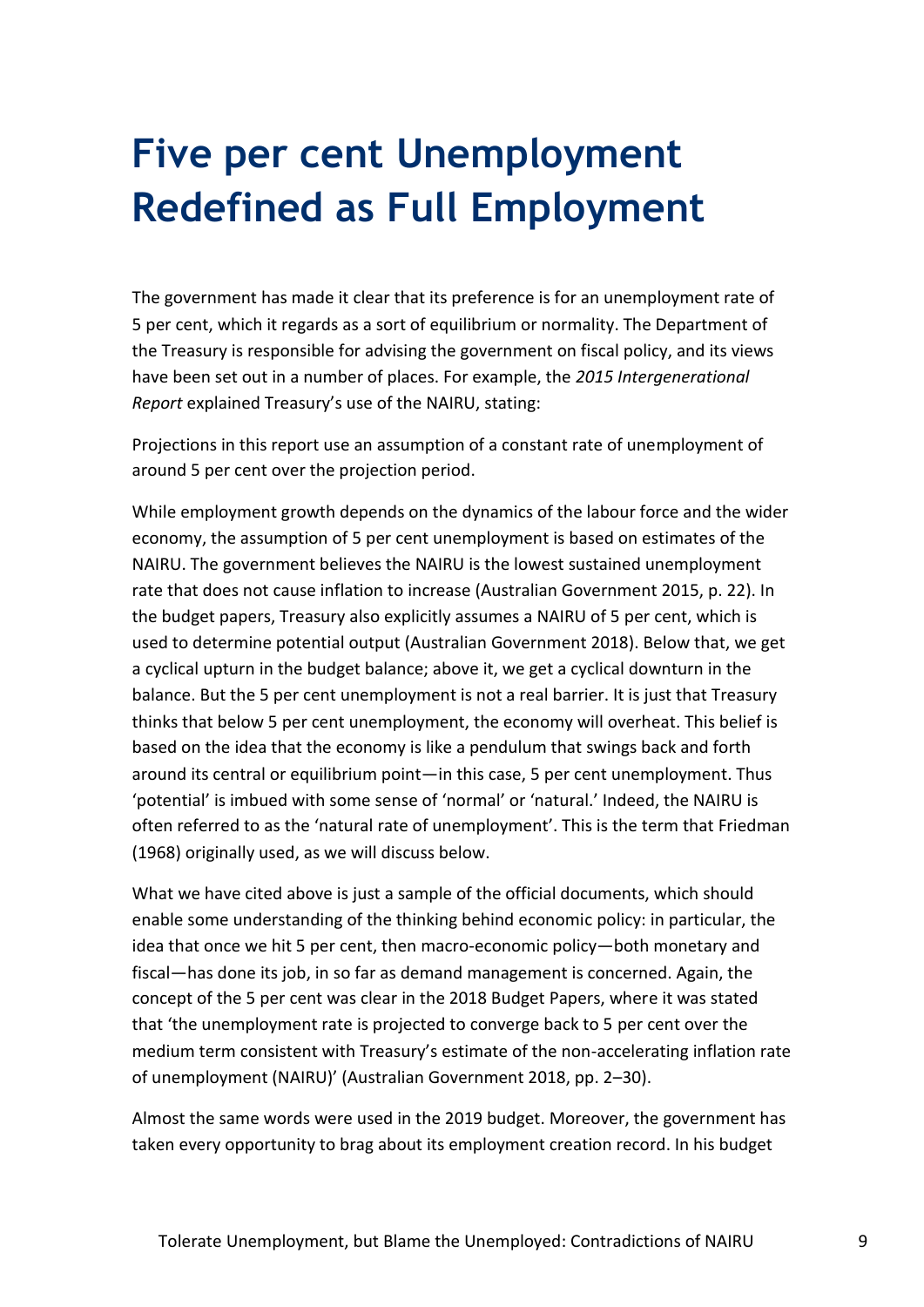speech, Treasurer Josh Frydenberg said, 'Unemployment is lower … There are fewer people on welfare … There are a record number of Australians with a job' (Frydenberg 2019 p. 14).

With these considerations in mind, this paper addresses the concept of the natural rate of unemployment, including whether it even exists, as well as the policy implications of targeting the natural rate. This is certainly not a settled field, as the concept of the natural rate remains controversial. We point out some of the implications of the natural rate concept, and then briefly describe alternative concepts of inflation and unemployment. In addition, we point to alternative economic strategies that reject the NAIRU as a central policy target. However, while it is clear that there are indeed alternative perspectives, it is beyond the scope of this paper to elaborate those alternatives more fully.

For a while, the 5.0 per cent Treasury estimate of the NAIRU was supported by the RBA. When unemployment was at 5.5 per cent, the RBA clearly thought that it was getting close to the NAIRU. The RBA Governor, Dr Philip Lowe, said in a speech in July 2017:

If we look at just the past few months, there has been a welcome pickup in employment growth right across the country, after a period of softness. The forward-looking indicators suggest that employment growth will continue. Job ads, job vacancies and hiring intentions have all lifted. Businesses are also reporting better conditions than they have for some years. This is good news, particularly given that the unemployment rate is still around ½ a percentage point above estimates of full employment in Australia. (Lowe 2017)

Subsequently, on 13 June 2018, he said:

While we can't be definitive about what constitutes full employment, most conventional estimates for Australia are that it means an unemployment rate of around 5 per cent. It is possible, though, that we could do better than this, especially if we approach the 5 per cent mark at a steady pace, rather than too quickly. Indeed, in a number of other countries, estimates of the unemployment rate associated with full employment are being revised lower as wage increases remain subdued at low rates of unemployment. We have an open mind as to whether this might turn out to be the case here in Australia too. Time will tell. (Lowe 2018)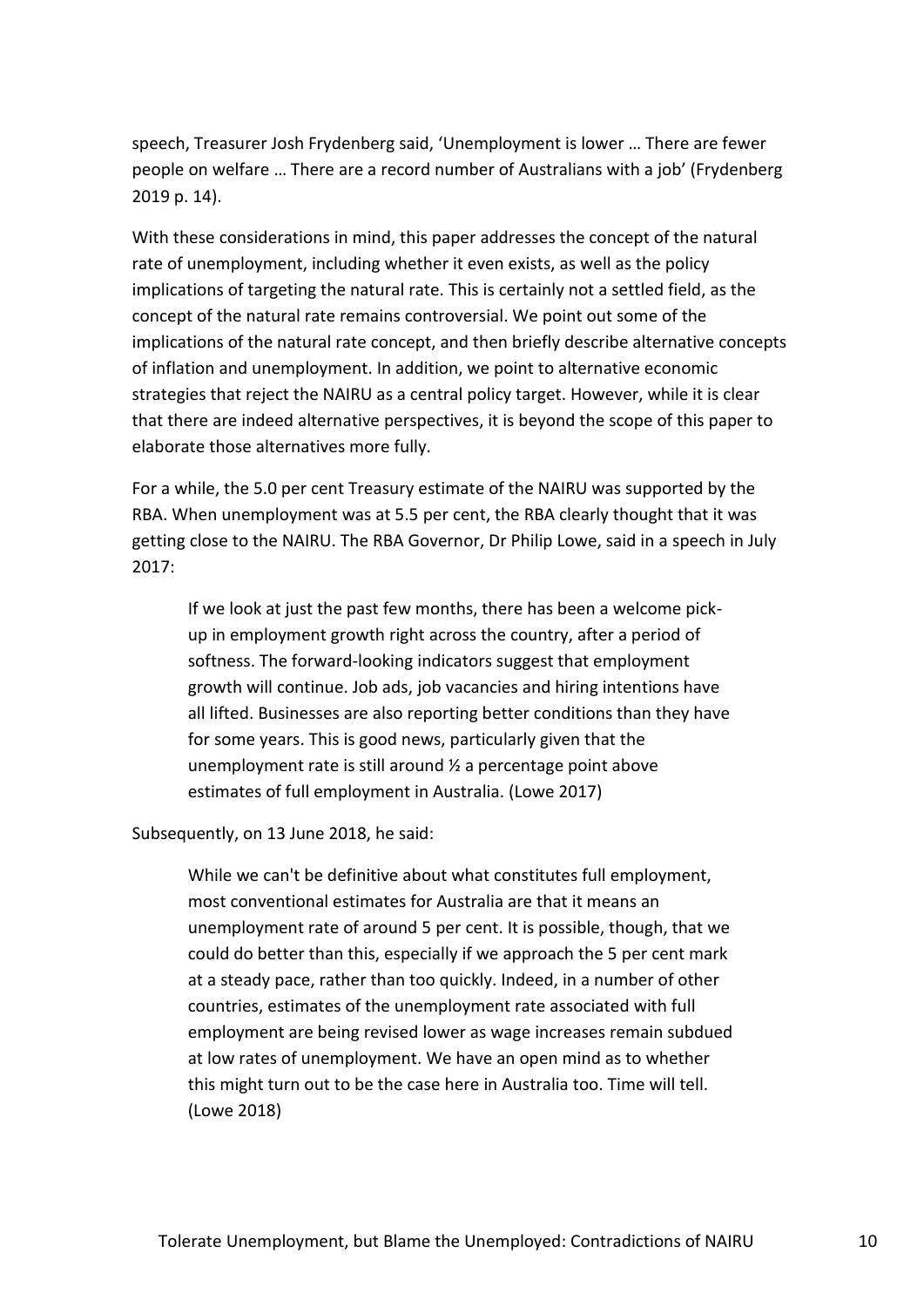On 22 February 2019, Lowe told the House of Representatives Economics Committee that 'our central scenario for 2019 is for growth of around 3 per cent, inflation of around 2 per cent and unemployment of around 5 per cent … [T]his is not a bad set of numbers' (Lowe 2019a). He did not use the term 'natural rate' or its synonyms in this speech, but he certainly implied it.

The views of the Governor of the RBA are particularly important. Governments have two main macro-economic tools: monetary and fiscal policy. Monetary policy is devolved to the RBA which, under its founding legislation, is obliged to target 'full employment, low inflation and a stable currency', hence the importance of its views regarding the meaning and measurement of full employment.

The RBA's modelling of its own behaviour further confirms that it explicitly targets the NAIRU. For example, in outlining its recent macroeconomic modelling, RBA officials included a version of the Taylor rule to describe the Bank's own behaviour:<sup>5</sup>

[P]olicy responds to deviations of … inflation from target and the unemployment gap … [T]he cash rate must eventually respond endogenously to bring inflation back to the midpoint of the target band and the unemployment rate to the NAIRU. (Cusbert & Kendall 2018)

Some suggest the RBA is only targeting inflation, and deviations from the NAIRU are used only as an indicator of likely inflation pressures. Even so, the practical implications are the same: if the RBA believes inflation will accelerate without end if unemployment falls below the NAIRU, then in targeting stable inflation it will also target the NAIRU.

Moreover, government thinking and the theories lying behind it are based on the idea of the economy as a naturally self-correcting system that, when disturbed from its equilibrium or resting place, will tend to quickly return to the original equilibrium position. In this sense, there is an inherent hostility to government intervention in the economy which might have the aim of producing a better outcome (see, for example, Makin 2016).

Official sources concentrate on the concept of the NAIRU, but, as we have pointed out earlier, the official quotations show that the NAIRU is broadly synonymous with the concept of the 'natural rate of unemployment'. To use one's authority to refer to something as 'natural' and imply that it cannot be changed seems the height of

<sup>1</sup> <sup>5</sup> The Taylor rule (based on Taylor 1993) sought to test the empirical hypothesis that central banks' monetary policy can be understood as increasing (decreasing) interest rates when inflation is above (below) target, and reducing interest rates when unemployment is above (below) target.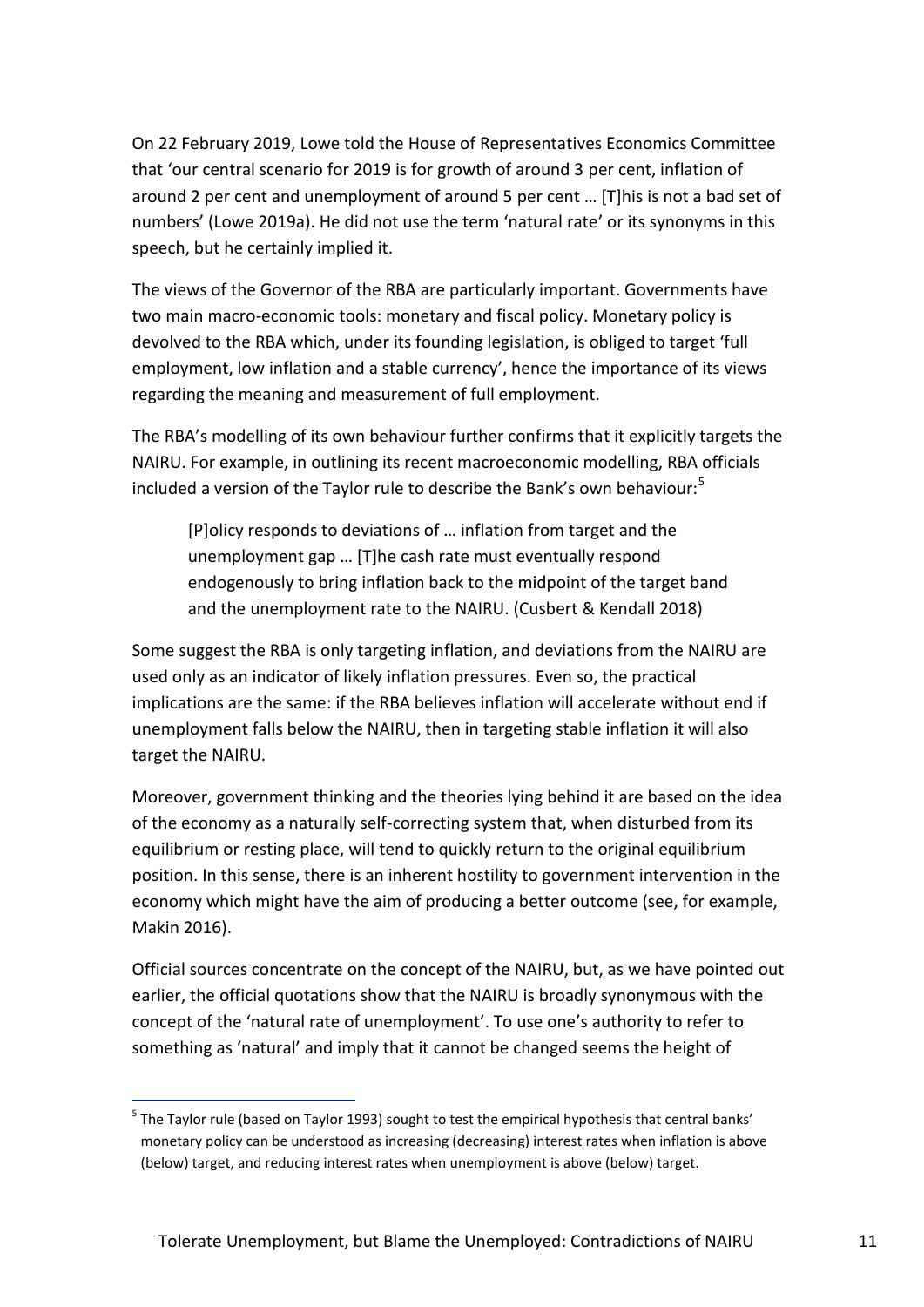arrogance. This arrogance began with Friedman (1968) in particular; $<sup>6</sup>$  we might prefer</sup> to think that the Australian usage has been unwitting, but its assumptions and implications are similar.

Corresponding to the acceptance of the natural rate of unemployment is a redefinition of full employment. The NAIRU is sometimes referred to paradoxically as the 'full employment rate of unemployment.' In less careful language, when 95 per cent of the labour force is employed (using official definitions), some people refer to that as 'full employment.' In the quote above, Lowe (2018) makes it clear that 5 per cent is regarded simply as 'full employment'. He repeated this view in August 2019, when he told the House Economics Committee that the RBA was forecasting that 'the unemployment rate will remain above the level we estimate to be consistent with full employment' (Lowe 2019b). The NAIRU was by then being estimated by the RBA as 4.5 per cent. When it was put to him that the RBA treated 4.5 per cent unemployment as full employment, he confirmed it, saying, 'That would be my current best guess' (Lowe 2019b p. 184, my emphasis).

The use of the natural rate argument by many economists is summed up by Dobrescu, Paicu and Jacob (2011), who say:

The central message of this line of reasoning is pragmatic in nature and has an immediate *practical* corollary: monetary authorities will never be able to influence unemployment over the medium and long term, because the unemployment rate tends towards a so-called natural level (p 184 my emphasis).

Joan Robinson (1976) referred to the attraction to business of

1

…the cynical doctrine that the private enterprise economy needs unemployment to preserve the value of money. The spokesmen of capitalism were saying: Sorry, chaps, we made a mistake. We are not offering full employment, but the natural level of unemployment (p. 122).

<sup>6</sup> Friedman's use can be traced to his Presidential Address to the American Economic Association, later reprinted as Friedman (1968). That address was a polemic designed to persuade the economics profession to resist using activist economic management to achieve lower unemployment. In particular, he wanted to attack the Phillips curve, which purported to show a stable relationship between inflation and unemployment. The implication was that policy makers could trade off some additional inflation for a lower unemployment rate. However, Friedman insisted there was no tradeoff.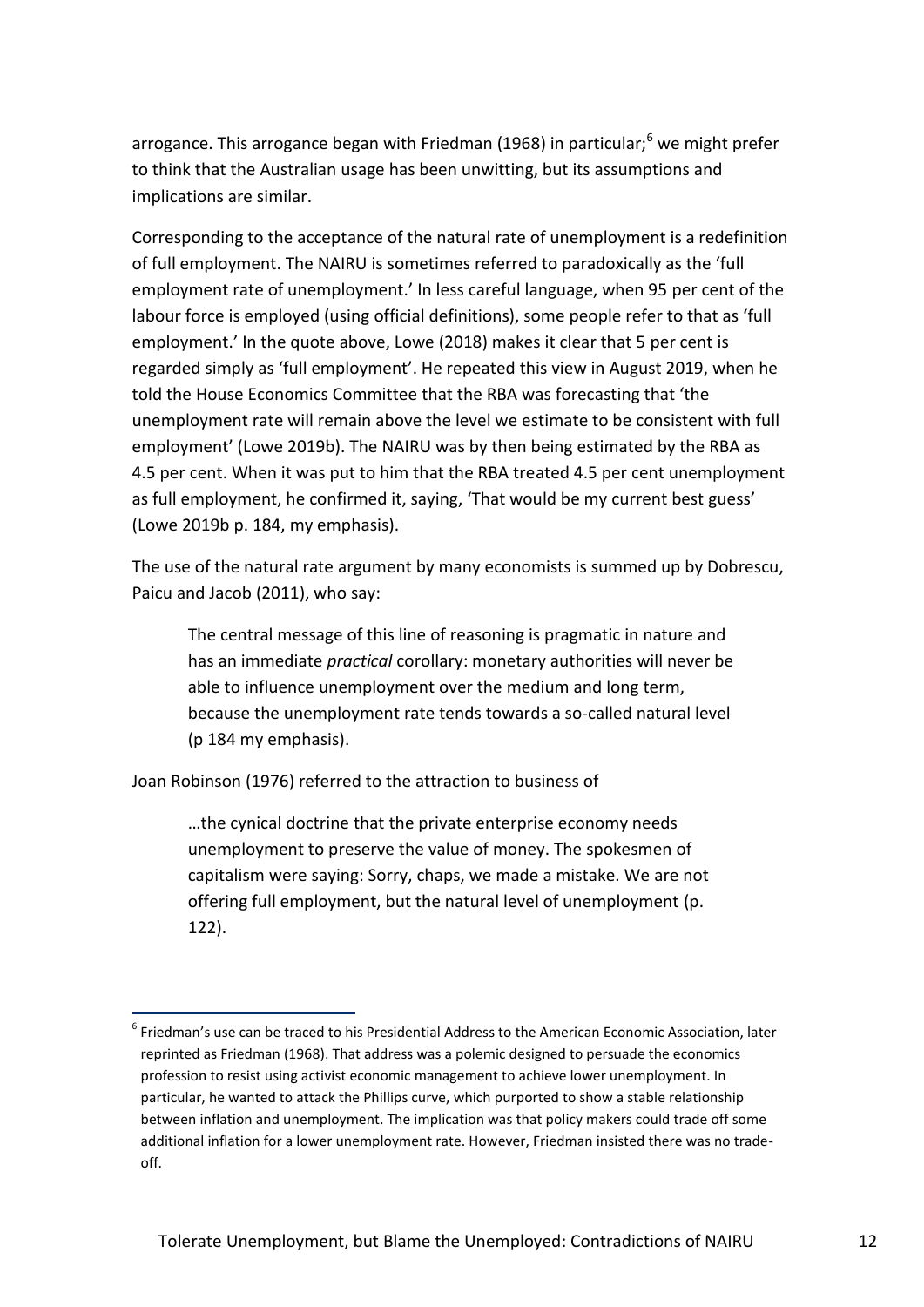In many hands, therefore, the natural rate of unemployment becomes a rationale for government to keep out of economic management and to not interfere with market processes. In this school of thought, unemployment is certainly not caused by Keynesian demand-deficiency problems. These are ruled out by assumption.<sup>7</sup> By contrast, our view is that the use of phrases like 'natural rate of unemployment' or 'full employment' is a linguistic trick designed to deflect attention from the severe social and economic disadvantage suffered by many Australians. Even if there were a reason to believe that unemployment could not be further reduced, it would still be a callous sleight of hand to call that 'full employment'.

Even if the NAIRU is somehow an equilibrium, its use for policy purposes is an altogether different matter. If the NAIRU is policy, the government must believe that any benefits of getting unemployment below 5 per cent are outweighed by the costs of unemployment below 5 per cent. But the costs of unemployment are very large, and therefore the benefits of any reduction in unemployment are huge, especially to the people concerned, but also to the broader economy.

Those who believe in the NAIRU no doubt consider that other costs, such as the cost of higher inflation and a more assertive workforce, offset the benefits of lower unemployment. But we find it hard to imagine that there is any economic goal more important than reducing unemployment, and so it is hard to imagine that there are larger costs from holding the economy below the estimated natural rate. If those costs have been overestimated, then the cruelty of the present target has been unnecessary. We go into more detail below, but it is worth noting for the moment that, for two months in 2008 (February and August), unemployment went down to 4.0 per cent (seasonally adjusted), well below what was then deemed to be the NAIRU. Inflation did not suddenly accelerate, and there appeared to be no other obvious costs associated with unemployment below the 5 per cent target on that occasion.

It goes without saying that no-one in government—whether politicians or officials seems to be on the record outlining the costs or benefits associated with the economy being under the natural rate, and in particular the 5 per cent target. Rather, it is taken for granted that those costs must be huge, and therefore policy cannot even contemplate reducing unemployment below the NAIRU.

There is another aspect of the 5 per cent policy that is difficult to fathom. On the one hand, the government knows that its own policy actually targets permanent 5 per cent unemployment. However, on the other hand, it blames the unemployed themselves

1

 $<sup>7</sup>$  Indeed, in most of the thinking and arguments by advocates of the natural rate concept,</sup> unemployment is essentially a voluntary activity that people engage in until they find acceptable employment. This description of unemployment fits in with Tony Abbott's notion of 'job snobs'.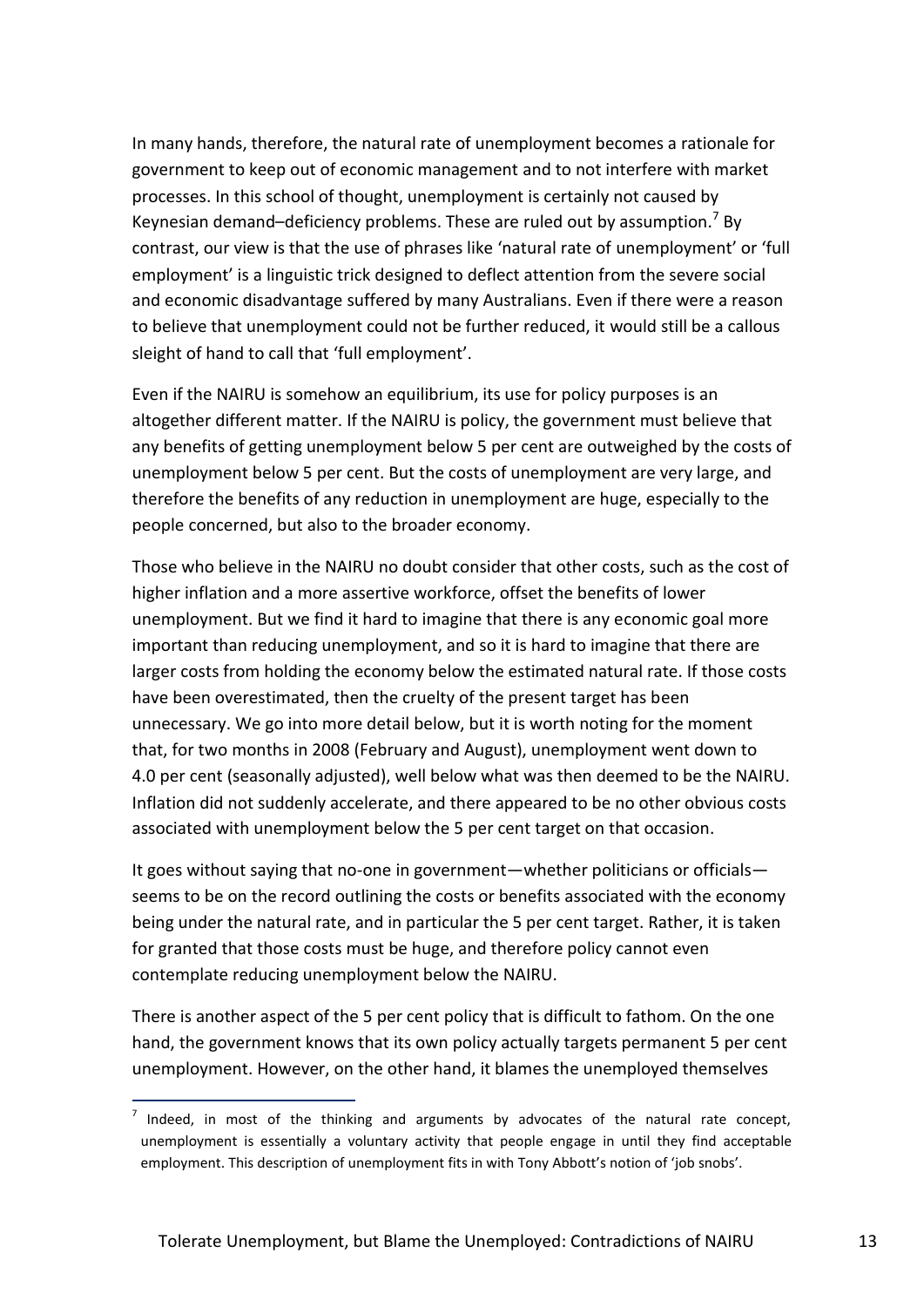for their plight—and then designs policies using sticks and, to a lesser extent, carrots to encourage and coerce people out of unemployment and into work.

## <span id="page-13-0"></span>**BLAMING THE VICTIM IS INCONSISTENT WITH THE NAIRU TARGET**

The government's labour market policy is thus in a logical contradiction. Another way of putting the problem is that the government's macro-economic policy is inconsistent with its micro-economic policy, in so far as it applies to the labour market. On the one hand, it targets the NAIRU, which ensures that unemployment will not go much below 5 per cent. On the other hand, it consistently spruiks its labour market policies as designed to get the unemployed back to work. This is implied by its trite slogan 'The best form of welfare is a job'.

In Parliament recently, following a question on the adequacy of the Newstart Allowance, the Prime Minister, Scott Morrison, said:

[T]he most important support that is provided by this government is to ensure that people can get off welfare and into work … The best form of welfare is a job … Our government will not rest until we get all of them into jobs, because that's the pledge we made at the last election: 1¼ million new jobs over the next five years. (Morrison 2019)

This suggests he wants to assure us that all of the unemployed will get a job. And that becomes his excuse for ignoring the plight of people trying to live on the inadequate Newstart Allowance. If the government is going to get you a job soon, then why do you need a higher allowance? Indeed, on that issue, Prime Minister Morrison also accused the Opposition of showing 'unfunded empathy' (2019).Of course if unemployed people did begin to find jobs in large numbers and the rate of unemployment was to fall, then the logic of NAIRU policy would require government interventions (via monetary and even fiscal policy) to slow the economy and restore 5 per cent unemployment. So the government is adopting irreconcilable positions in pursuing a NAIRU, yet still blaming the unemployed for their own plight.

The government's other tactic is to blame the victim. The Minister for Employment poured fuel on the fire when she released data which were then reported under the headline, 'Welfare crackdown: Majority of job-seekers lose pay over missed meetings' (AAP 2019). This article went on to say: 'New figures released by Employment Minister Michaelia Cash show nearly four in five of the 744,884 Jobactive participants had payments suspended at least once in the 12 months to the end of June'. Channel 7's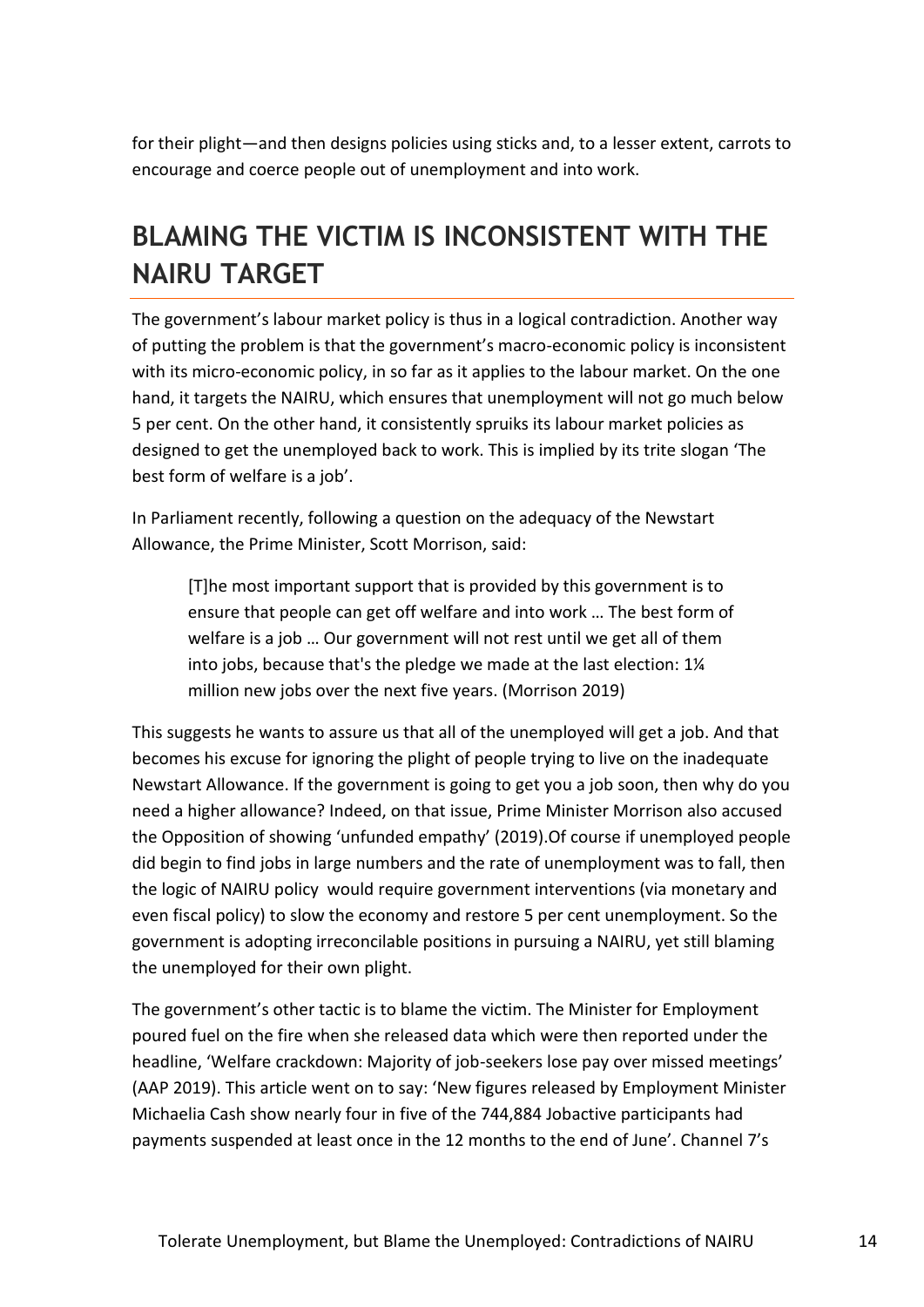*Sunrise* TV program was forced to apologise after it took the bait and referred to 'dole bludgers' (NewDaily 2019).

In 1999, when Tony Abbott was Minister for Employment, Workplace Relations and Small Business in the Howard Government, he referred to the unemployed (or to a good many of them) as 'job snobs' (Castles 2014). Later on, he elaborated this concept, saying:

[P]eople in regional areas would rather be unemployed than work in jobs such as fruit picking and cleaning. This idea that you can be unemployed on benefits in a town where you can't get fruit pickers... [I]t's just wrong. (Quoted in Peatling 2016)

Abbott might have added that the unemployed have other options such as busking or windshield washing. Later, when he became prime minister, his first budget proposed some particularly cruel measures for the unemployed (Australian Government 2014). For example, one of the Abbott Government's measures was to deny the unemployed Newstart Allowance for months to discourage unemployment. Fortunately, the worst features of the 2014 budget never made it through the Senate. The next section of this report considers the issue of Newstart benefits further.

In sum, the effect of aiming for a 5 per cent unemployment rate means that the government is deliberately using macro-economic management to keep the Australian economy below its potential. The unemployed are clearly the main victims. By targeting a minimum unemployment rate, the government is essentially trying to keep the numbers of unemployed constant as a proportion of the workforce. This means that as people are assisted into work, they must necessarily displace other people, at least in aggregate. That is important, given that the government undertakes programs designed to assist some workers. At best, such programs merely rotate a subgroup of the workforce in and out of unemployment. Given that the official unemployment rate is much lower than the real level of underutilisation (as shown above), we can assume that a 5 per cent NAIRU target actually results in a much larger share of people suffering actual unemployment interspersed with temporary bouts of employment.<sup>8</sup>

Despite Prime Minister Morrison trying to suggest that he can find jobs for all the unemployed, the NAIRU target dooms large numbers of people to unemployment—no matter what carrots and sticks the government may use to encourage or browbeat them into a job. The government's various labour market programs at best churn people in and out of precarious employment, without altering the government's contradictory macro-economic policy stance.

1

 $^8$  See Independent Inquiry into Insecure Work (2012) for more about insecure work.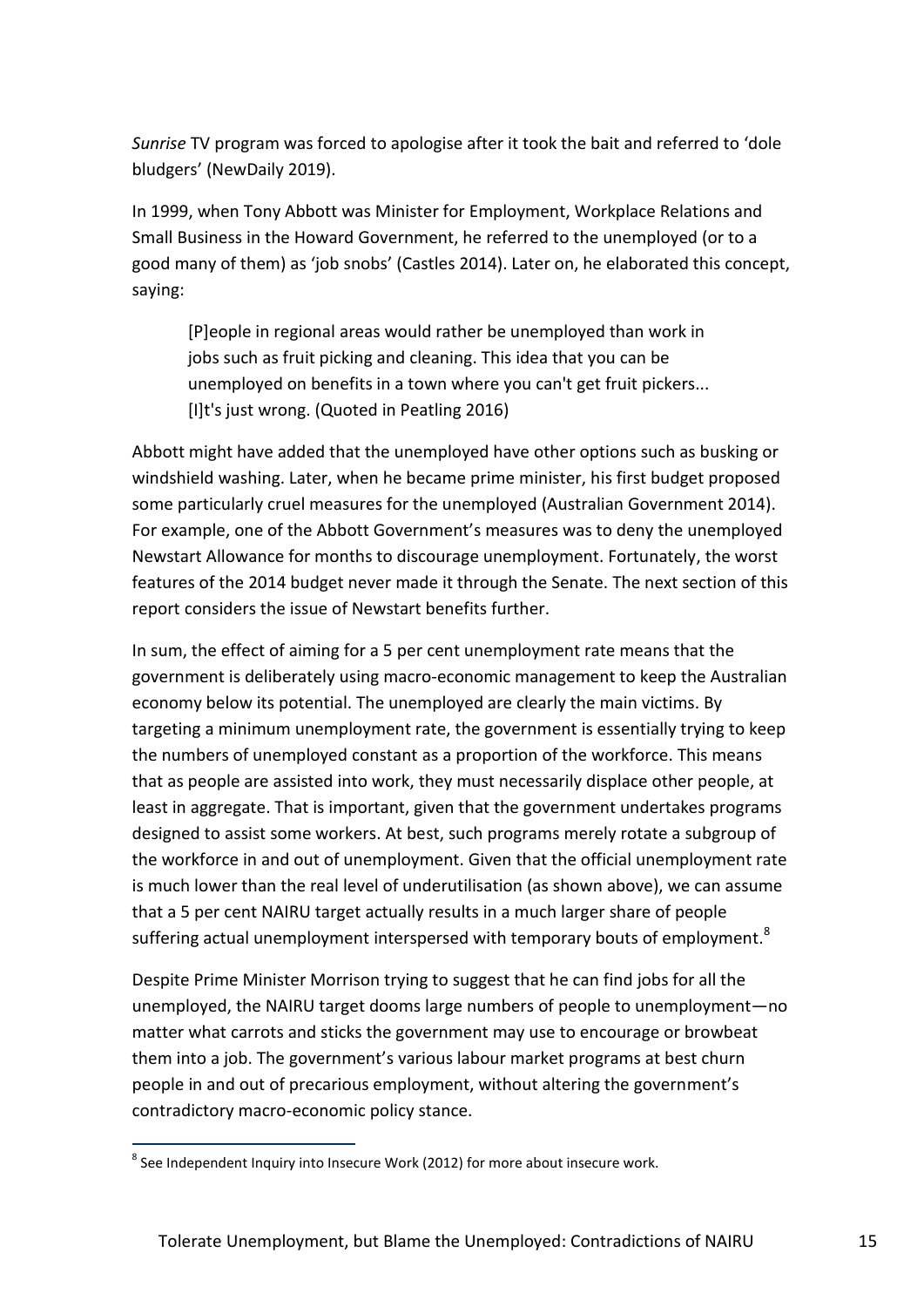Nothing here should be taken as suggesting that labour market programs themselves are a waste. Even in a buyers' market, with more workers than jobs, the prospects of unemployed people can improve through targeted training and other programs. It is also important that governments develop people's skills so that their experience in the labour market will be better, irrespective of the state of the labour market.

#### <span id="page-15-0"></span>**DOUBTS ABOUT THE ACTUAL NUMBER**

Some analysts in Australia who accept the concept of the NAIRU or natural rate nevertheless think the actual rate is less than 5 per cent. For example, Capital Economics said it is more likely to be 4 per cent (Turner & Poljak 2018), while Westpac says it is less than 5 per cent (Turner & Poljak 2018). Apparently, too, the Deputy Reserve Bank Governor, Guy Debelle, said that he was open minded about the 'level of full employment … having witnessed the experience of other advanced economies which have been able to achieve much lower levels of unemployment' (quoted in Turner & Poliak 2018).

The concept of the NAIRU also underpins official wage growth estimates in Australia (such as those prepared by the RBA, and those contained annually in the Commonwealth government's budget documents). The assumption is that wages will accelerate once the NAIRU is reached, but that assumption has been proven wrong consistently. The RBA has conceded that its own and other official forecasts have consistently overestimated wages growth since 2011 (Stanford, Hardy & Stewart 2018). That raises the question of what to do when predictions based on theory do not match the real world. Rather than revise the theory of the NAIRU, RBA Governor Lowe virtually admonished workers for not being more aggressive in their wage bargaining (see Hutchens 2017)—in other words, criticising them for not behaving as the RBA models said they should! Should you admonish the model for not behaving like the real world, or the real world for not behaving like the model?

Two Australian researchers writing in 1996 reported that estimates of the NAIRU vary enormously: ranging from as low as 2.3 per cent to as high as 9.5 per cent in Australia over the period studied (Crosby & Olekalns 1997). A Treasury estimate from 1996 put the estimate at 8.3 per cent (Downes & Stacey 1996). In 2006, Treasury put the NAIRU at 'around 7.0 per cent, although this estimate lacks precision, as in statistical terms there is a 95 per cent chance that the true NAIRU lies in the range [of] 5.4 to 8.6 per cent' (Johnson & Downes 2006). Other researchers (Song & Freebairn 2004) cite still other estimates of the NAIRU for Australia: 6.3 per cent at the beginning of 1980, 8.0 per cent in early 1990, and 7.9 per cent at the end of 1998. There have always been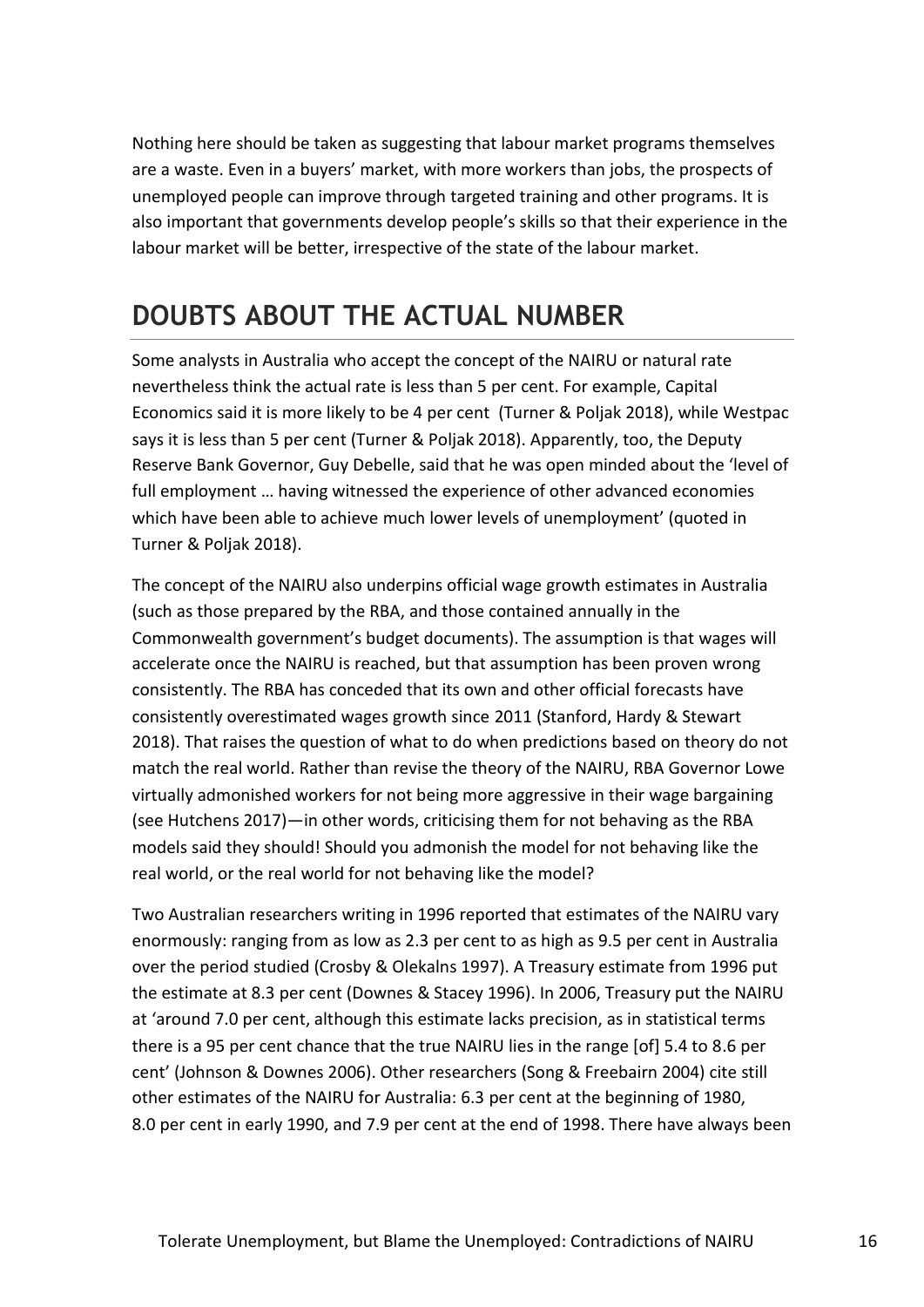different estimates of the NAIRU—and even estimates that follow similar methodologies are not stable over time.

## <span id="page-16-0"></span>**THE SPLIT IN THE OFFICIAL FAMILY**

Over the course of 2019, the RBA made it clear that it believed the NAIRU was below 5 per cent, and more like 4.5 per cent. There had been earlier hints that the NAIRU might be revised downwards. For example, in October 2017 Deputy Governor Guy Debelle noted that the NAIRU estimates overseas were being continuously revised downwards without adverse consequences, as countries experienced unemployment well below previous NAIRU estimates. He said:

[Downward revisions of the NAIRU have] been an issue (to some extent a pleasant issue) for a number of central banks. The unemployment rate has approached and gone below previous estimates of the NAIRU in the US, Germany and Japan, yet wage and price inflation has remained subdued. As a consequence, estimates of the NAIRU in those countries have continued to be revised lower.

Here in Australia, our assessment is that there still remains a sizeable degree of spare capacity in the labour market. Our forecast is that spare capacity will be gradually reduced in the period ahead. But, as it is reduced, we will be alert to the possibility that these developments we see in other labour markets, in terms of subdued inflation in the face of minimal spare capacity, occur here too. (Debelle 2017)

Perhaps Debelle's remarks were too oblique to be widely reported at the time, but reading them now it seems clear that Australia was being prepared for further downward revisions in the NAIRU estimates. In February 2019, the RBA Governor, Philip Lowe, met the House of Representatives Economics Committee to give the regular biannual report on monetary policy. In response to a question on the NAIRU and whether he thought it was still 5 per cent, Lowe said:

Normally there's quite a large ball of uncertainty … And the central point of that ball of uncertainty we used to think was around five; I now think it's lower than that. But the ball of uncertainty is quite large. It sits solidly in the fours. I think this country can have an unemployment rate close to 4½ per cent without wage growth causing problems for inflation. (Lowe 2019a)

In addition, Lowe's report included a graph, reproduced in Figure 1, which clearly showed a strong downward trend in recent estimates of the NAIRU.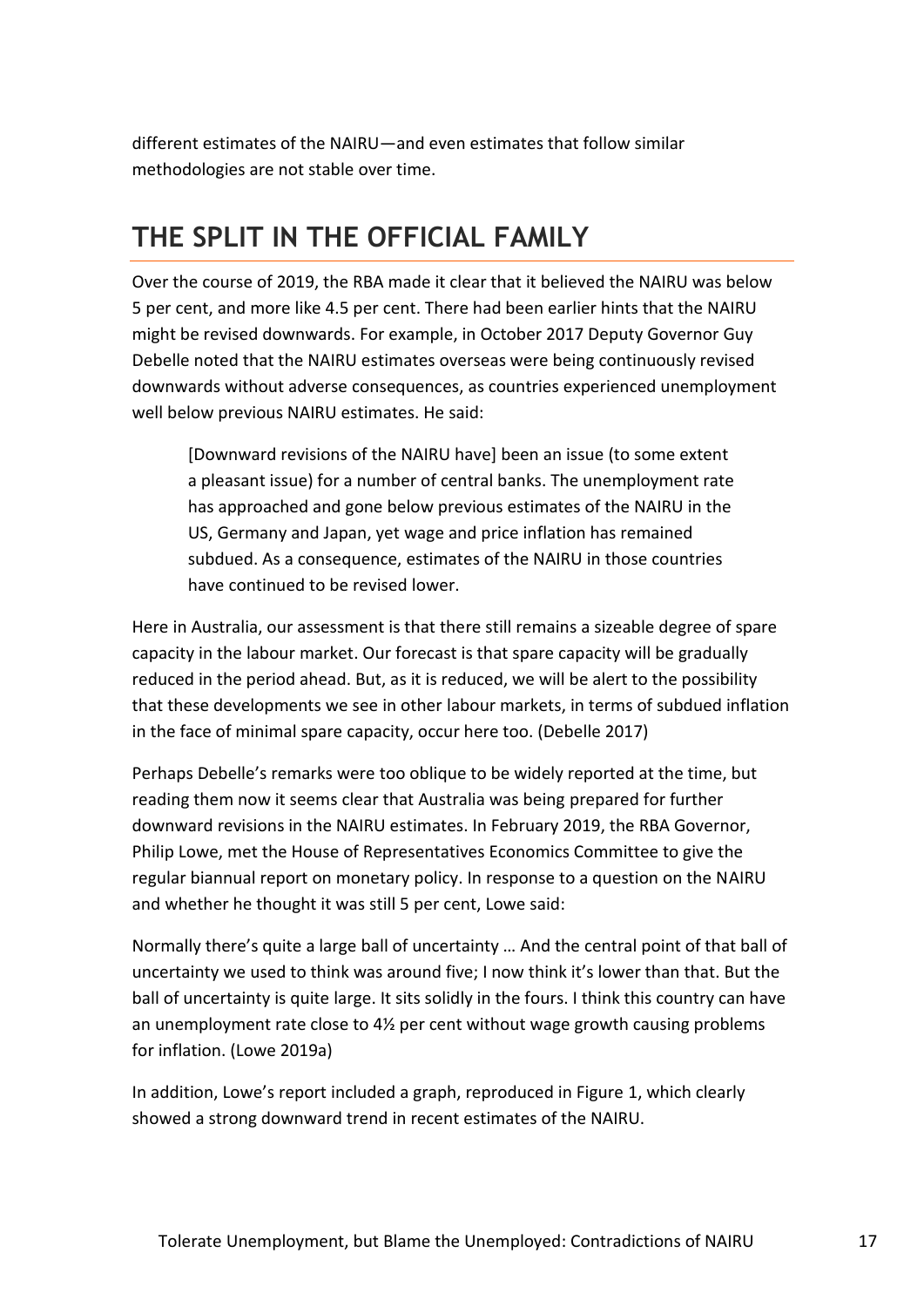

Sources: ABS; RBA

Lowe's earlier remarks did not seem to have been widely reported. However, in June 2019, Assistant Governor Luci Ellis said, 'A year or so ago, we were saying that we thought the NAIRU was around 5 per cent. The point estimate at the time was rounding to 5 per cent'. She went on to say that new data and analysis had led the RBA to revise the figure down. She presented a graph showing the current estimate for 2019 at 4.4 per cent, which, rounded, gives 4.5 per cent. Ellis (2019) said: 'We have therefore gradually revised down the estimate of the prevailing NAIRU from 5¼ per cent a few years ago to 4½ per cent now'.

In something of an exaggeration, the *Financial Review* headline for an opinion piece read: 'The RBA just backflipped on the job market' (Holden 2019). Nevertheless, this was the occasion when the media noticed, and began to report on the new and lower official estimate of 4.5 per cent.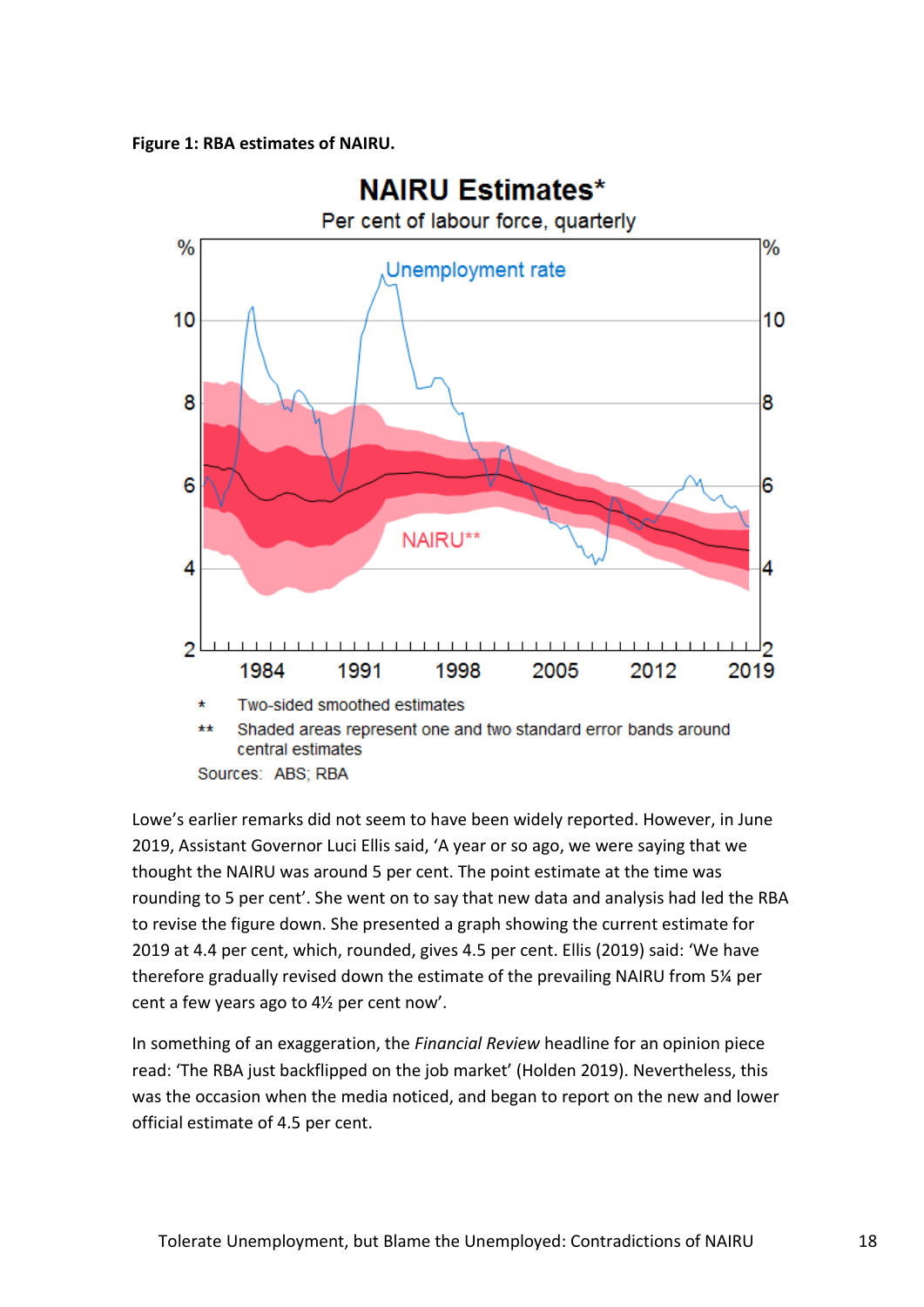## <span id="page-18-0"></span>**HYSTERESIS**

'Hysteresis' refers to a process whereby the very nature of an equilibrium is changed when the system departs from that equilibrium: there will be a new equilibrium created as a result of the change. We saw that currently the natural rate of unemployment is taken to be around 5 per cent. Clearly, that natural rate (if the concept is accepted) must have drifted up substantially since the 1950s and 1960s, when the actual rates of unemployment averaged barely over 1 per cent, and remained fairly stable for decades.

The American economist Edmund Phelps (1972) was the first economist to ascribe the movement in the natural rate to hysteresis. With the hysteresis effect, a temporary increase in unemployment may have permanent effects. Hence, if unemployment increases to a higher level for a significant period of time, then it is less likely to return to the initial, lower levels. To explain this effect, economists have pointed to such things as the atrophy of skills, work ethic, work habits, motivation, social connections, confidence and other consequences of longer-term unemployment; these all inhibit employment success the longer unemployed people remain out of the workforce. All of these problems are exacerbated by the inadequate level of Newstart payments in Australia. Evidence presented by The Australia Institute to the Senate Committee examining the adequacy of Newstart showed that an unemployed family of four receives 20 per cent less than the poverty line (Richardson 2019). Meanwhile a single person on Newstart was \$182.17 a week (more than one-third) below the poverty line of \$529.57 (Richardson 2019). Other evidence to that Committee confirmed that Newstart is not sufficient to maintain a person as attractive to employers (ACOSS 2019).

An especially important dimension of this problem is the effect of unemployment on young people. Young people tend to experience higher unemployment for many reasons. However, a cohort of young people who arrive in the labour market when it is in recession may be permanently affected by the difficulties they face in such a labour market.

Strong evidence supports the existence of hysteresis effects in Australia. Those effects can be thought of as increasing or reducing the structural level of unemployment in Australia. The International Monetary Fund (IMF) recently studied the analogous situation in the US and found that long-term unemployment in the US reduces the probability that an individual will find a job, so that the individual's experience of long-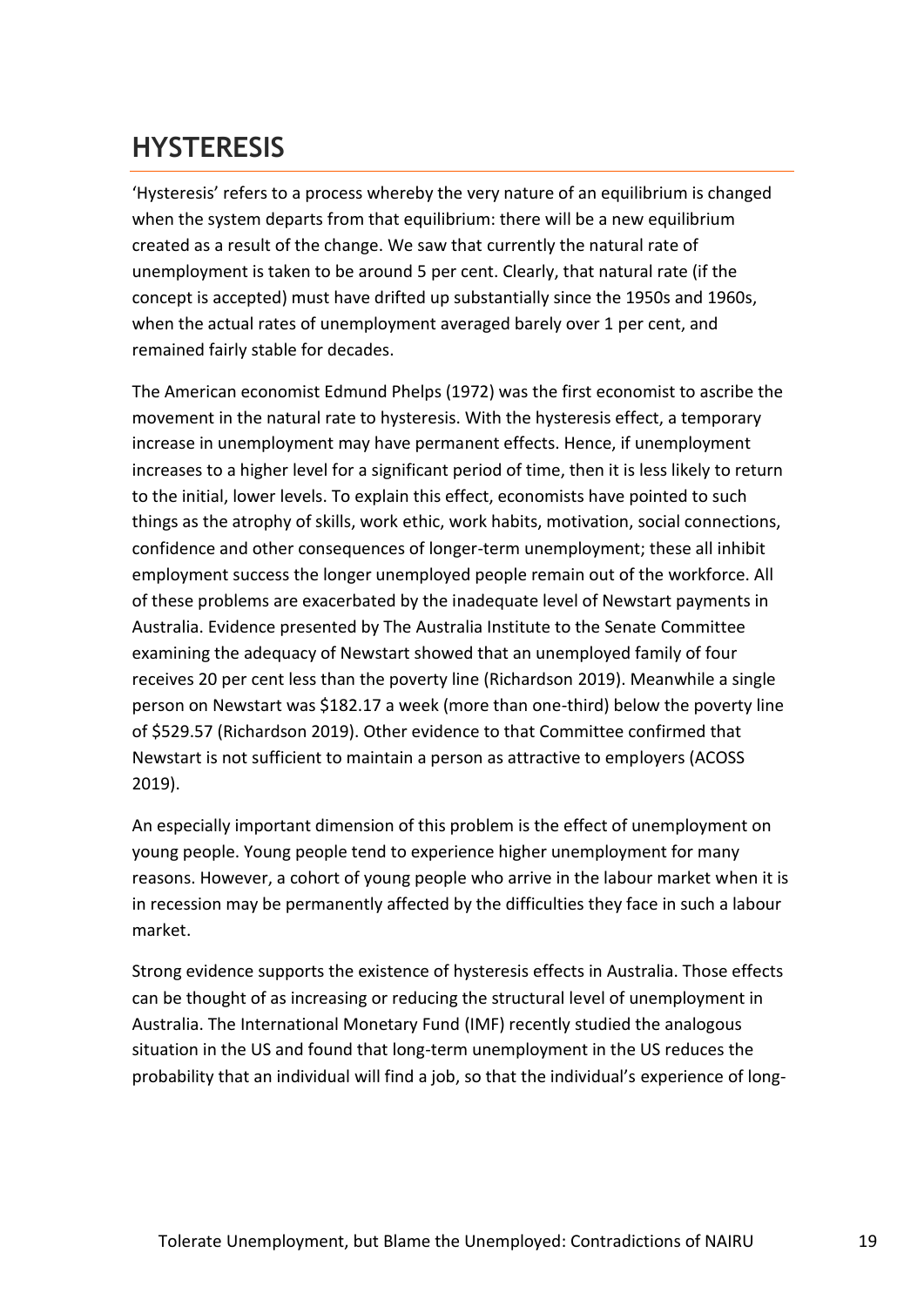term unemployment tends to increase the level of structural unemployment.<sup>9</sup> The IMF (2012) recommended that forceful measures should be introduced to reduce longterm unemployment and address the risks associated with long spells of unemployment—namely, skills erosion and a weaker attachment to the labour force. (It should be pointed out that by 'forceful' the IMF did not mean using force on the unemployed, through workfare-like punishments, but rather 'policies to increase demand for the long-term unemployed in the short run' (IMF 2012 p. 51)—in other words, active labour market programs to get people back into work.

Hysteresis represents an important qualification if not a critique of the NAIRU. It seems that if we started the post-war era with unemployment at less than 1 per cent but now have a much higher 'natural' rate, we should be able to get back to the lower rates by reversing those increases in structural unemployment: through labour market and education/training programs on the one hand, and better income maintenance on the other hand. Higher aggregate demand would also be a critical factor. Accepting hysteresis-induced increases in structural unemployment as an inevitable, indeed 'natural' outcome, seems a particularly perverse conclusion of NAIRU thinking—and should be repudiated in the strongeerst of terms.

Whether or not we accept the natural rate of unemployment, the mechanisms attributed to hysteresis may still be at work and would have important consequences. As Dobrescu, Paicu and Jacob (2011) suggest, 'high persistent unemployment might have surprisingly deep consequences, because it leads to an increase in the NAIRU, whereas low unemployment has a beneficial effect, in that it leads to a reduction in the NAIRU' (p. 192). This effectively refutes the Friedman idea, or the common interpretation of Friedman, that nothing can be done to influence the natural rate of unemployment. Holding the rate below the natural rate lowers the natural rate itself and so refutes Friedman's argument against policy activism. It also casts doubt on the meaning, and even the existence, of this 'natural' rate in the first place.

In short, hysteresis raises the question of whether we should even maintain a concept of a NAIRU that shifts with the state of the economy. The theory of hysteresis has been tacked onto the NAIRU to try and keep the latter concept alive. However, it could be regarded alternatively as indicating the failure of the NAIRU—a failure that throws serious doubt about any policy based on a supposedly optimal and invariant rate of unemployment.

1

 $^9$  Structural unemployment refers to unemployment by certain categories of workers whose skills may be unwanted, whose location puts them at a disadvantage, or who otherwise remain unemployed due to so-called structural factors, and whose plight is unlikely to be addressed by macro-economic settings.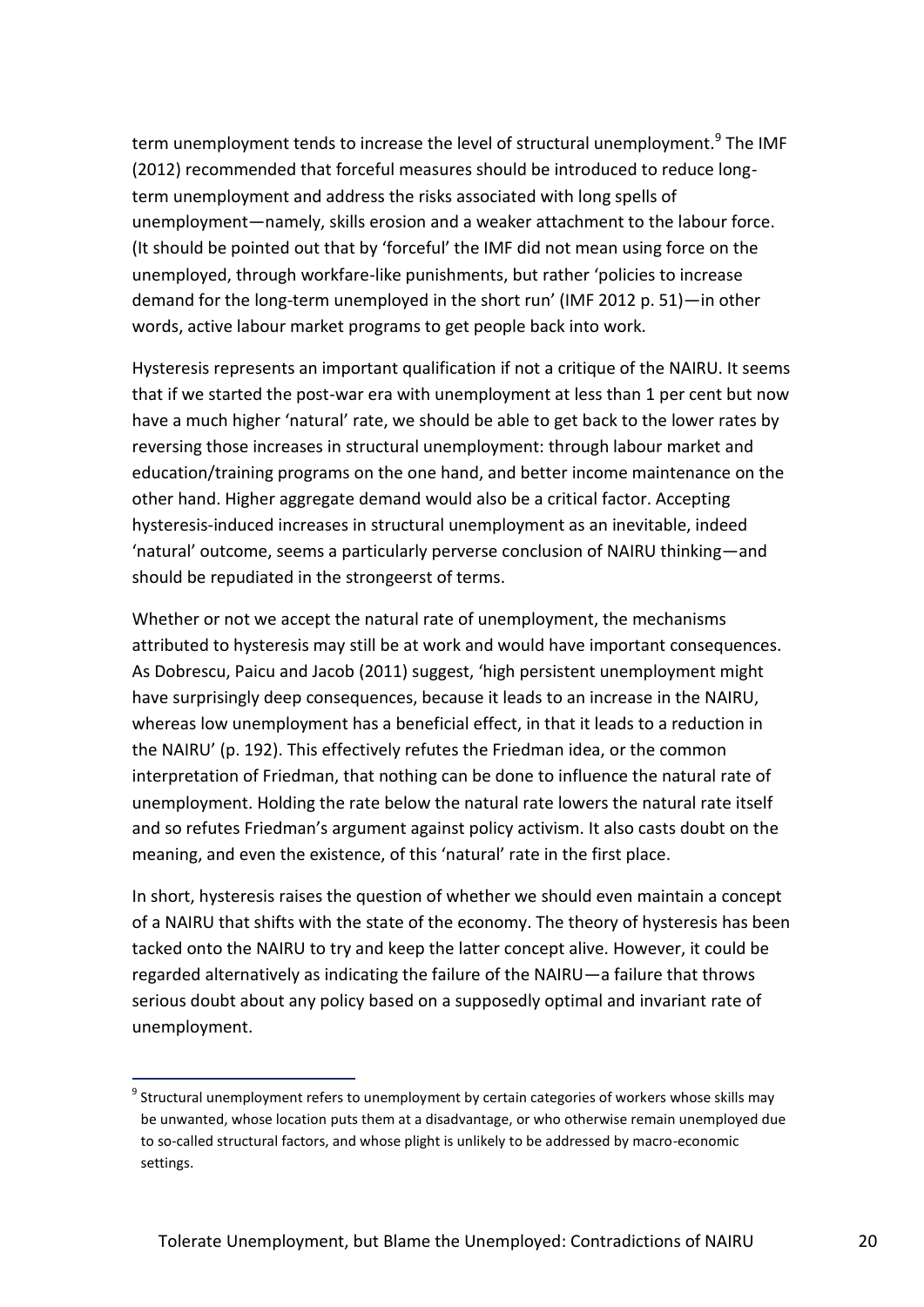# <span id="page-20-0"></span>**Australia's Experience Defies the NAIRU Model**

In this section, we examine historical Australian labour market statistics to gather context for the appropriateness of a 5 per cent unemployment policy.

Given our discussion up to this point, it is critical to question the extent to which 5 per cent unemployment is indeed 'natural' in any sense. Australia had a long experience of unemployment below 2 per cent, from the late 1940s through to the early 1970s. Commonwealth Employment Service (CES) figures show that between 1950 and 1970 inclusive, unemployment averaged 1.2 per cent, ranging from 0.3 per cent in 1951 to 2.6 per cent following the Menzies government's credit squeeze in 1961 (RBA 1998). Barely a decade later, unemployment hit 10.5 per cent in July 1983. Any attempt to explain such a dramatic shift in the Australian labour market using the natural rate of unemployment would certainly fail. And the idea that there has somehow been a constant natural rate of unemployment would not pass what Ross Garnaut has famously called the 'laugh test'.

Compared to later periods, inflation was barely a problem in Australia until the oil and other commodity price shocks of the early to mid-1970s. Figure 2 shows Australian inflation and unemployment over the period 1949–50 to 1973–74. Unemployment figures are financial year averages as reported by the CES. The left-hand vertical axis in Table 1 measures the inflation rate as a percentage change, while the right-hand vertical axis measures unemployment as a percentage of the workforce.

Figure 2 confirms that unemployment was generally very low over the period in question. Its peak at 2.6 per cent was associated with the 1961 credit squeeze; otherwise, it remained below 2 per cent. Despite being a fraction of even early Australian estimates of the NAIRU, inflation remained relatively low, with the exception of the temporary inflation associated with the Korean War and the period beginning in 1969–70 (with the first OPEC shock). Apart from that, there was no apparent trend in inflation, which averaged 2.6 per cent from 1952–53 through 1969– 70. Indeed, looking back to that time, it is clear that unemployment could fall to very low levels without sparking inflation (Beggs 2018). This contrasts with the NAIRU logic discussed above, which suggests that inflation should have accelerated continuously over that 17-year period.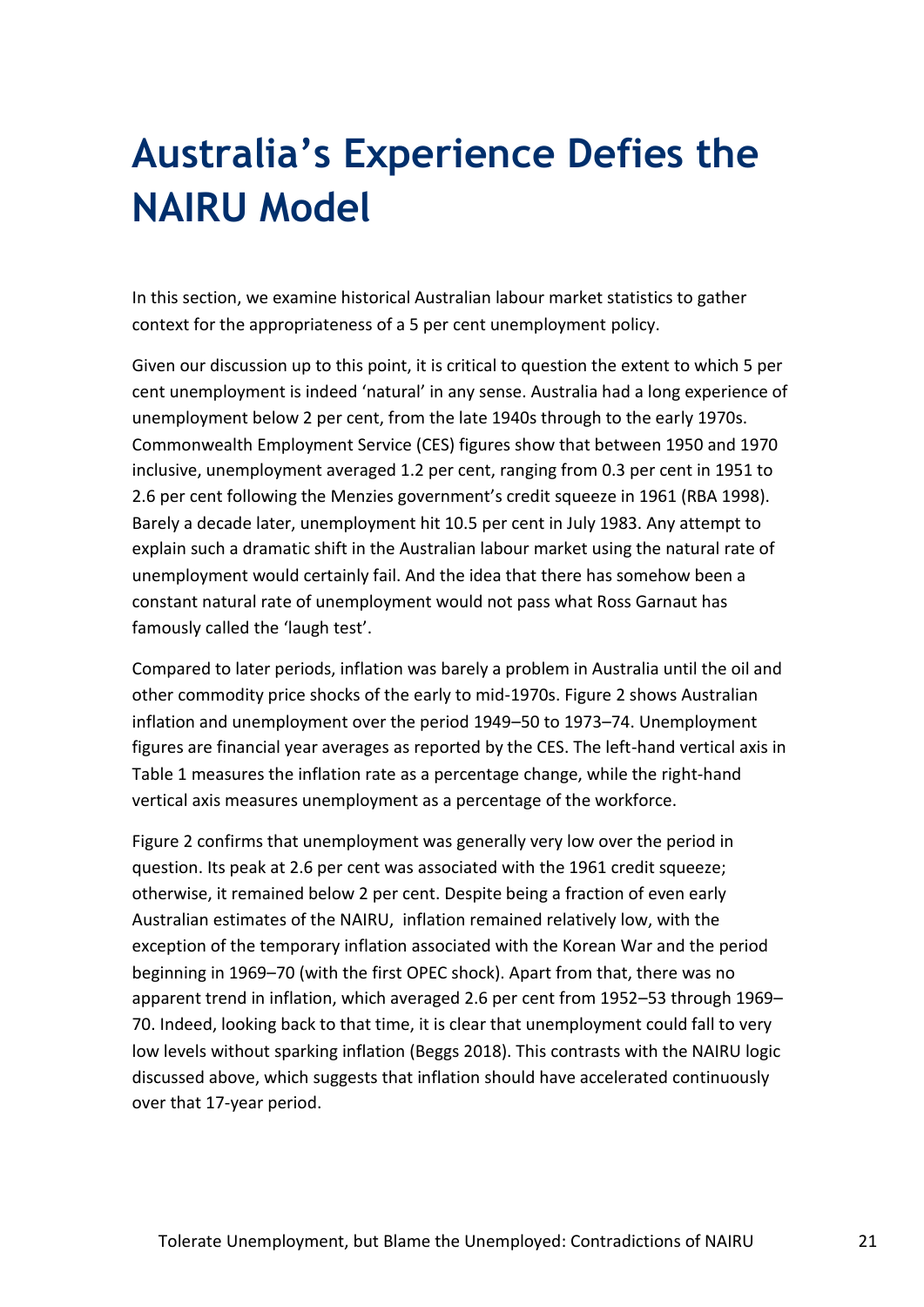

**Figure 2: Inflation and unemployment, 1949–50 to 1973–74 (%).**

Source: RBA (1998).

On the eve of the GFC, Australia had unemployment well below 5 per cent for a couple of years, with few apparent problems. Unemployment has regularly fallen below 3 per cent in Western Australia (WA) and the Australian Capital Territory (ACT), as well as in areas such as the eastern suburbs of Sydney. So there is considerable evidence in Australian experience that the unemployment rate can fall well below 5 per cent, without sparking the continuous acceleration in inflation that NAIRU believers so fear.

## <span id="page-21-0"></span>**5 PER CENT JUST THE TIP OF THE ICEBERG**

The official (seasonally adjusted) unemployment rate presently stands at slightly above 5 per cent (ABS 2018a). However, other labour market data show that these official figures hide the real extent of unemployment and underutilisation in Australia. Even for non-employed Australians who genuinely want to work, many are nevertheless not recorded as unemployed by the ABS. They cannot have worked even a single hour in the reference week. They must have been 'actively looking for work' in the previous month—and that requires submitting regular active applications, not just watching want ads or internet job sites. Finally, even if they have been actively looking, they must also be available to start work almost immediately—within the same week during which they were surveyed.

This strict definition thus excludes many women with caring responsibilities who want to work, but who would need to find alternative care arrangements in order to do so;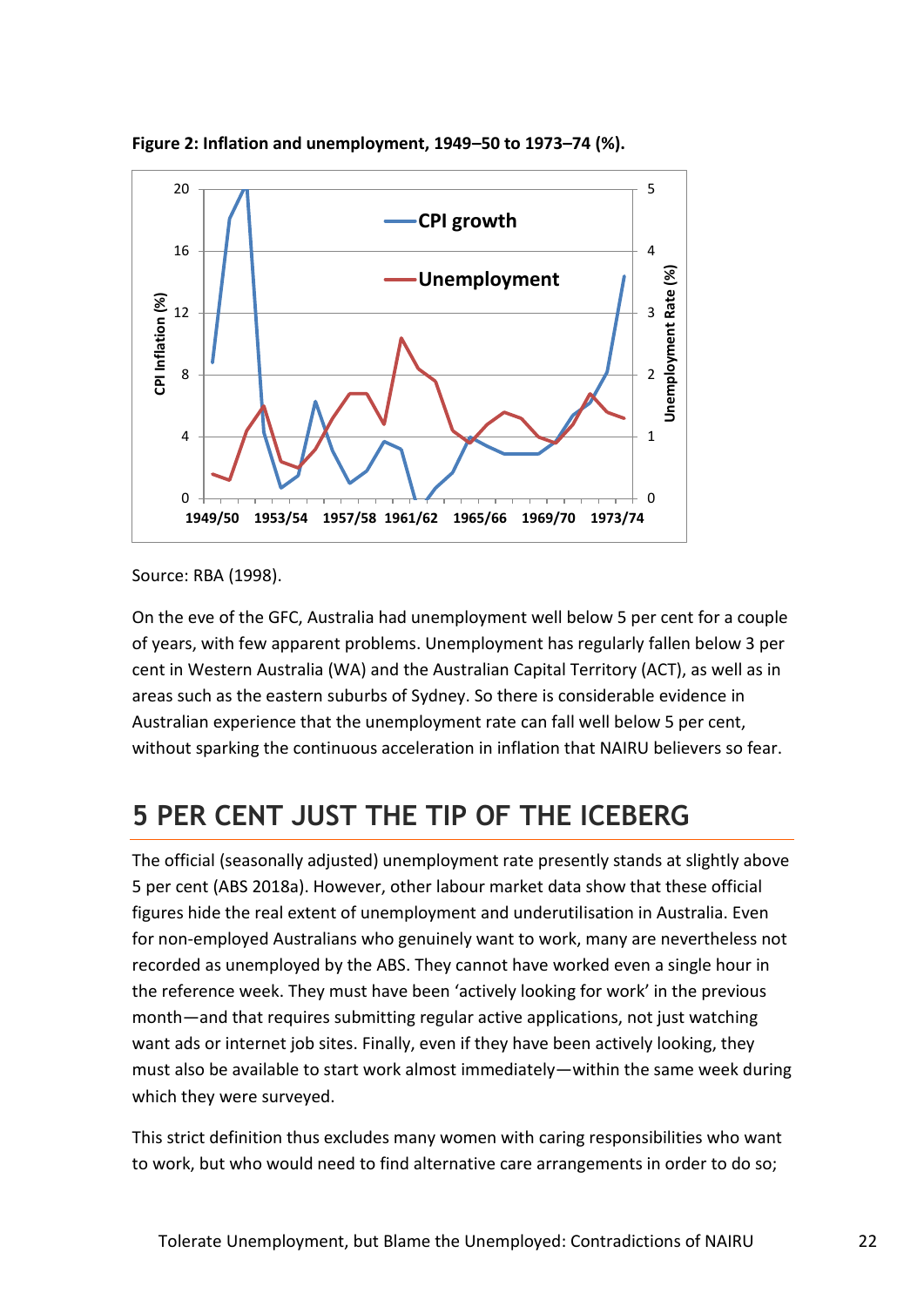this may prevent their immediate return to work. It also excludes workers who have given up actively looking for work (or never started), because they know there are no jobs to be found. While the number of those unemployed and officially part of the labour market is around 700,000, a separate ABS survey of people considered 'not in the labour force' (NILF) shows that over 1 million other individuals want to work but have been excluded from the official definition of unemployed (ABS 2018c); instead, they are defined as 'marginally attached to the labour force.' Overall, then, at least 1.7 million people do not have a job, but want one. Put another way, less than 40 per cent of the people who aren't working but want to work are counted as officially unemployed. If we include all those who want to work, then the real unemployment rate rises to around 12 per cent of the workforce, not 5 per cent.

Moreover, there is also a substantial level of underemployment, which the ABS defines as people who 'want, and are available for, more hours of work than they currently have'. Close to 1.2 million people were underemployed in August 2019 (ABS 2018a), the highest on record. Taking account of all un- and underemployed people, therefore, the real rate of unemployment plus underemployment rises to closer to 20 per cent.

In sum, these figures show that the official unemployment rate is just the tip of the iceberg of labour underutilisation in Australia. This point is critical. Our labour market definitions and categorisations are out of date. In the labour market decades ago, at a time when most jobs were full-time, a 5 per cent official unemployment rate may have indicated a similar real level of unemployment and little underemployment. However, today the officially measured rate is just a fraction of the total effective unemployment rate.

To some extent, the discouraged worker and related effects show up in the labour force participation rate. The participation rate refers to the proportion of the workforce over 15 years of age who are either employed or officially unemployed (not working at all, but actively seeking it). The inverse relationship between the unemployment rate and the participation rate is shown in Figure 3.

Figure 3 clearly shows that increases in unemployment tend to be associated with falls in the participation rate, and vice versa. As unemployment increased from early 1990, so the participation rate fell, until both reversed direction in 1992. Subsequently, there was a long decline in unemployment that was eventually associated with an increase in the participation rate, until unemployment worsened again with the GFC.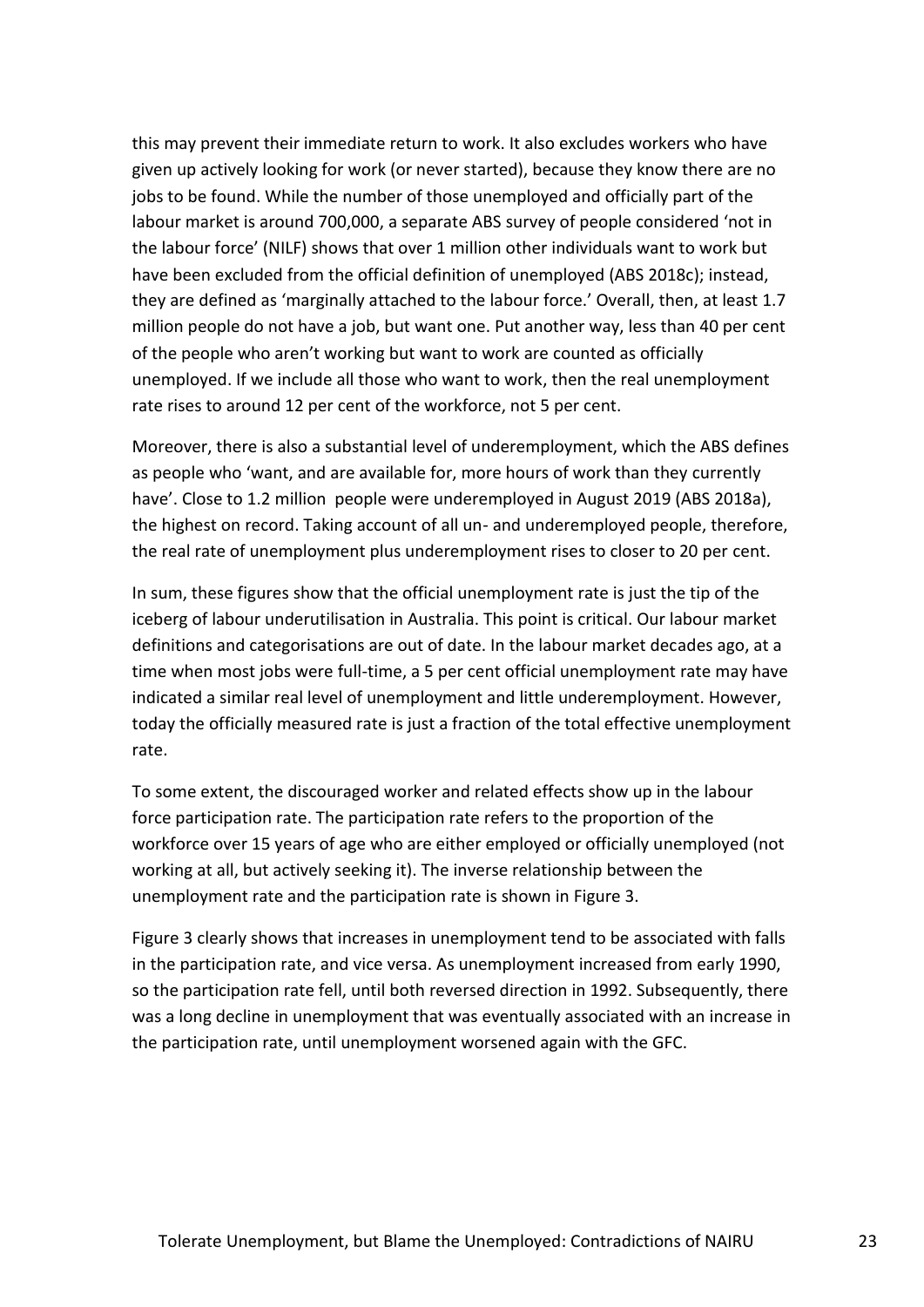

**Figure 3: Unemployment and participation rates (%).**

Source: ABS 2018a.

Figure 3 is consistent with the workings of the hysteresis effect, whereby low unemployment encourages more people to enter the workforce, so that both officially measured unemployment and hidden unemployment are reduced. Figure 3 could also be interpreted more simply as a 'demand–pull effect', according to which as the labour market improves for workers, it attracts more people into it. Recent federal government and Treasury documents have repeatedly emphasised the need to boost participation rates in the context of the aging population (for example, see Australian Government 2015). But the impact of unemployment on participation is a critical, but underemphasised, part of that challenge. Policy should be set to maintain strong demand at the macro-economic level, as well as to assist people to move away from structural unemployment, if we want to attain high labour force participation.

## <span id="page-23-0"></span>**MONTHLY FLOWS INTO AND OUT OF EMPLOYMENT**

Another perspective on the dynamics of unemployment is provided by data showing ongoing flows into and out of employment, including by people who were previously out of the workforce (that is, they were neither unemployed or employed) but subsequently returned to it. Most discussion of labour market data focuses on net changes in employment or unemployment form one period to the next. But underlying these net flows are much larger gross flows, whereby large numbers of Australians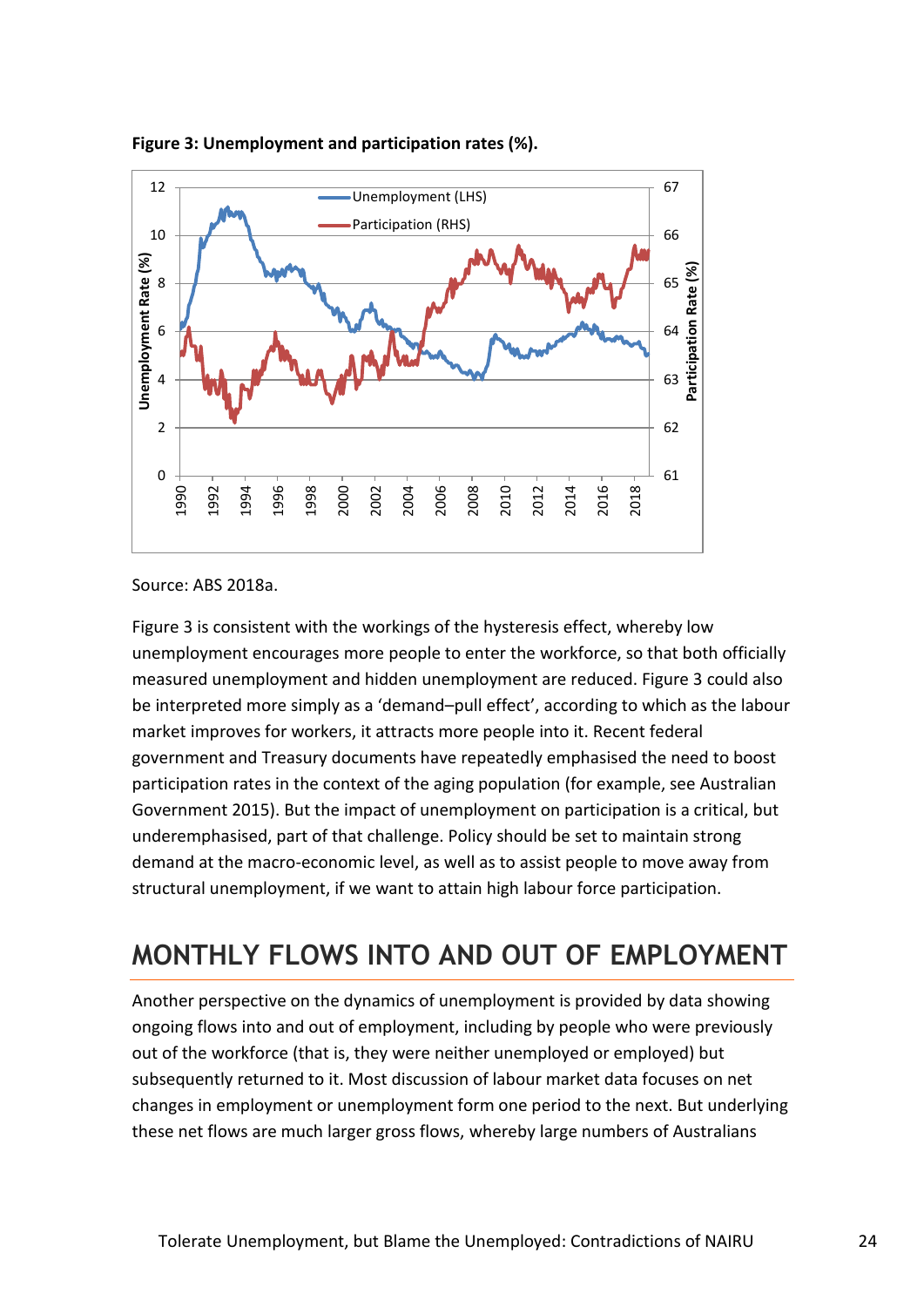lose, gain, or change employment in any given period. Examining those gross flows reveals several important aspects of labour force participation and mobility.

Typically, discussions of labour force statistics assume that the major changes in the labour market consists of flows from employment to unemployment, and back again. In recent years, however, the flows from employment to not-in-the-labour-force (NILF) have been roughly twice as high as the flows between the employed and unemployed. Indeed, on average in 2018 , almost 100,000 people per month moved out of unemployment into employment. However, over the same period, a monthly average of 219,500 people moved from NILF into employment. At the same time, 72,000 employed people moved into unemployment, while 240,000 employed people moved right out of the official labour force into NILF.

These and other gross flows are shown in Table 1, based on ABS (2018a) data. Note that these figures tend to underestimate the scale of gross flows, for various reasons: new survey respondents are continuously added to the sample (and others removed after nine months), and some respondents are not able to be matched from month to month. Nevertheless, the data confirm the general finding that movements into and out of NILF are much greater than movements in and out of unemployment, as officially defined.

To understand the relative magnitudes of these gross flows, consider Table 1—derived from ABS data on survey respondents' labour market status in two consecutive months (October and November 2018). Column 1 shows the three possible states of the people concerned: employed, unemployed, or not in the labour force. Column 2 reports the numbers of people initially in each of those three states in Month 1 (October). Column 3 reports the three possible labour market states in Month 2 for each of the three initial states; Column 4 reports the number of respondents in each. Hence, in Month 1 there were 9,269,900 employed people; in Month 2, 8,957,900 of those individuals were still employed (Column 4). Of the originally employed people, 72,000 became unemployed and 240,000 moved right out of the labour force altogether. In a similar way, we can follow the status of people who were unemployed or NILF in Month 2 as they move from the left to the right-hand side of Table 1.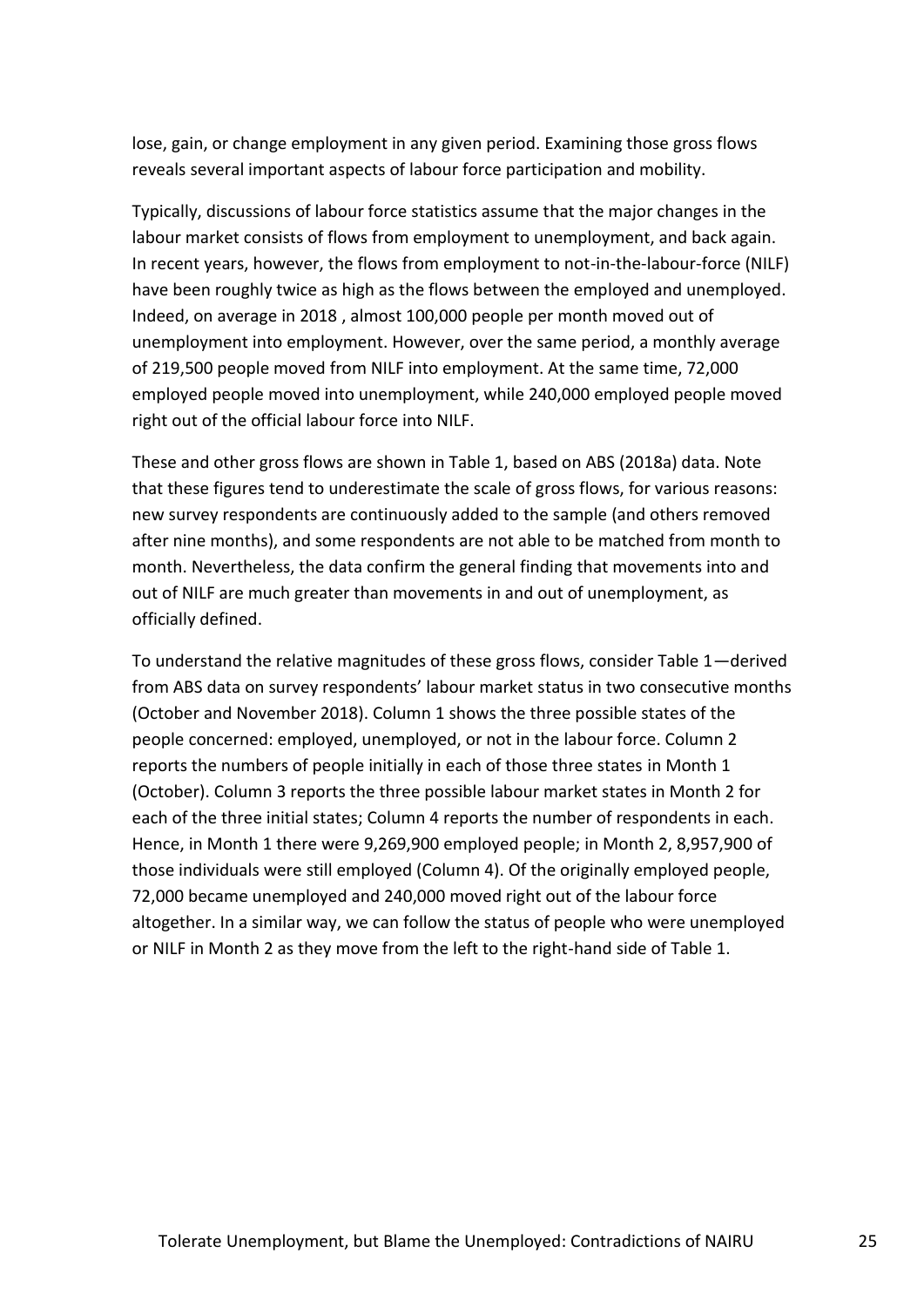| <b>Initial status</b><br>Month 1 |                | A month later<br><b>Month 2</b> |        |  |
|----------------------------------|----------------|---------------------------------|--------|--|
| 1                                | $\overline{2}$ | 3                               | 4      |  |
| Employed                         | 9269.9         | employed                        | 8957.9 |  |
|                                  |                | unemployed                      | 72.0   |  |
|                                  |                | <b>NILF</b>                     | 240.0  |  |
| <b>Unemployed</b>                | 518.7          | employed                        | 99.2   |  |
|                                  |                | unemployed                      | 306.1  |  |
|                                  |                | <b>NILF</b>                     | 113.4  |  |
| <b>NILF</b>                      | 4923.3         | employed                        | 219.5  |  |
|                                  |                | unemployed                      | 130.8  |  |
|                                  |                | <b>NILF</b>                     | 4573.0 |  |
| Source: ABS (2018a)              |                |                                 |        |  |

#### **Table 1: Monthly labour flows ('000 people).**

What Table 1 clearly shows is that the flows into and out of the NILF category are over twice as high as the flows into and out of the unemployed category. This implies that there is a hidden 'black hole' of unemployment in Australia that is at least twice the size of the official numbers. The importance of this finding cannot be overemphasised. The official rate of unemployment refers strictly to the workers ready to take new jobs—what Marx called the 'industrial reserve army'—whose function is to keep downward pressure on wages. However, if the officially unemployed are only a small fraction of the total pool of those keeping downward pressure on wages, then official estimates of the industrial reserve army are seriously awry. Conceptions of the labour market that concentrate solely on net flows between employment and unemployment (as officially defined) are highly misleading.

For many people, including many economists, 5 per cent unemployment may sound acceptable and economically feasible. However, given the misleading nature of current labour market statistics, the implication of 5 per cent 'official' unemployment is a level of true unemployment and underemployment (counting the officially unemployed, marginally attached non-employed, and underemloyed) that is closer to 20 per cent. It stretches the imagination to believe that 20 per cent is in any way 'natural'.

## <span id="page-25-0"></span>**AN EQUILIBRIUM?**

In principle, the NAIRU is supposed to constitute some sort of equilibrium to which the actual rate will automatically and promptly return (guided by appropriate monetary policy reactions if necessary, as codified in the Taylor rule). As outlined above, this is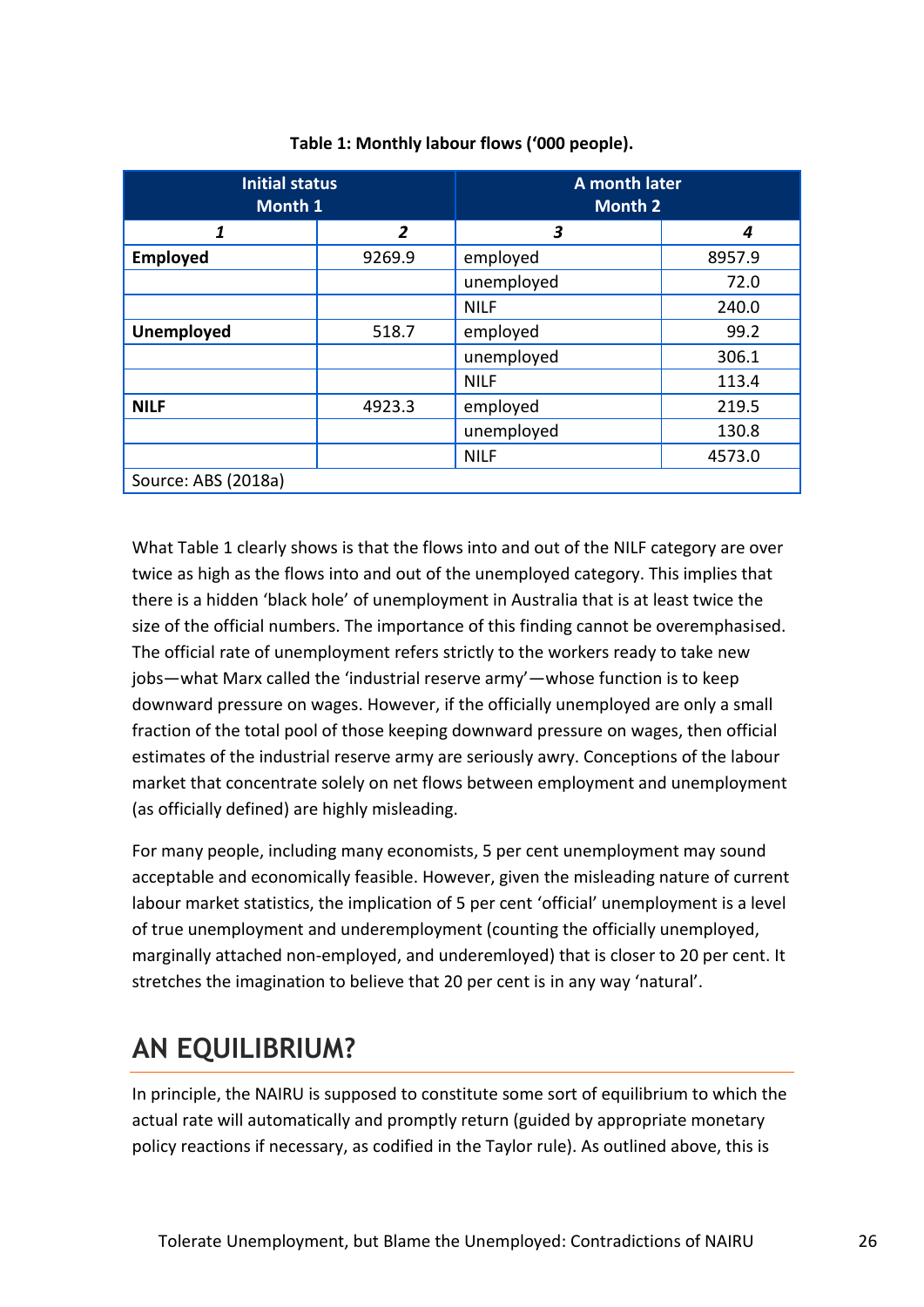based on the idea that the economy moves like a pendulum around its central point in this case, 5 per cent unemployment. Unfortunately for this view, we know that unemployment does not quickly return to the full employment rate. For example, following the peak unemployment rate of 10.5 per cent experienced in July 1983, it took until August 1989 (over 6 years) to get back under 6 per cent. Later, after the 'recession Australia had to have', when unemployment peaked at 11.2 per cent in December 1992, it took until August 2003 (over a decade) until unemployment fell back below 6 per cent (5.8).

These are glacial, not prompt, adjustments to disequilibrium. Stiglitz (2018, p. 83) points out:

Experience … is that high levels of unemployment persists … [M]odels assume that even without government intervention, the economy is on the (unique) convergent path. [Stiglitz quotes Hendry and Muellbauer who] go on to argue that 'The world is usually in disequilibrium: economies are wide-sense non-stationary from evolution and sudden, often unanticipated, shifts both affecting key variables directly and many more indirectly … The assumption made in the business-cycle accounting framework that the economy is never very far from its steady-state trend was simply wrong'.

A former member of the Federal Reserve Board said:

In the absence of another theory that can explain the behavior of inflation, and thereby guide policymaking, I suspect that a lot of economists are reluctant to fully let go of an approach that uses the natural rate and that assumes some robustness of the Phillips Curve. (Tarullo 2017, p. 8)

Bell and Keating (2018) point out that eschewing fiscal policy and basically leaving it to the market to achieve the natural rate of unemployment, occasionally nudged by monetary policy, produces secular stagnation. They say:

The experience of the last few decades is that the future for many advanced economies may well involve some degree of secular stagnation of aggregate demand because of stagnating incomes for the majority of the workforce. (p. 294)

That is hardly an equilibrium. Arguably, a policy of targeting the NAIRU may produce an ongoing condition of sub-optimal growth.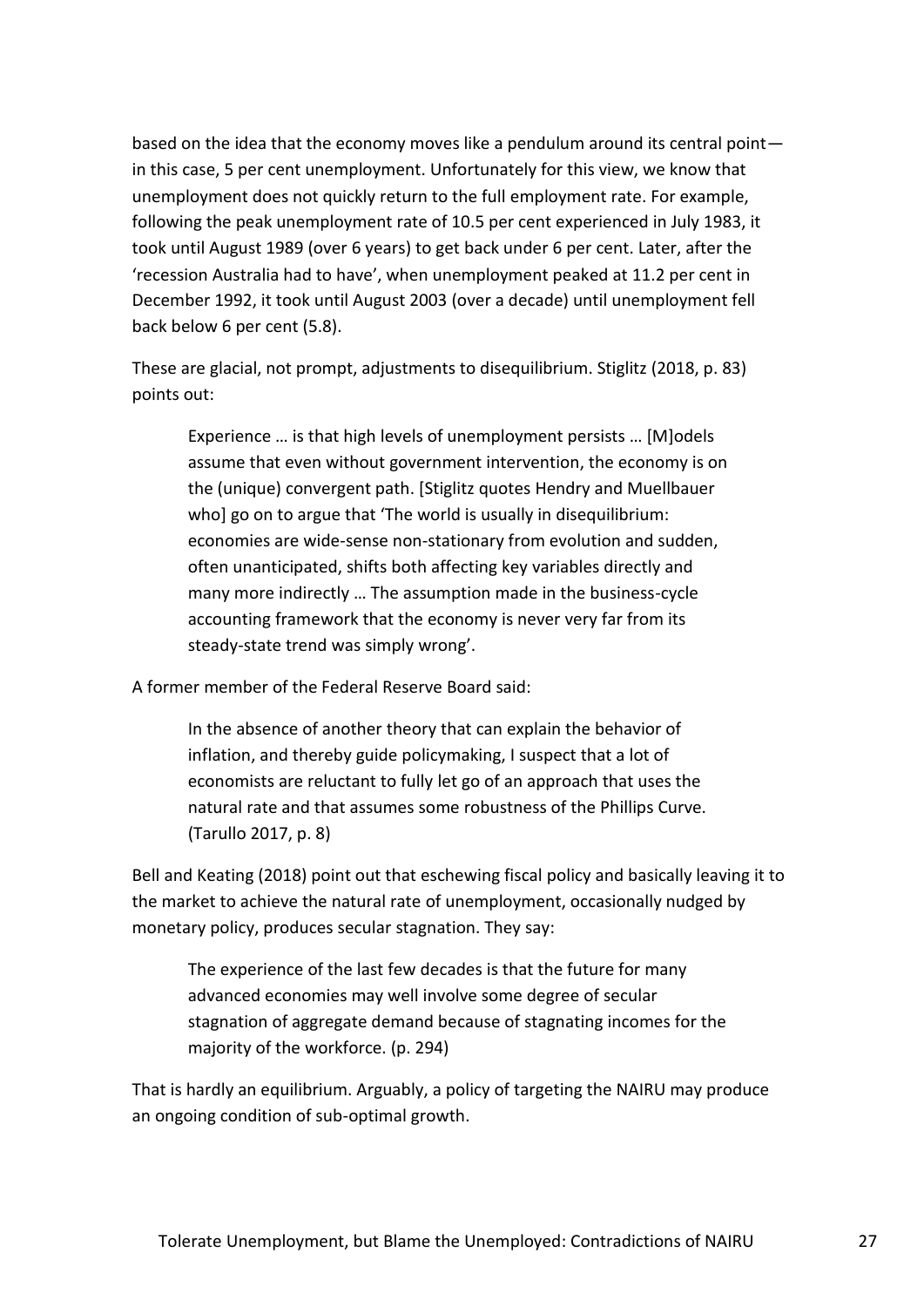## <span id="page-27-0"></span>**5 PER CENT IN THE STATES AND REGIONS?**

No matter where they live, Australians are subject to a common industrial relations system, a common tax system, fairly standard regulatory environments, common cultures and so on. Arguably, Australia makes up one large labour market. However, if we examine labour market performance across states and territories, we observe a wide variation, as is evident in Table 2.

|                      | <b>Oct 2018</b> | <b>Oct 2014</b> |
|----------------------|-----------------|-----------------|
| <b>NSW</b>           | 4.4             | 5.9             |
| Vic                  | 4.5             | 7.0             |
| Qld                  | 6.3             | 7.2             |
| <b>SA</b>            | 5.4             | 6.8             |
| <b>WA</b>            | 5.7             | 5.1             |
| <b>Tas</b>           | 5.3             | 6.6             |
| <b>NT</b>            | 4.6             | 3.7             |
| <b>ACT</b>           | 3.7             | 4.8             |
| <b>Australia</b>     | 5               | 6.4             |
| Source: ABS (2018a). |                 |                 |

#### **Table 2: Unemployment rate, % seasonally adjusted (trend figure for NT and ACT).**

Table 2 clearly shows that on the two dates chosen (in October 2014 and 2018) there was a large variation in unemployment rates across Australia. In the later year, for example, we see that the lowest unemployment rate was 3.7 per cent in the ACT, followed by 4.4 per cent in NSW. At the other end was Queensland, at 6.3 per cent. In 2014, there is a similar pattern, with Queensland highest at 7.2 per cent and the Northern Territory swapping with the ACT for the lowest unemployment, at 3.7 per cent. But over that time Victoria went from well above to well below the average. These comparisons and transitions cast doubt on any rationale that says natural rates are roughly constant, if different across states.

If we examine variation across smaller regions of Australia, the contrasts are more dramatic. Hence in September 2018, the 'City and Inner South' region of greater Sydney had an unemployment rate of 2.3 per cent, while the Queensland 'Outback' region had an unemployment rate of 16.1 per cent (ABS 2018b). This range of experience makes one very suspicious of anything that suggests that there is a uniform 5 per cent NAIRU in Australia. No-one seems to have bothered to ask why the variation comes about and why it changes over time, or how any of that could be considered as trending towards equilibrium.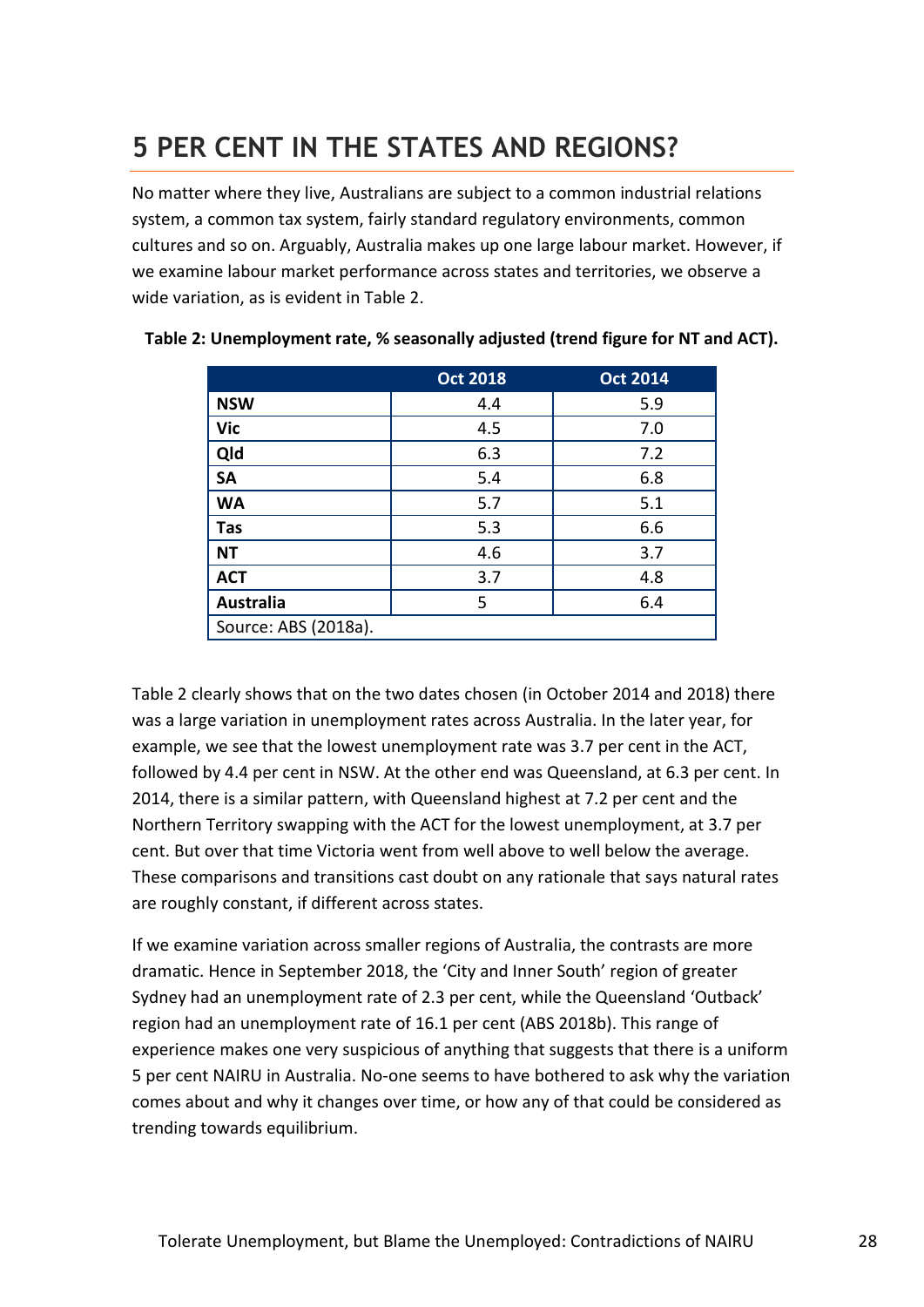## <span id="page-28-0"></span>**INTERNATIONAL COMPARISONS**

It is important to note that many industrial countries have unemployment rates far below Australia. For example, Table 3 lists countries recently recorded as having an unemployment rate of 4 per cent or less.

|                                   | <b>Unemployment rate,</b><br><b>July 2019 (%)</b> |  |
|-----------------------------------|---------------------------------------------------|--|
| <b>South Korea</b>                | 4.0                                               |  |
| <b>Denmark</b>                    | 3.8                                               |  |
| <b>Britain</b>                    | 3.8                                               |  |
| <b>US</b>                         | 3.7                                               |  |
| <b>Taiwan</b>                     | 3.7                                               |  |
| China                             | 3.6                                               |  |
| <b>Mexico</b>                     | 3.5                                               |  |
| <b>Norway</b>                     | 3.4                                               |  |
| <b>Malaysia</b>                   | 3.3                                               |  |
| Germany                           | 3.1                                               |  |
| <b>Hong Kong</b>                  | 2.8                                               |  |
| Japan                             | 2.3                                               |  |
| <b>Switzerland</b>                | 2.3                                               |  |
| <b>Singapore</b>                  | 2.2                                               |  |
| <b>Czech Republic</b>             | 2.0                                               |  |
| Source: Economist, 9 August 2019. |                                                   |  |

#### **Table 3: Unemployment rates in selected countries.**

It goes without saying that the countries in Table 3 encompass many very different labour markets, policy approaches, and unemployment benefits. Indeed, among highunemployment countries, there is also a vast variation in policies, structures, and benefit systems. To explain the differences in unemployment experiences among countries, we have to look to other factors: such as their history, their demographic profile, and their varying degrees of policy commitment to full employment.

International comparisons of unemployment rates must consider country-specific factors. For example, the currently low unemployment rate in the US partly reflects a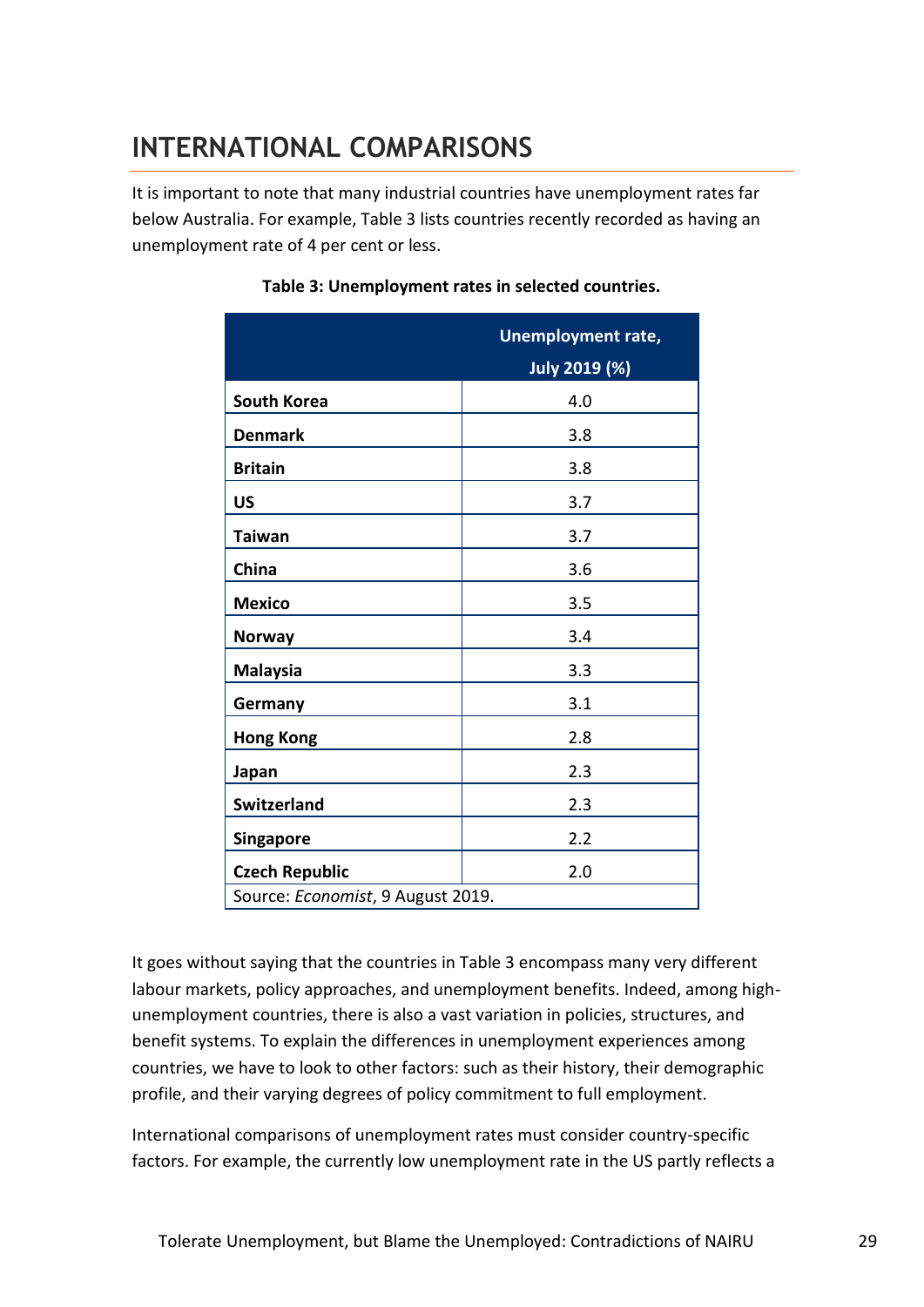large decline in the proportion of the population participating in the workforce–and hence reflects labour market weakness, not strength. Many Americans simply dropped out of the labour market beginning in the early 2000s, with participation falling from over 67 per cent of the working age population at the turn of the century to below 63 per cent recently (Sherman 2018).

Obviously, Australia can be proud of the way it managed to survive the GFC without a large increase in unemployment. However, the 5 per cent unemployment rate we seem to regard as now normal is well above many of the rates achieved by other countries, just as it is also well above our recent lows before the GFC, and well above our early post-war history.

#### <span id="page-29-0"></span>**RBA ESTIMATES OF THE NAIRU**

Recent research by the RBA suggests that its present estimate of the NAIRU is 4.5 per cent, as we mentioned earlier. But the RBA's discussion of this and related concepts is very curious. For example, in one of the most recent attempts to explain how it estimates the NAIRU, an RBA official says, '[W]hen the observed unemployment rate is below the NAIRU, conditions in the labour market are tight and there will be upward pressure on wage growth and inflation' (Cusbert 2017).

Notice that there is no mention of accelerating inflation, just 'upward pressure', and so this definition of the natural rate is consistent with higher, but not accelerating, inflation. This is reminiscent of the original Phillips curve argument, which suggested a stable trade-off between inflation and unemployment. Moreover, estimates of the NAIRU over time shows that they have tended to follow the actual rate of unemployment. Hence any attempt to reduce unemployment below the NAIRU will place upward pressure on inflation for a while, on the basis of this specification of the NAIRU. However, in the next period the NAIRU itself will have fallen somewhat, and hence a given target unemployment will eventually result in reduced wages pressure. This suggests that the NAIRU is not a real barrier at all, but merely a 'caution' sign to indicate that further reductions in unemployment should be attempted gradually and slowly.

In fact, the RBA's analysis is consistent with a stable long-term relationship between unemployment and inflation. Under the natural rate hypothesis, holding the unemployment rate below, say, the 1990 estimate of the NAIRU at 8 per cent was supposed to generate ever-increasing inflation. Attempts to lower unemployment were doomed to fail, as unemployment was supposed to return to the NAIRU, leaving only higher inflation. Instead, the estimated graphs and associated estimates clearly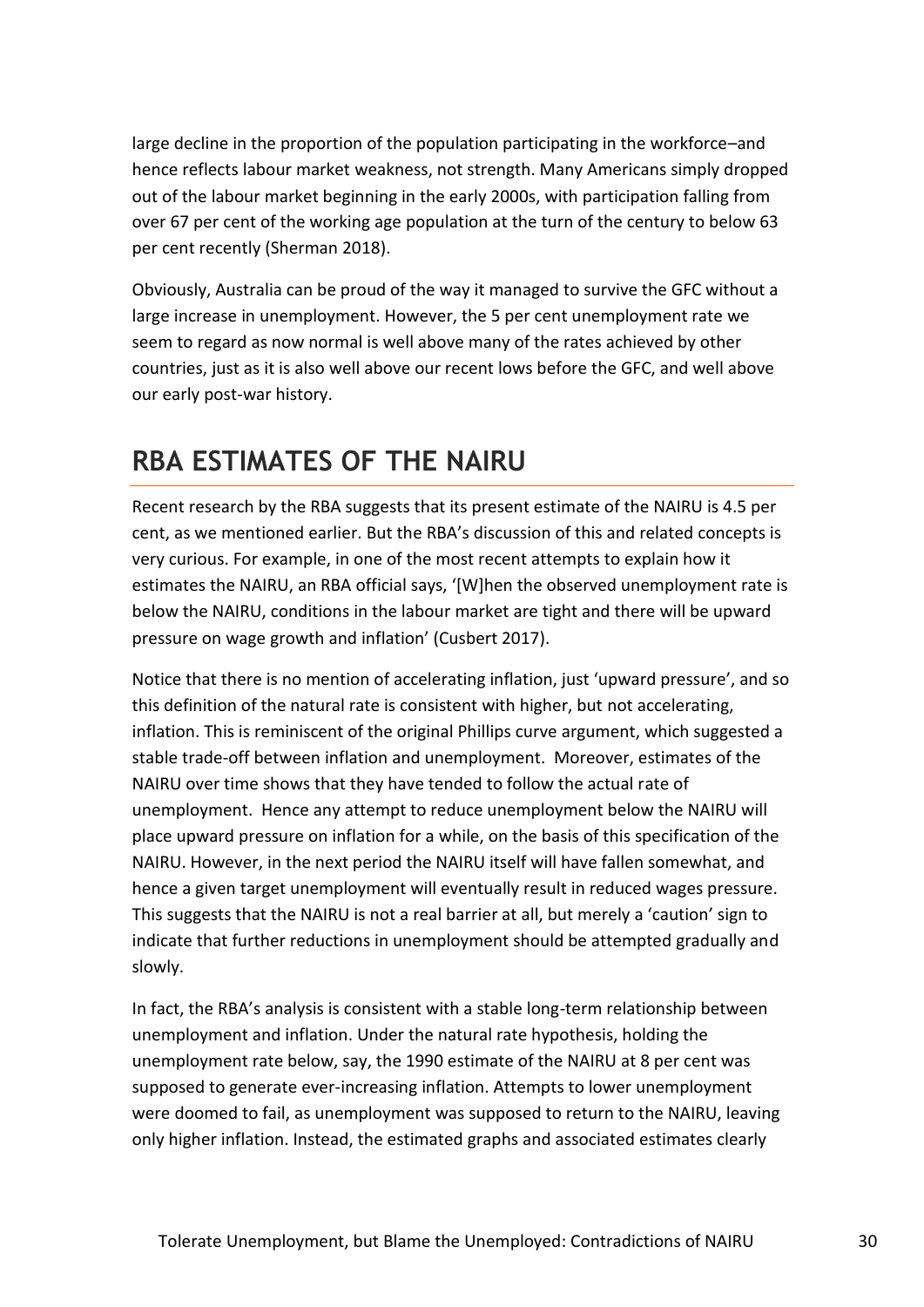suggest a more stable Phillips curve relationship (see, for example, Graph 3 in Cusbert 2017). The RBA interprets this finding as proof of the gradually changing value of the NAIRU; but in fact it is consistent with other explanations that do not rely on the NAIRU at all.

Philip Lowe (2017) has raised the possibility that the Phillips curve is getting 'flatter'. The Phillips curve can be interpreted as telling us how much extra inflation we need to bear to reduce unemployment by a certain amount. If the relation is flatter, it means that lower unemployment implies less 'cost' in higher inflation. RBA researchers also put forward the flattening of the Phillips curve as an explanation of the recent slowdown in wages growth (Arsov & Evans 2018)—and the seemingly puzzling result that wages remained stagnant despite unemployment reaching what until recently was considered 'full employment.' Gillitzer and Simon (2015) have also reported statistical evidence that shows a flattening of the Phillips curve. Similar results have also been found in the US (Gordon 2018) and the UK (Cunliffe 2017). Indeed, as the Phillips curve gets flatter, we can say that there is virtually no relationship at all between unemployment and inflation. That is also suggested by Australia's recent experience.

All of this suggests that the RBA is using Friedmanesque NAIRU language in a completely inappropriate way. Strictly speaking, the Phillips curve is not at all consistent with the theoretical model underpinning the NAIRU. And now empirical evidence seems to suggest that even Phillips curve relationships have disappeared. In sum, the RBA's own presentation of the empirical evidence does not sit at all well with the language of the NAIRU or its synonyms—and is certainly incompatible with the Bank's constant, overarching concern with the inflationary consequences of strong employment outcomes.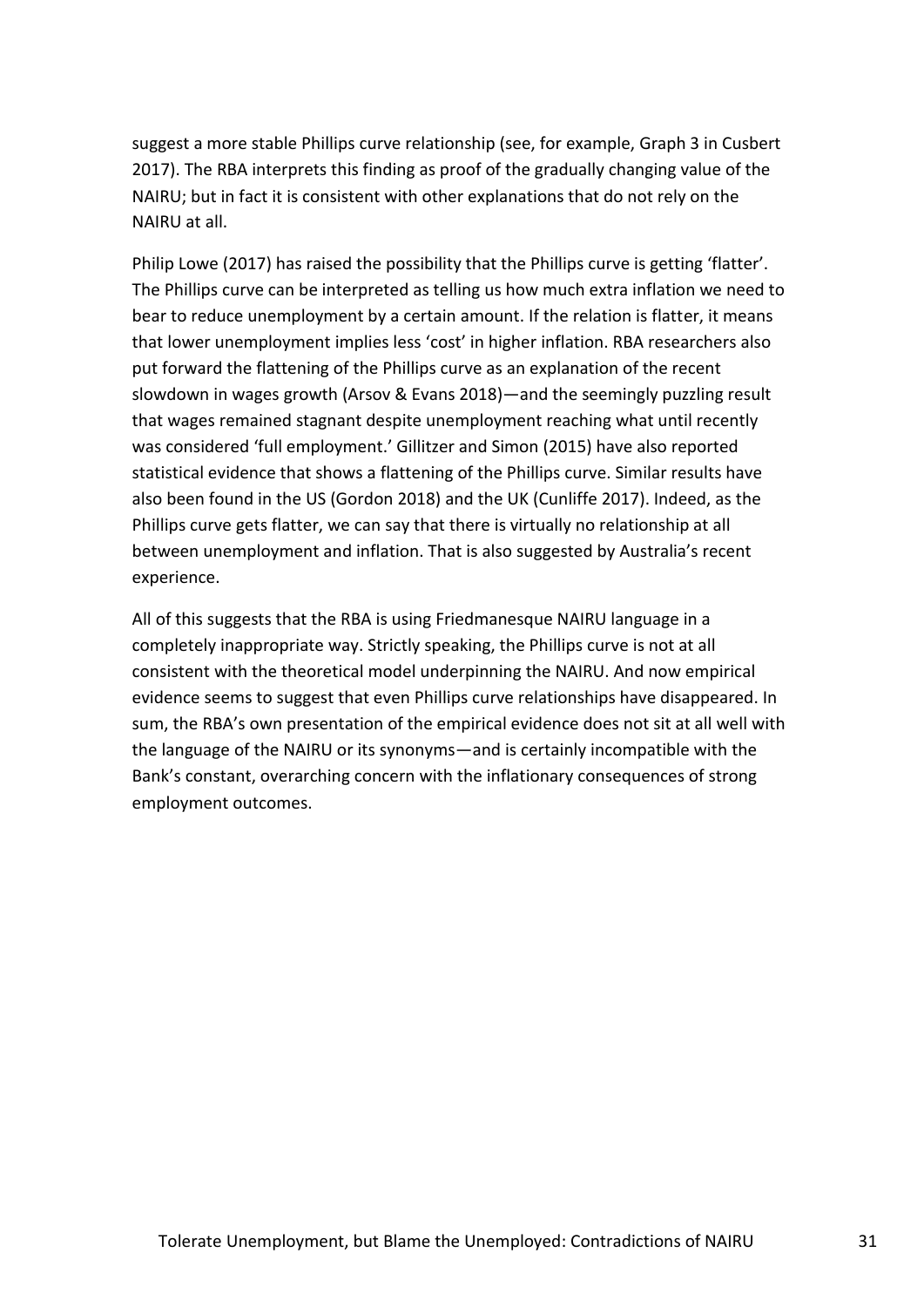# <span id="page-31-0"></span>**Conflict Theories of Inflation and Unemployment**

This section of the report will engage further with the theory and logic behind the NAIRU. We have seen that the empirical evidence of Australia's labour market history is clearly at odds with NAIRU thinking. We can also critique the logic of the NAIRU model by considering alternatives to the mainstream theory of inflation.

There are several theories of inflation that are not based on the assumption that inflation always arises from excess labour demand. For example, one important approach locates a major cause of inflation in conflict between labour and capital.<sup>10</sup> Post-Keynesians like Joan Robinson (1976) saw the inflation problem as being a byproduct of 'class war', writing:

[W]orkers must struggle to keep their share of the product of industry and corporations must struggle to prevent them from increasing it … There is not only a class war between employers and workers as a whole. There is an internal struggle of each group to maintain its relative position. (p. 122)

Michael Kalecki (1971) also made important contributions to this line of thinking, showing how the mutual interactions of wage and price setters would determine the distribution of income, and showing in which sectors of the economy profits and outputs might contract or expand. Kalecki also pointed to policies such as prices and incomes controls, along with wage/cost of living subsidies, which could manage and moderate the incidence of conflict-driven inflation. Other theories of inflation have also further developed the idea that the income claims of capital and labour may be inconsistent; if those claims add up to more than the value of national product, the result will be inflation (Lavoie 2014).

These alternative theories are important and relevant to evaluating NAIRU models. If inflation has nothing to do with whether the economy is above or below some assumed equilibrium level of unemployment, then there is nothing necessarily desirable about a rate of unemployment at which inflation appears to be stable. Stable

1

 $10$  Sometimes other factors are included, such as the actions of the Organisation of Petroleum Exporting Countries (OPEC) in the 1970s, which dramatically increased oil prices and spilled over into a broader acceleration of inflation.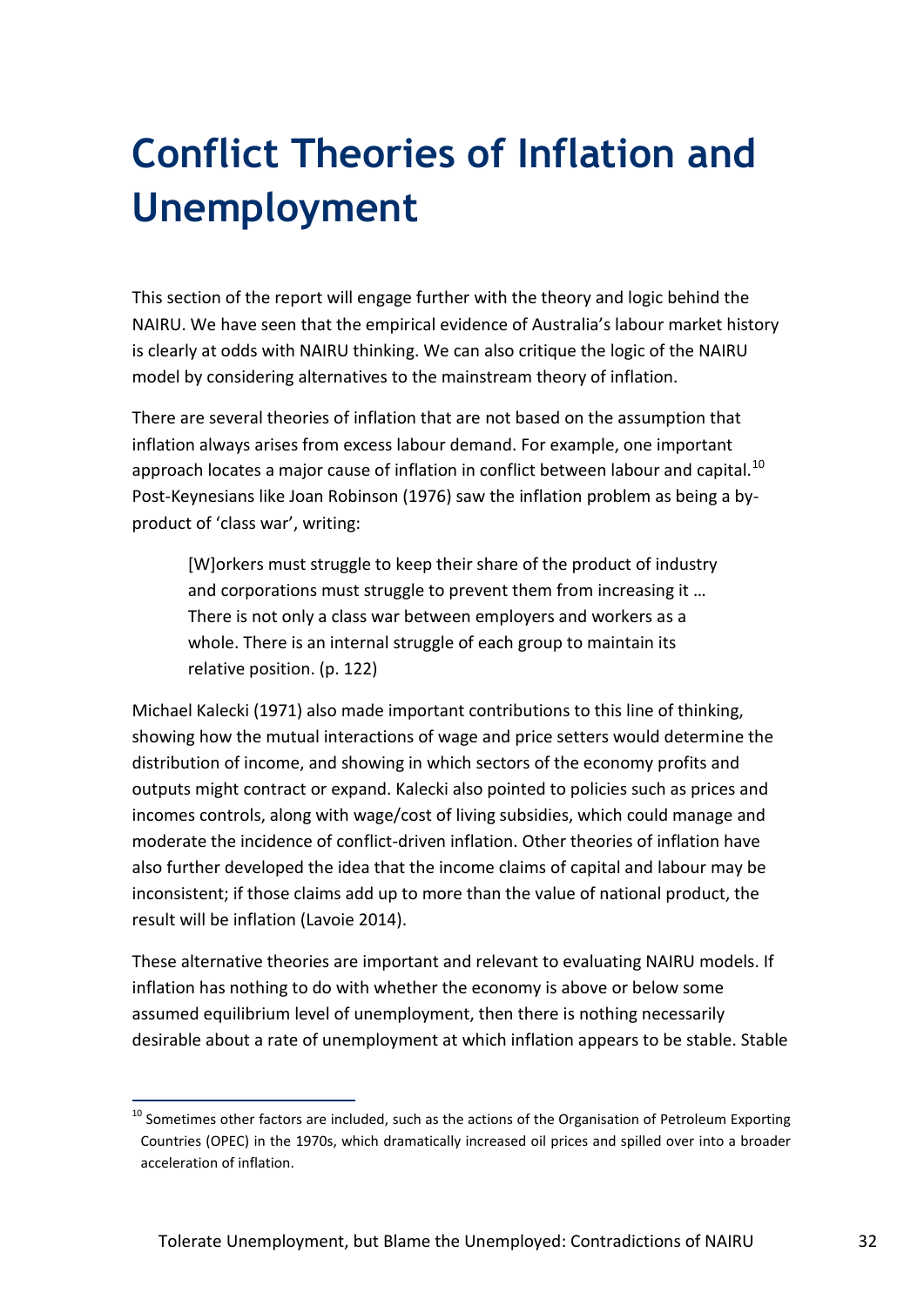inflation may occur well above or below the rate of unemployment at which everyone who wants a job can reasonably get one.

The Wages and Prices Accord between the Australian Council of Trade Unions (ACTU) and the Hawke Government in 1983 only made sense if wage-price outcomes were regarded not as a market outcome, but rather as the outcome of conflict between capital and labour. That policy had many antecedents. For example, in 1971 Richard Nixon imposed his wage price controls, the first peacetime use of wage and price controls in the US and a complement to a stimulatory macro-economic package (Abrams & Butkiewicz 2007). Going back further, the wartime price controls certainly dispensed with the niceties of 'leaving it to the market.'

These alternative approaches and policies may accept a relationship between inflation and unemployment, but that relationship is very different than the one implied in NAIRU theory. In fact, in conflict theory there is a trade-off between inflation and unemployment that should be managed in a way that might improve that trade-off, and hence achieve both lower inflation and lower unemployment. Beggs (2018) describes how Australia moved away from a successful wage-setting and demandmanaged economy to a market-dominated model, by following the NAIRU logic.

Generally, economists rarely integrate economic power into their analyses and models. They prefer to work with models in which no actor has the ability to exercise any power over their price or wage—let alone over the economic levers exercised by government. However, in further exploring below the views of Kalecki, we will consider the view that the state of the economy is used as a weapon against labour. We also note the extensive current literature showing that the decline in the power of workers may be an explanation of both the shift in distribution of income towards capital, and the associated slowdown in wage growth. The ACTU have proposed a number of measures that would address the recent deterioration in workers' power, restore a more level playing field between labour and capital, and hence support a stronger trajectory for wages (Kyloh 2018).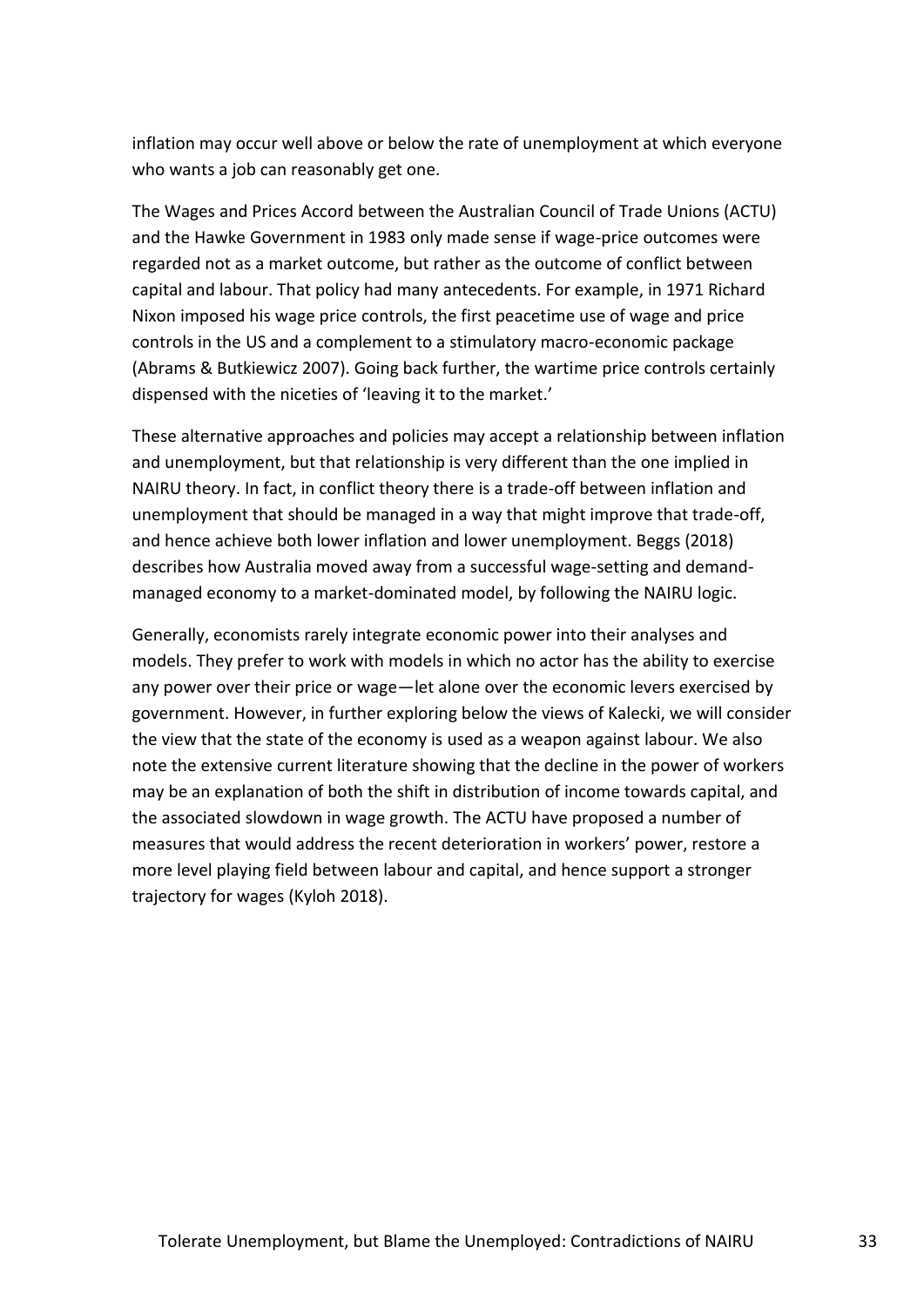# <span id="page-33-0"></span>**Further Errors in NAIRU Thinking**

## <span id="page-33-1"></span>**FRIEDMAN'S THINKING BEHIND THE NATURAL RATE**

This section considers some of the additional features and anomalies in the NAIRU model of inflation. The core theory has remained largely the same since Friedman (1968) first introduced the concept. The essence of Friedman's argument (1968) is, in his own words:

[T]here is some level of unemployment which has the property that it is consistent with equilibrium in the structure of real wage rates. At that level of unemployment, real wage rates are tending on the average to rise at a 'normal' secular rate … [A]ssume that the monetary authority tries to peg the 'market' rate of unemployment at a level below the 'natural' rate … [T]he authority increases the rate of monetary growth. This will be expansionary … [S]pending [is stimulated]. Income and spending will start to rise. To begin with, much or most of the rise in income will take the form of an increase in output and employment rather than in prices … Because selling prices of products typically respond[s] to an unanticipated rise in nominal demand faster than prices of factors of production, real wages received have gone down though real wages anticipated by employees went up, since employees implicitly evaluated the wages offered at the earlier price level. Indeed, the simultaneous fall ex post in real wages to employers and rise ex ante in real wages to employees is what enabled employment to increase (p. 8).

Thus, according to this logic, the only reason employment rises at all with rising inflation is that workers are fooled into thinking that real wages have gone up (when in fact they have not), so they voluntarily supply more labour. It is each worker's choice as to whether they are individually employed, and those choices (aggregated across the labour market) determine the residual number of unemployed (who Friedman thinks of as voluntarily non-employed). Ultimately, then, the NAIRU approach assumes that unemployment and fluctuations in unemployment are due to choices on the part of the workforce.

This flies in the face of ordinary experience, and it is an insult to unemployed workers. According to this view, the major increases in unemployment after the 1960s must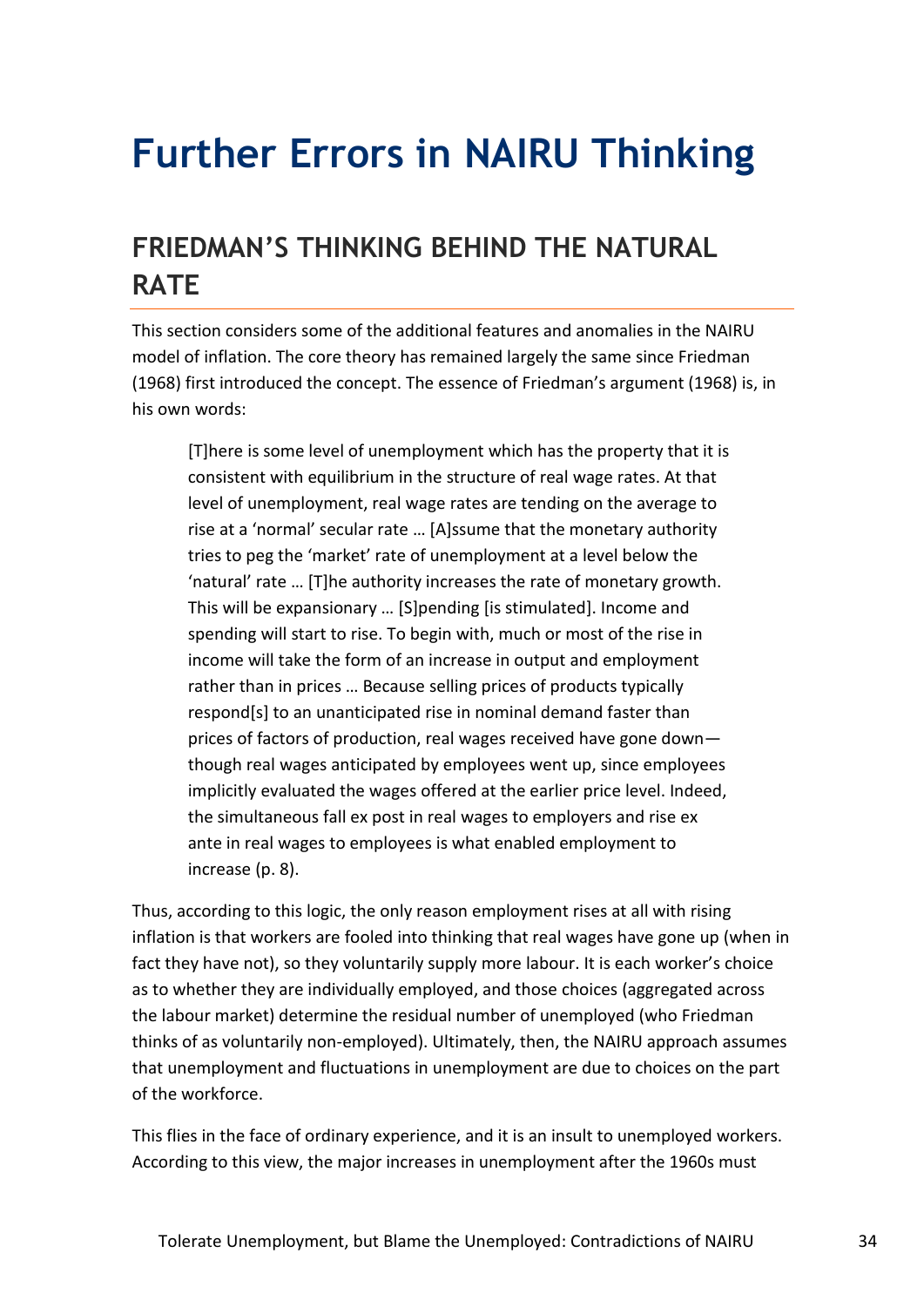have been due to a big breakout in expectations of higher paying jobs among the workforce. Friedman acknowledges that the natural rate of unemployment itself might be influenced by such things as 'the strength of labor unions'. He also accepts that '[i]mprovements in employment exchanges, in availability of information about job vacancies and labor supply, and so on, would tend to lower the natural rate of unemployment'. However, the point is that for monetary and fiscal policy purposes, the natural rate can be regarded as fixed. *Movements* in unemployment reflect people being tricked into thinking they are being paid more or less than they actually are.

Notice, too, that when workers are fooled into accepting lower real wages, employers are encouraged to employ more people. It seems that no matter what the level of demand, employers will only employ more workers when real wages fall. The assumption here is that labour is subject to diminishing returns, and so increases in employment can only come about with a fall in the real wage. If this were true, we should see productivity fall as the economy surges, and we should see it rise during slumps. In other words, productivity should be countercyclical—rising when output falls, and falling when output rises.





Source: ABS, *Australian System of National Accounts*, Catalogue 5204.0.

But instead of countercyclical productivity growth, researchers have long observed that productivity growth is pro-cyclical (Basu & Fernald 2001; Bernanke & Parkinson 1990). These findings suggest increasing returns to scale, rather than the opposite assumed by Friedman. In the case of Australia, Figure 4 plots the rate of growth in gross domestic product (GDP) and the rate of real labour productivity growth. The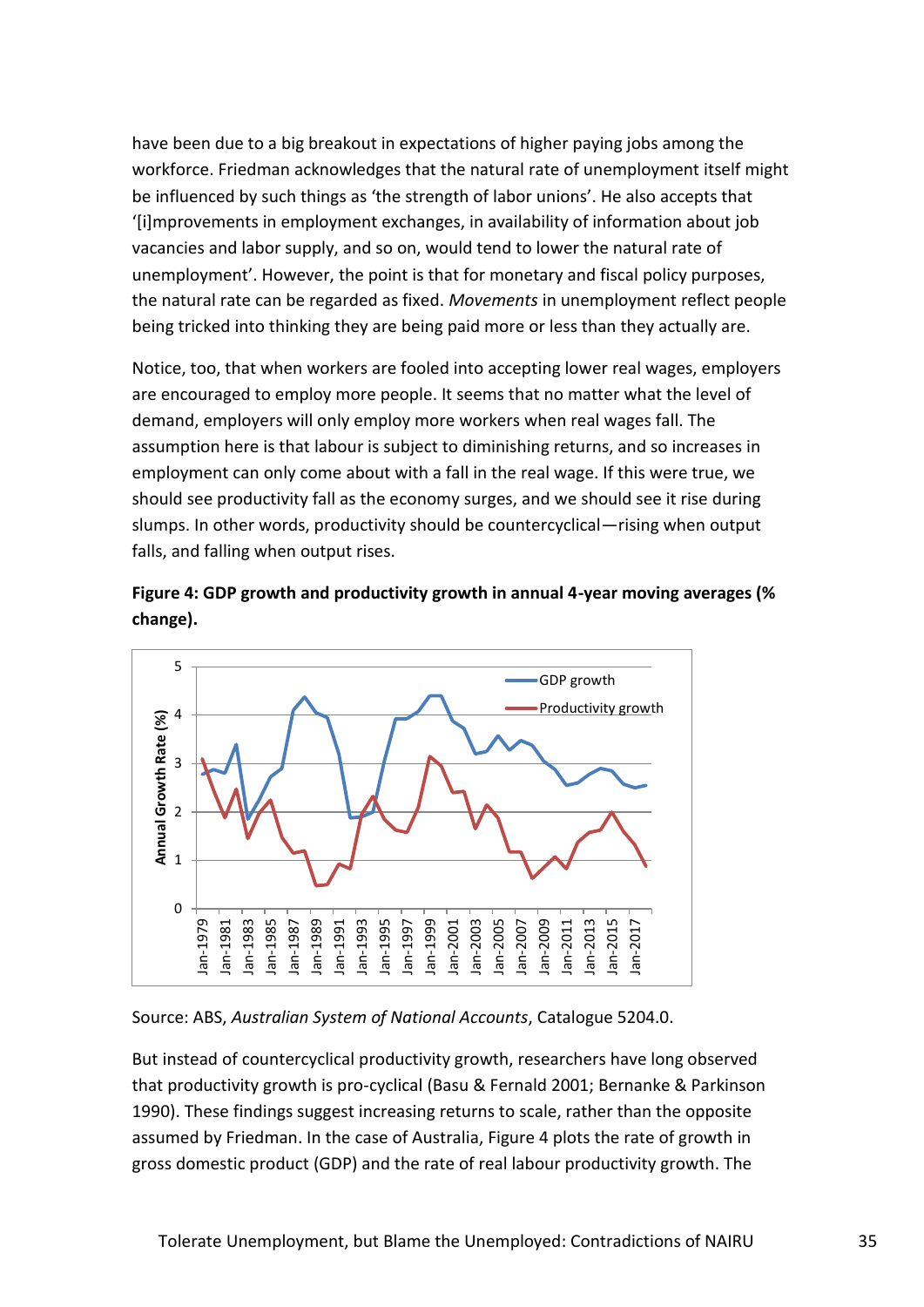figure is based on four-year moving averages to eliminate year-to-year volatility and isolate longer-run patterns.

Figure 4 shows quite clearly that there is usually a strong pro-cyclical pattern in productivity, with productivity growth rising on average when GDP growth is faster. The one major exception is in the years 1986 to 1992 (when productivity growth slowed even as growth accelerated), but otherwise the positive association is quite strong. This result is very important to macro-economic policy. A good deal of modern macro-economics is based on the notion that the economy is in equilibrium, or is promptly moving towards equilibrium, with firms able to sell all they want to sell (that is, there is no demand constraint on output and employment). The presence of increasing returns upsets that notion, because firms become able to sell more (at lower unit costs) if adequate demand is present—but that cannot be relied on if all firms are simultaneously facing falling unit costs. The state of the economy at any point in time cannot therefore generally considered to be in equilibrium, or close to it, when firms would happily increase output if only the sales were there.

Years ago, Evsey Domar (1988) argued that the fundamental characteristic of capitalism was an overall excess supply but a deficiency of demand. That appears to be the case even at or around the estimated NAIRU. For example, during the September quarter of 2018, the unemployment rate went from 5.3 per cent in July to 5.0 per cent in September (matching the official NAIRU), implying that the economy was at a fullemployment equilibrium. Yet at that time, when the National Australia Bank (2018) conducted its quarterly survey of businesses, 50 per cent of businesses reported that sales and orders were constraining their activity. Indeed, over the last decade, this response has been consistently over 50 per cent. When over half of all businesses report that they are demand-constrained, then the economy is clearly a long way from 'equilibrium', and the thinking behind the NAIRU is seriously wrong. In reality, the Australian economy is clearly very different from the economy assumed in the NAIRU literature.

## <span id="page-35-0"></span>**UNEMPLOYMENT: A CLASS WEAPON**

If unemployment falls, and the economy moves closer to a sellers' market for labour, significant other changes will be sparked in both the economic and the political realms—as Kalecki (1943) pointed out many years ago. As he said:

[T]he *maintenance* of full employment would cause social and political changes which would give a new impetus to the opposition of the business leaders … [T]he 'sack' would cease to play its role as a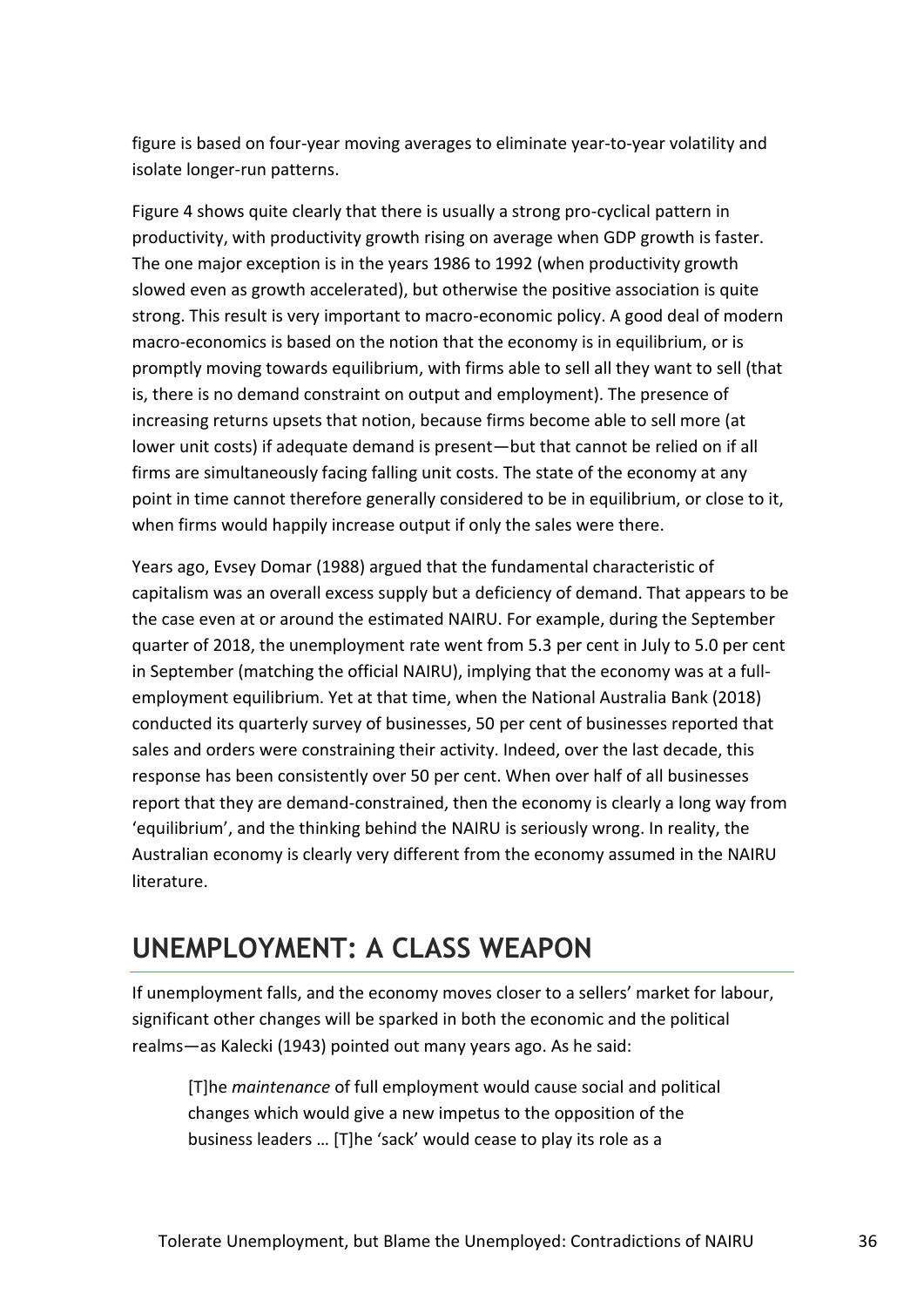'disciplinary measure'. The social position of the boss would be undermined, and the self-assurance and class-consciousness of the working class would grow. Strikes for wage increases and improvements in conditions of work would create political tension. It is true that profits would be higher under a regime of full employment … But 'discipline in the factories' and 'political stability' are more appreciated than profits by business leaders. Their class instinct tells them that lasting full employment is unsound from their point of view, and that unemployment is an integral part of the 'normal' capitalist system (p.3, emphasis in original).

Resistance to full employment policies also comes about because if aggregate employment becomes independent of decision-making by businesses, then business loses a valuable tool. Threats about 'business confidence' are a powerful tool that business uses to achieve a more supportive government policy. In Australia, we often see references to the state of 'business confidence' and concepts such as 'sovereign risk'—namely, the idea that governments might scare off business if they change policy on the environment, access to resources, etc.

Michael Keating refers to the 'powerful and articulate' Business Council of Australia (BCA), whose 'reform agenda is stuck in the past with its demands for lower wages and taxes' (Keating 2018). According to Rugitsky (2013, p. 460):

Tiring references in the public sphere to the oscillations of 'business confidence' or 'investor expectations' are actually indicators of the constant blackmailing of governments by capitalist groups, and remind bureaucrats of the permanent danger of a 'Kaleckian reaction'—that is, an investment strike of capital owners.

Most important here is the concern that full employment would reduce the discipline on the workforce—that is, the threat of being fired would no longer serve to elicit docile behaviour on the part of workers. Hence, business opposes its workforce on the factory floor, as it were, as well as in the political arena. In most countries, we can identify pro-business and pro-worker political parties. The political process is utilised to take collective action against the working class—proscribing, for example, the right to strike in Australia, and imposing heavy fines on successful unions.

The corollary of such policy and the thinking behind it is that life cannot be too comfortable for those made unemployed, who must be kept desperate for work. In this respect, we see the complementarity between NAIRU-inspired macro-economic policy (targeting a minimum desired level of unemployment) and the vilification and impoverishment of unemployed people. On one hand, it is utterly contradictory to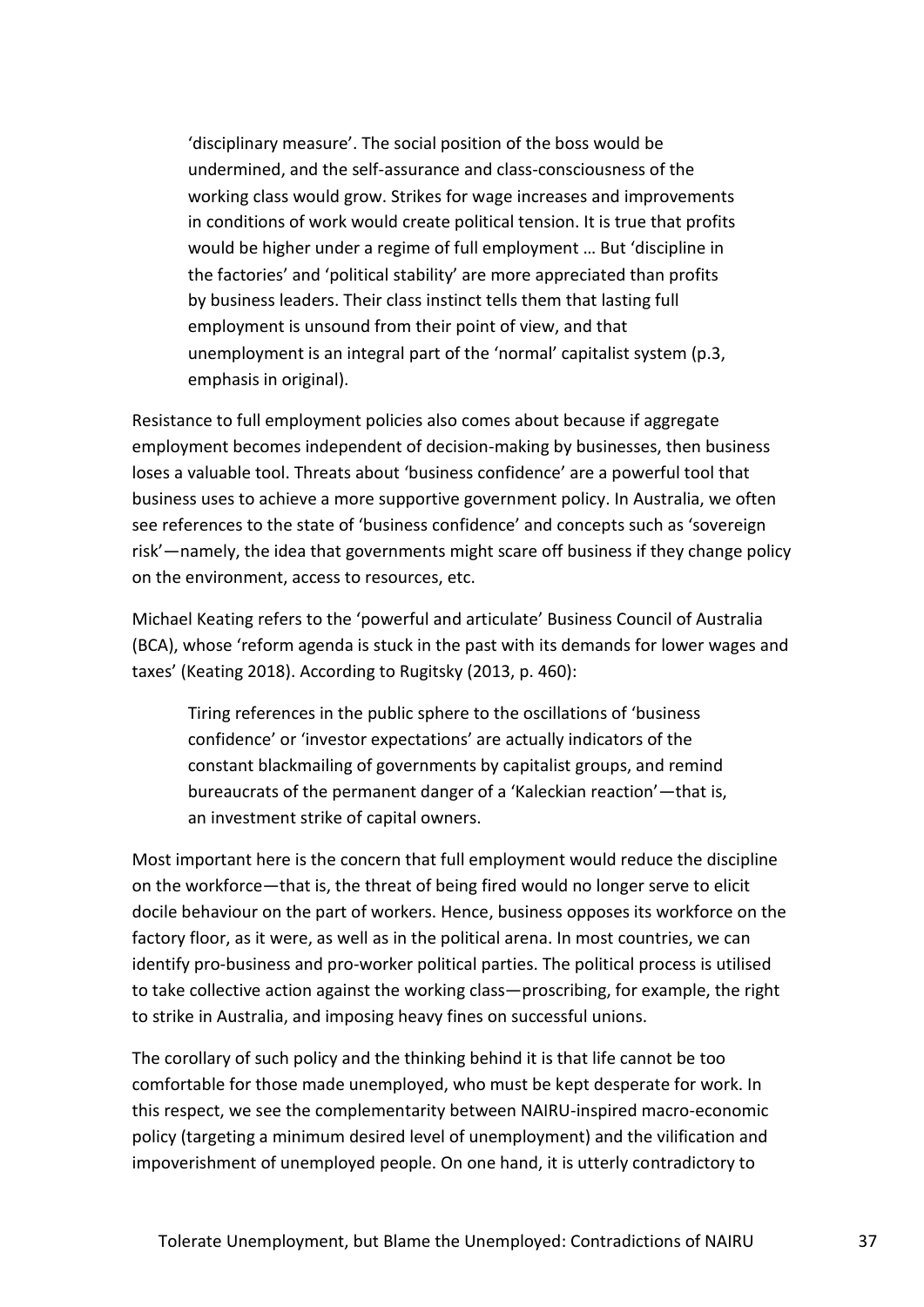demonise unemployed people and cut their benefits, when their status as unemployed is a deliberate outcome of macro-economic policy. But seen in the context of business opposition to full employment (because of its effects on worker resistance and militancy), harshly punishing unemployed people is quite consistent: because it enhances the disciplinary value of any level of unemployment.

## <span id="page-37-0"></span>**LOST PRODUCTION**

1

The article in *The Economist* (2017) cited earlier pointed to the economic waste associated with involuntary unemployment, the personal and social consequences, and the negative impact of unemployment on fiscal balances—among other major consequences. These consequences from long-term unemployment are starkly visible in Australia. An insight into their order of magnitude can be gained by contrasting Australia's experience with the record of Alan Greenspan's management of monetary policy in the US.

Greenspan pushed the US economy well past what was then its estimated NAIRU, with unemployment falling below 4 per cent in 2000—a level which had not been experienced in decades.<sup>11</sup> Yet there were no inflationary consequences, and inflation remained subdued in the face of labour markets tighter than any experienced in a generation. Greenspan was a well-known advocate of the 'new economy thesis', and he applied this theory to explain America's stronger-than-expected economic growth. According to him (Greenspan, 2000), 'the most compelling [explanation] appears to be the extraordinary surge in technological innovation that developed through the latter decades of the last century'. The fact that this high-demand high-growth economy managed to avoid inflationary pressures was the result of severe competitive pressures—not only on firms, but also on workers.

Nobel Prize winner Robert Solow asked, in the American context, whether the economy could have grown more rapidly in the 1980s and 1990s without much more inflation (Solow 1999). His answer suggests that policy-makers should not hide behind discredited concepts such as the NAIRU. Instead, they should push the economy as far towards full employment as possible, without setting off ever-increasing inflation. He cites evidence for the US that for every 1 per cent by which the unemployment rate is held below the estimated NAIRU, inflation is only 0.3 per cent higher than it would otherwise have been. Those are relatively trivial costs compared to the huge economic, social and fiscal costs of higher unemployment.

 $11$  These figures have been revisited again in 2018, again without inflationary consequences.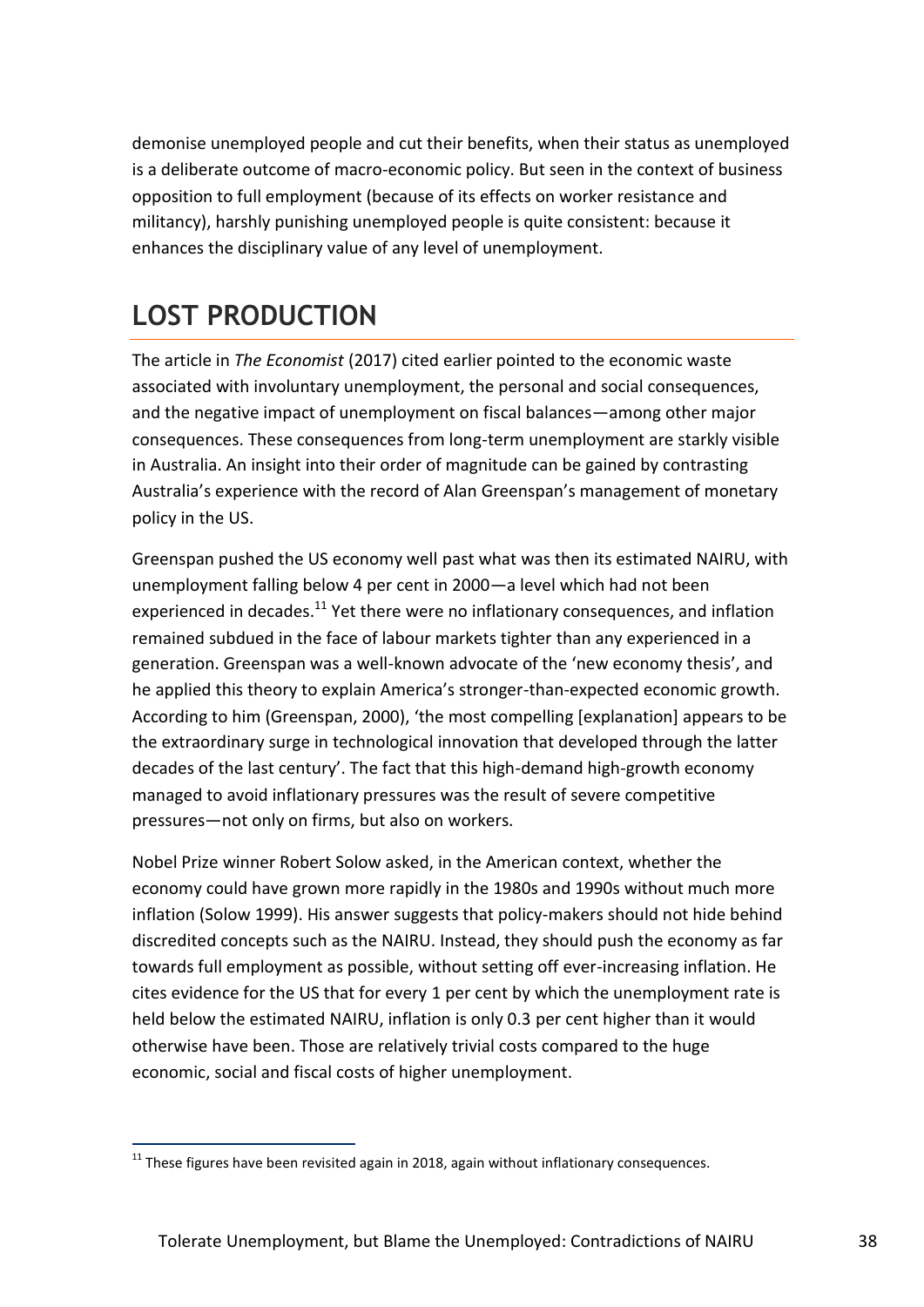Certainly, the US experience suggests that an economy can be substantially below its estimated NAIRU without triggering ever-accelerating inflation. Moreover, if it was indeed found that lower unemployment pushes inflation to unacceptable levels, then the authorities can always ease off, and the net costs in the interim period will have been rather slight. Stiglitz also suggests that the costs of any higher inflation when unemployment is below the NAIRU are likely to be small relative to the benefits of the higher employment. He says that policy makers should go further towards lowering unemployment:

Testing the waters, we do not risk drowning. If need be, we can always reverse course. But by experimenting, and showing some hesitation about restraining the economy through higher interest rates … as the NAIRU draws nigh, we might learn a little more about the depth of the waters and possibly become better swimmers … (Cited by Bell 1999 p. 80)

The Australian experience is much different. As Beggs (2018) describes it:

[The RBA] believe it is easier to feed inflation than to dampen it: sub-NAIRU unemployment increases inflation faster than above-NAIRU unemployment brings it down (p 265).

Unlike the US Federal Reserve, our central bank erred on the side of higher unemployment and lower inflation. The flatter Phillips curve mentioned above suggests that there is not much risk in attempting to lower unemployment: any increase in inflation will be much smaller than in previous years when the Phillips curve was steeper.

We referred to the large social and private costs associated with the individual's experience of unemployment. However, there are also large costs to the economy overall. Given the current distribution of income in Australia (with just under half of total GDP paid out to workers in the form of wages, salaries, and supplementary compensation), GDP must increase by around \$2 to increase wages by \$1. On that basis, taking 1 per cent of the official workforce, 134,000 people, and giving them a full-time job at the minimum wage would increase the wages bill by \$5 billion per annum—which is consistent with GDP increasing by \$10 billion. Thus without any multiplier effects or other indirect effects, an economic policy that targets a reduction of unemployment by just 1 percentage point increases economic output by at least \$10 billion. This in turn generates increased tax revenue and an improvement in the budget balance.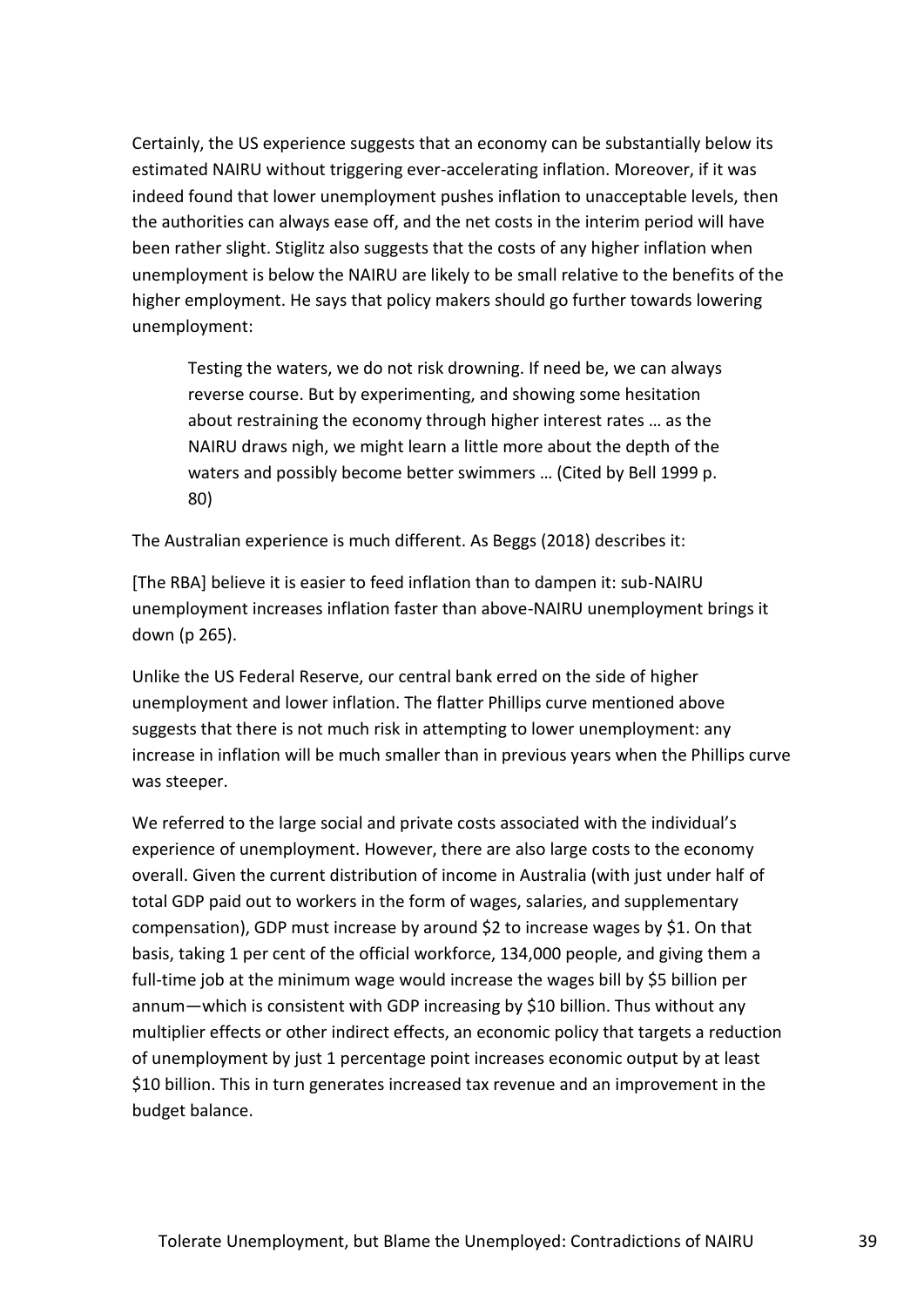In practice, a much larger increment of GDP may be required to reduce the official rate of unemployment by 1 per cent. The hidden unemployed and the underemployed are also likely to receive some of the additional hours of work on offer. But that is not a bad thing. If the ratio of GDP to new employment were much higher—say, \$30 billion to reduce official unemployment by 1 per cent—that simply means that we can lower unemployment by that amount *and* enjoy \$30 billion in extra output per annum.

## <span id="page-39-0"></span>**PRODUCTIVITY**

If the official policy of targeting 5 per cent unemployment is responsible for relatively low levels of aggregate demand, there can be consequences for productivity. When labour is scarce, employers are motivated to substitute capital for labour, which has the effect of increasing productivity and, ultimately, living standards. This has been evident in recent studies. Bill Martin and Robert Rowthorn, of the University of Cambridge, argue that traditional thinking about productivity has reversed cause and effect. Instead of productivity increases leading to higher wages, they say, the reverse is true: higher wages induce higher productivity. As they suggest:

The UK's poor productivity is more plausibly interpreted as a symptom of a largely demand‐constrained, cheaper labour economy—a condition misinterpreted by supply pessimists as a sign of structural weakness. Output is well below potential because workers, while cheaper to employ, are not working to potential. More output could be produced, but not sold. There is an effective demand failure, high unemployment and, within companies, under‐utilisation of the employed workforce—a form of 'labour hoarding'. (Martin & Rowthorn 2012)

The joint effect of high wages and labour shortages under conditions of strong aggregate demand stimulates higher productivity growth as employers try to economise on their labour costs. Alice Rivlin, a former Vice Chair of the Federal Reserve Board, reflected similarly on the lessons of monetary policy in the US. A major theme for her was that 'tight labor markets have enormous social benefits' (Rivlin 1999). People with limited skills and experience are finally able to be hired, for example, which gives them the opportunity to learn on the job and to build up a work history. Other workers have the chance to obtain more training and take on greater responsibilities, and they can more easily sever from dead-end jobs. Moreover, the economic situation improves for the unskilled so that 'the widening gap between education groups appears to have stabilised, at least temporarily, and may even be beginning to narrow'.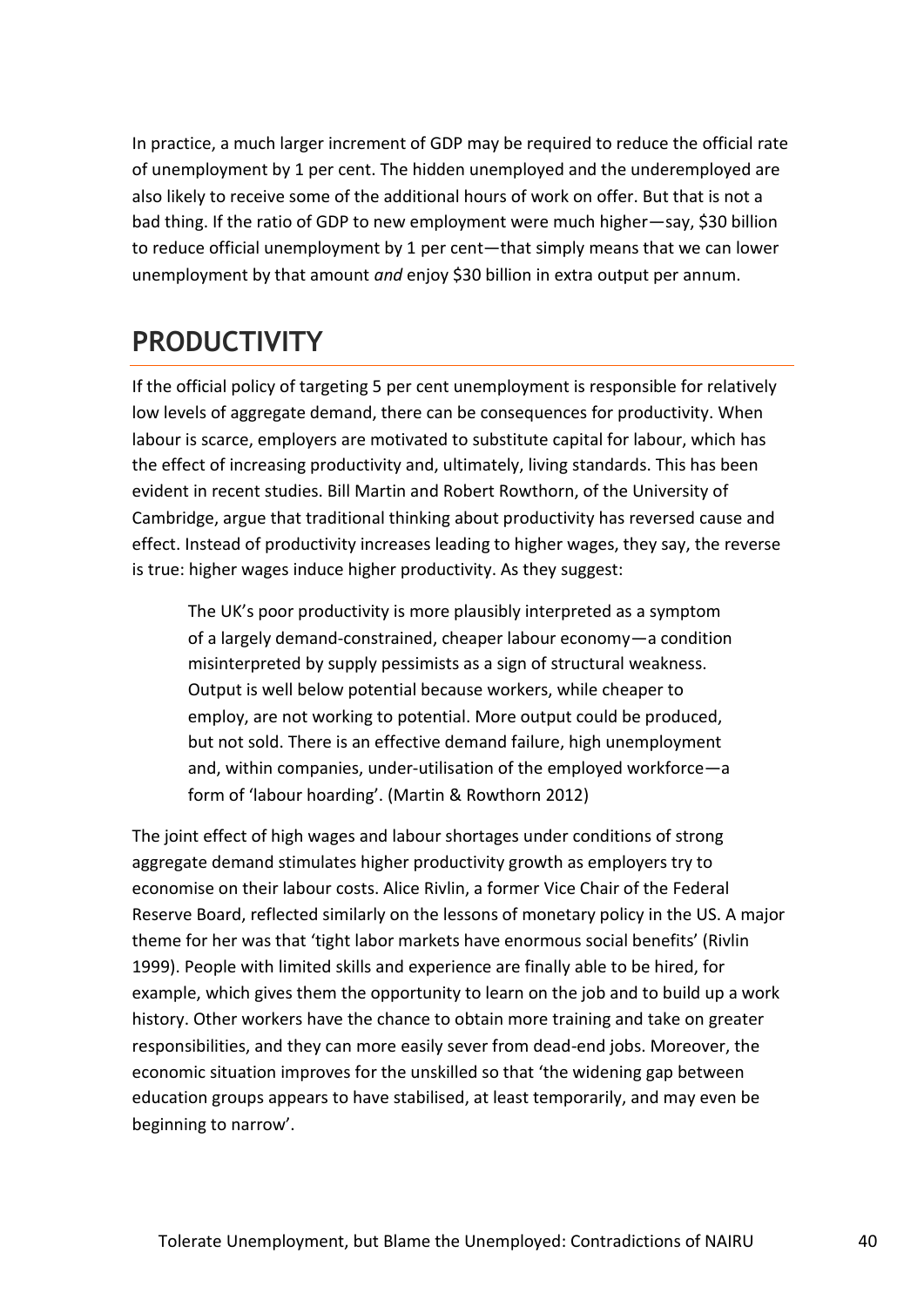On top of all this, there are productivity and other economic benefits to lower unemployment. As Rivlin (1999) says:

Productivity growth accelerated in 1997 and 1998 as labor markets tightened. Nobody knows exactly why or how long it will last. My own conjecture is that, combined with rapidly evolving information technology, scarcity of labor forces firms to reorganise their processes, use employees more effectively, provide or encourage additional training, and substitute machines for people. To the extent that tight labor markets actually contribute to faster productivity growth, their inflationary impact is diminished.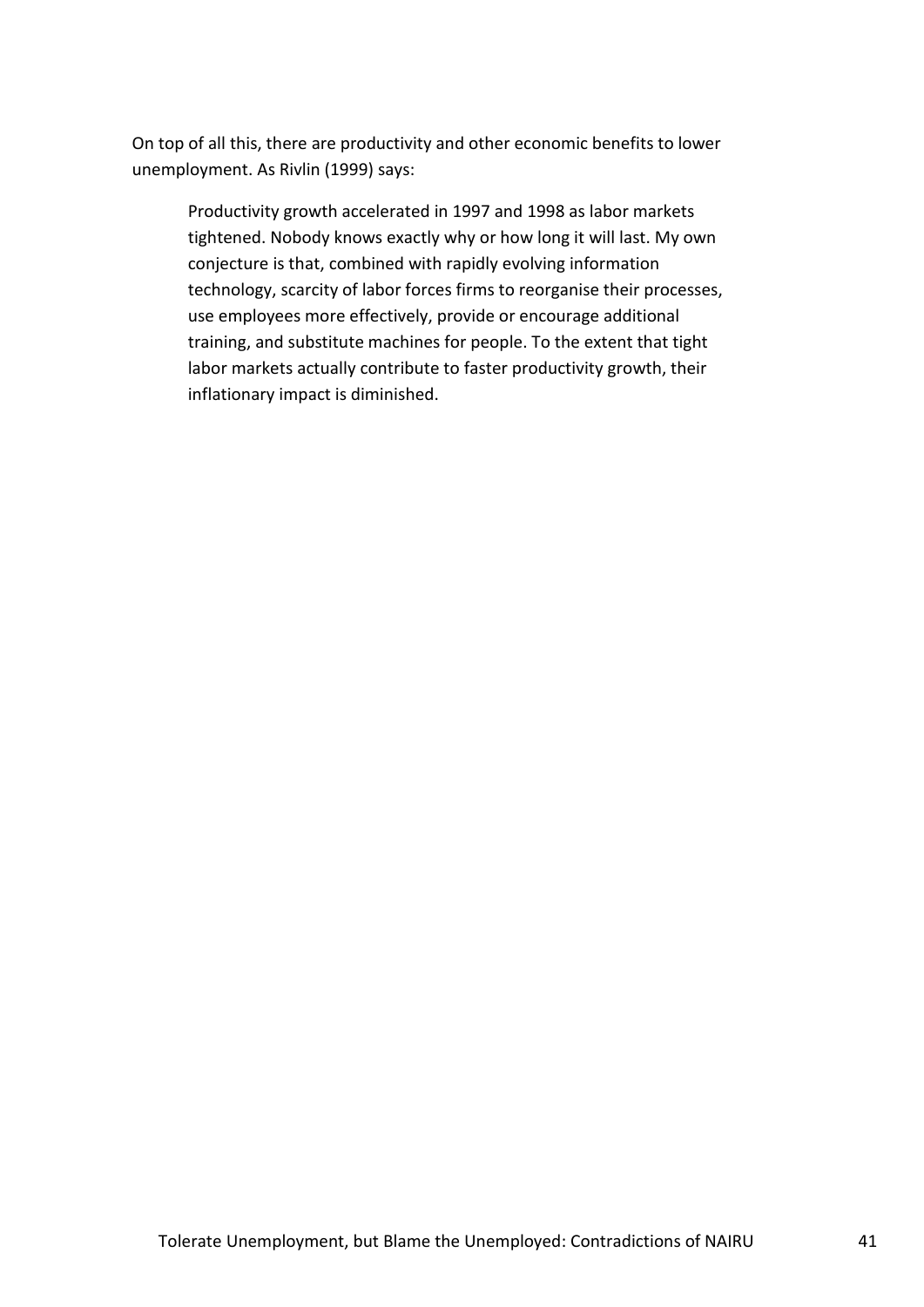# <span id="page-41-0"></span>**Conclusion**

Australian economic policy has been heavily influenced by the NAIRU for decades. Policy has been guided by an attempt to move unemployment toward the NAIRU—a level at which inflation should be steady and within the RBA's target range. One of the problems dealing with such a slippery and invisible concept is that there may be different opinions as to its value. Those differences have now spilled over into a policy disagreement between the RBA and the government. By conceding that the NAIRU (if it even exists) is at least a half-point lower than Treasury's official estimate, the RBA is essentially charging the government with wasting the economic potential of an additional 71,000 workers and perhaps \$10 billion in lost production.

Our deeper concern is that government believes 5 per cent is the normal, and in some sense 'best', rate of unemployment—as well as an appropriate target for macroeconomic policy. Based on the empirical evidence and theoretical critique presented here, we do not believe that the NAIRU or related concepts should be accepted by government or the RBA, let alone be elevated to the top of the list of economic priorities.

Further, by creating needless unemployment, adherence to the NAIRU generates costs for the economy and for society as a whole. Those costs are especially borne by some of the most vulnerable members of society. Accepting the NAIRU perpetually condemns 5 per cent of Australia's workforce to a miserable life—and that number is much higher if we include underemployed, 'marginally attached', and other potential workers who could perform productive work if they were given the opportunity. Moreover, the probability of being unemployed (officially or otherwise) is not shared evenly among the workforce, but instead is higher for those who have insecure work and move in and out of employment/unemployment. Australia's own history and the experience of other countries show that Australia could do a lot better in reducing unemployment. Indeed, one of the chief consequences of the long-standing intellectual and ideological dominance of the NAIRU is that government has entirely eschewed any commitment to a genuine full employment policy.

Australia's government and the RBA should make a joint recommitment to true full employment, backed up with real policy measures to attain it. This recommitment would be reminiscent of the 1945 White Paper on Full Employment (Parliament of the Commonwealth of Australia 1945), which shaped macro-economic policy in Australia for the most successful generation of growth and rising living standards in our history.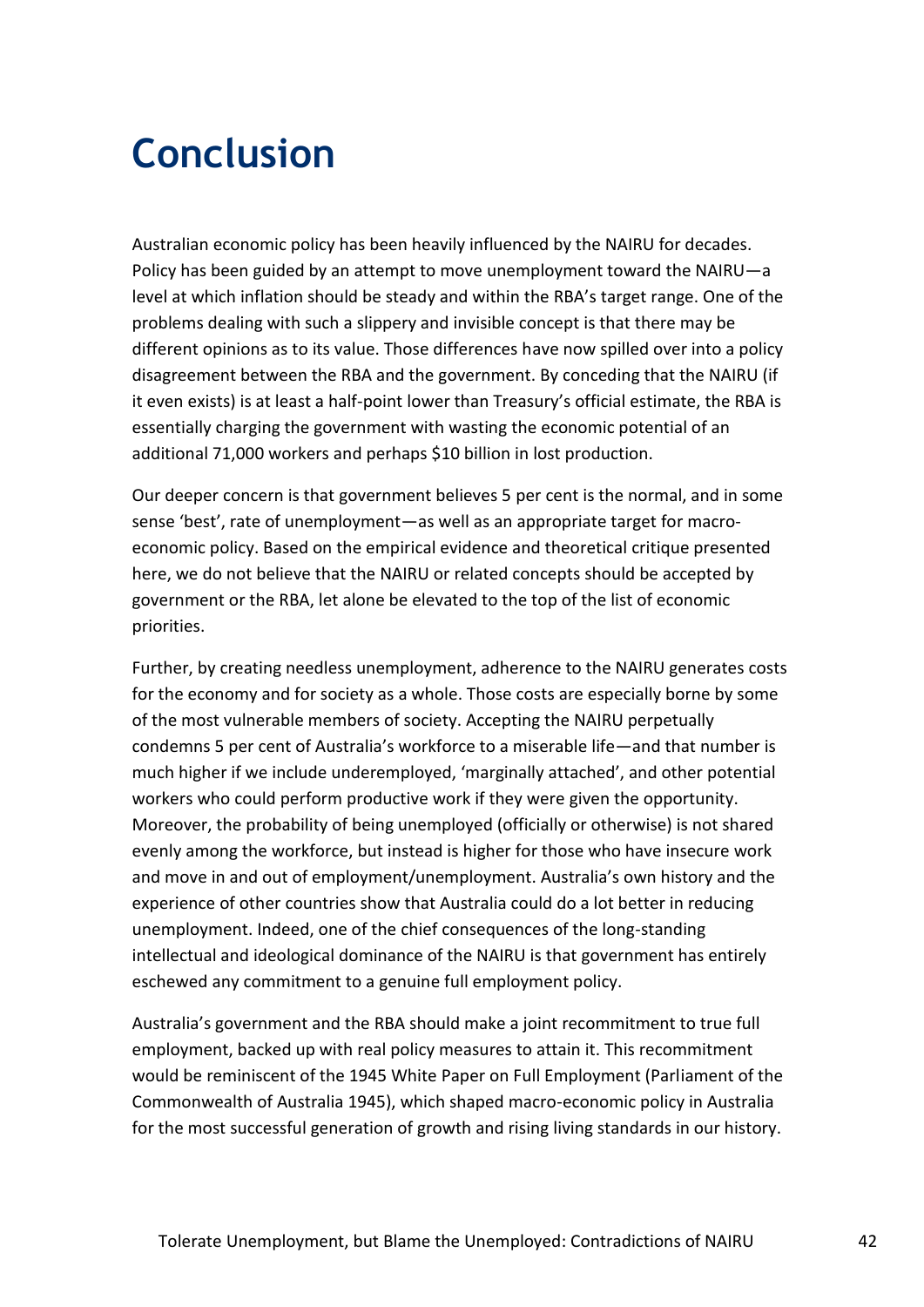No matter what the cause of unemployment, government should be focused on its reduction and abolition, as the top priority of macro-economic policy.

Currently, fear of getting the 'sack' plays a disciplinary role, forcing workers to accept jobs with poor conditions and tenure. Employers control the working environment, and the confidence and power of workers to make successful wage claims is at a historic low. Workers and employers do not meet as equals in a free market regardless of the attempts of business leaders and free-market economists to pretend that they do. Indeed, business unbelievably presents itself as the underdog, arguing that workers and their unions need to be hobbled with strict regulations and barriers to representation, collective bargaining and industrial action. For far too long, the labour market has been a buyers' market; it is high time to turn it into a sellers' market.

A genuine full employment policy is one which meets the old-fashioned meaning of full employment: that is, anyone who wants a job can quickly find one. We reject any approach that involves accepting 5 per cent unemployment as 'full employment'. Meanwhile Australia should be investing in the continuing attachment of the unemployed to the workforce through increases in Newstart and skills maintenance for the unemployed.

As governments move the economy toward full employment, business investment and productivity will also increase, while inequality should decrease. A shortage of cheap labour will force labour-saving investment, with consequent productivity improvements.

Businesses may complain that they can no longer readily find workers. If that is genuinely the case, then businesses will face a situation where they cannot realise as much potential profit as they would prefer (if they could hire more workers to produce more output). But they will still be profitable, and they can respond to labour shortages by investing in labour-saving technology and improving productivity. Meanwhile, workers, their families and the economy generally will all be substantially better off. It would seem difficult to argue that the interests of workers and the living standards of their families should be of equal importance to the profits of business but that is exactly the implication of the NAIRU theory that still holds Australia back from reaching its true economic potential.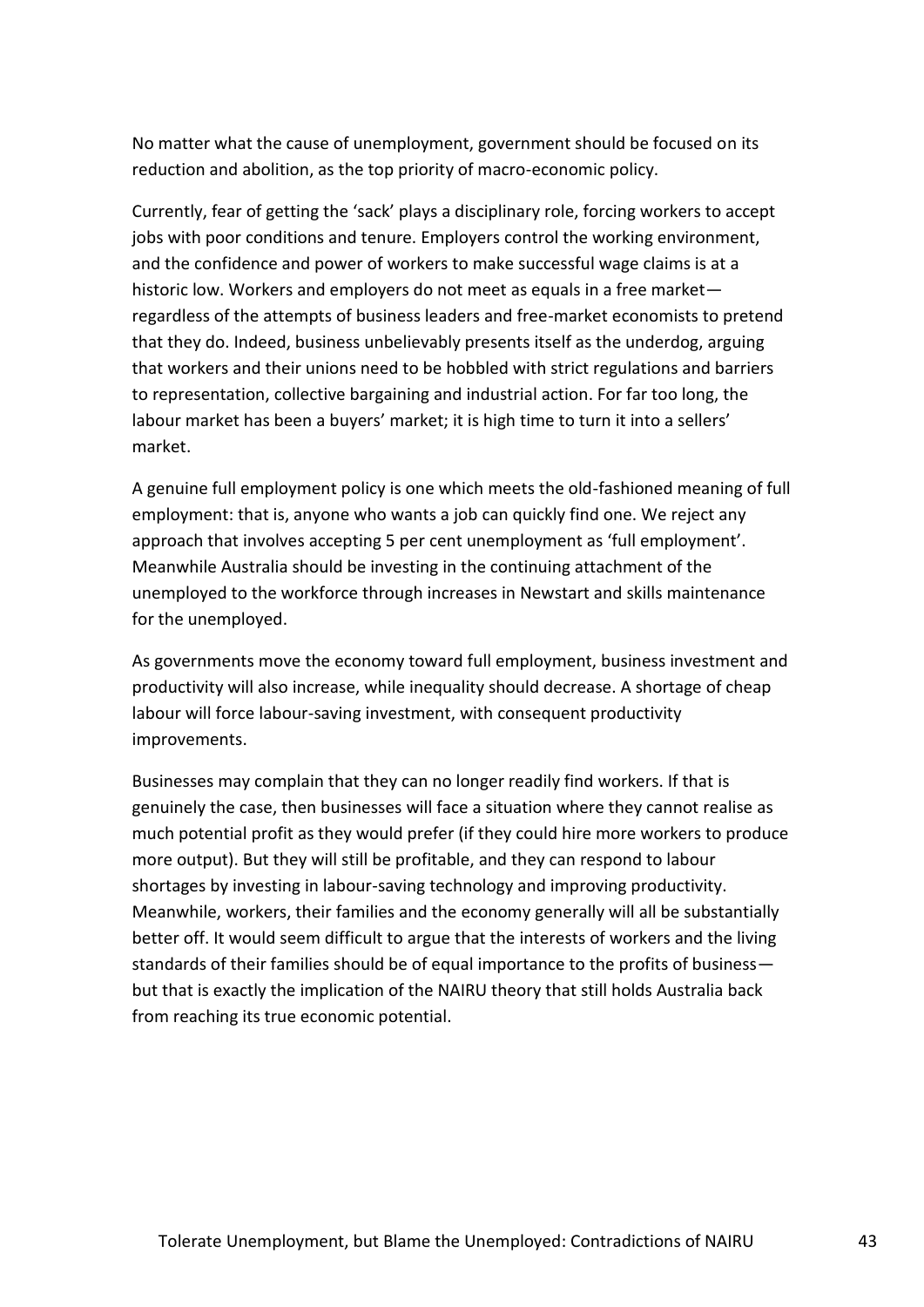# <span id="page-43-0"></span>**References**

Abrams BA and Butkiewicz JL (2007). *The political economy of wage and price controls: Evidence from the Nixon tapes*, Working Paper No 2007-10, Alfred Lerner College of Business & Economics, University of Delaware.

Arsov I and Evans R (2018). 'Wage growth in advanced economies', *RBA Bulletin*, March, [https://rba.gov.au/publications/bulletin/2018/mar/wage-growth-in-advanced](https://rba.gov.au/publications/bulletin/2018/mar/wage-growth-in-advanced-economies.html)[economies.html,](https://rba.gov.au/publications/bulletin/2018/mar/wage-growth-in-advanced-economies.html) accessed 24 August 2019.

Australian Associated Press (AAP) (2019). 'Welfare crackdown: Majority of job-seekers lose pay over missed meetings', 9news, 31 July.

Australian Bureau of Statistics (ABS) (2018a). *Labour force, Australia, November 2018*, Cat no 6202.0, 20 December.

Australian Bureau of Statistics (ABS) (2018b). *Labour force, Australia, detailed— Electronic Delivery,* Cat no 6291.0.55.001, 25 October.

Australian Bureau of Statistics (ABS) (2018c). *Participation, job search and mobility, Australia, February 2019*, Cat no 6226.0, 9 August.

Australian Council of Social Service (2019). 'Surviving, not living: the (in)adequacy of Newstart and related payments', *Submission to Senate Community Affairs References Committee*, Strawberry Hills NSW.

Australian Government (2014). *2014–15 Budget*[, https://archive.budget.gov.au/2014-](https://archive.budget.gov.au/2014-15/) [15/,](https://archive.budget.gov.au/2014-15/) accessed 24 August 2019.

Australian Government (2015). *2015 Intergenerational report: Australia in 2055,* March, [https://static.treasury.gov.au/uploads/sites/1/2017/06/2015\\_IGR.pdf,](https://static.treasury.gov.au/uploads/sites/1/2017/06/2015_IGR.pdf) accessed 24 August 2019.

Australian Government (2018). *Budget strategy and outlook: Budget Paper no 1, 2018– 19*, May, [https://archive.budget.gov.au/2018-19/bp1/bp1.pdf,](https://archive.budget.gov.au/2018-19/bp1/bp1.pdf) accessed 24 August 2019.

Basu S and Fernald J (2001). 'Why is productivity procyclical? Why do we care?', in Hulten CR, Dean ER and Harper MJ (eds) *New developments in productivity analysis*, University of Chicago Press, pp. 225–302.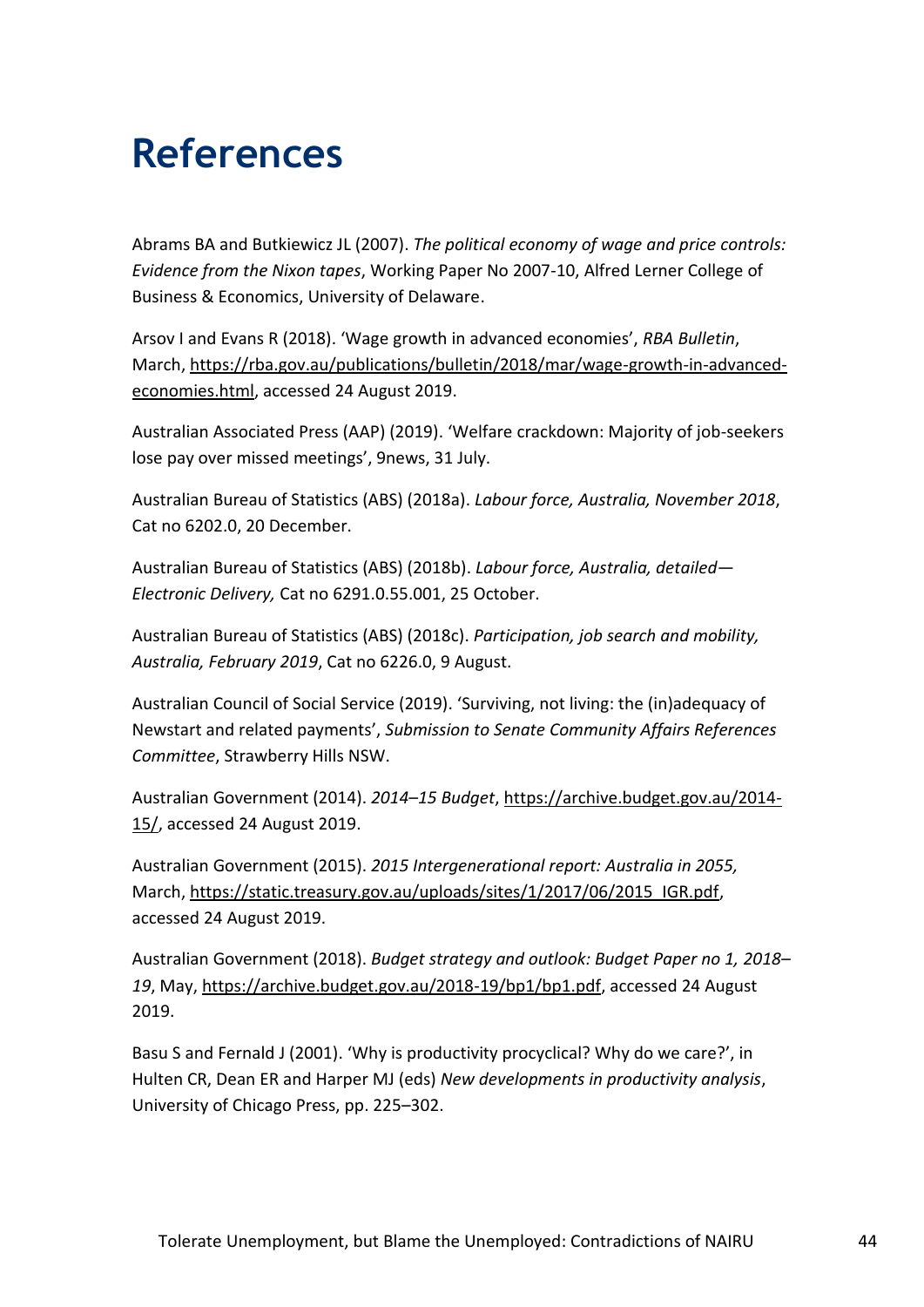Beggs M (2018). 'Monetary policy and unemployment', in Cahill D and Toner P (eds) *Wrong way: How privatisation and economic reform backfired*, Carlton: La Trobe University Press, pp. 257–75.

Bell S (1999). 'The scourge of inflation? Unemployment and orthodox monetary policy', *The Australian Economic Review*, March 1999, pp. 74–82.

Bell S and Keating M (2018). *Fair Share: Competing Claims and Australia's Economic Future*, Melbourne University Press.

Bernanke BS and Parkinson ML (1990). *Procyclical labor productivity and competing theories of the business cycle: Some evidence from interwar US manufacturing industries*, NBER Working Paper No. 3503, October.

Bruha J, Andrle M and Solmaz S (2016). *Output and inflation co-movement: An update on business-cycle stylized facts*, IMF Working Paper No 16/241, 13 December.

Castles S (2014). 'Dear Tony, from someone you may once have called a "job snob"', *Sydney Morning Herald*, 6 June.

Crosby M and Olekalns N (1997). *Inflation, unemployment and the NAIRU in Australia*, Research Paper No. 543, Department of Economics, University of Melbourne.

Cunliffe J (2017). 'The Phillips curve: Lower, flatter or in hiding?', speech by Deputy Governor, Bank of England, Oxford Economics Society, Tuesday 14 November.

Cusbert T (2017). 'Estimating the NAIRU and the unemployment gap', RBA Bulletin, June Quarter.

Cusbert T and Kendall E (2018). 'Meet MARTIN, the RBA's new macroeconomic model', *Reserve Bank of Australia Bulletin*, March,

[https://www.rba.gov.au/publications/bulletin/2018/mar/meet-martin-the-rbas-new](https://www.rba.gov.au/publications/bulletin/2018/mar/meet-martin-the-rbas-new-macroeconomic-model.html)[macroeconomic-model.html,](https://www.rba.gov.au/publications/bulletin/2018/mar/meet-martin-the-rbas-new-macroeconomic-model.html) accessed 24 August 2019.

Debelle G (2017). 'Uncertainty', *7th Warren Hogan Memorial Lecture*, Sydney, 26 October.

Dobrescu M, Paicu C and Iacob S (2011). 'The natural rate of unemployment and its implications for economic policy', *Theoretical and Applied Economics*, vol XVIII, no 2, pp 181–94.

Domar ED (1988). *The blind men and the elephant: An essay on isms*, Working Paper No 473, Department of Economics, Massachusetts Institute of Technology.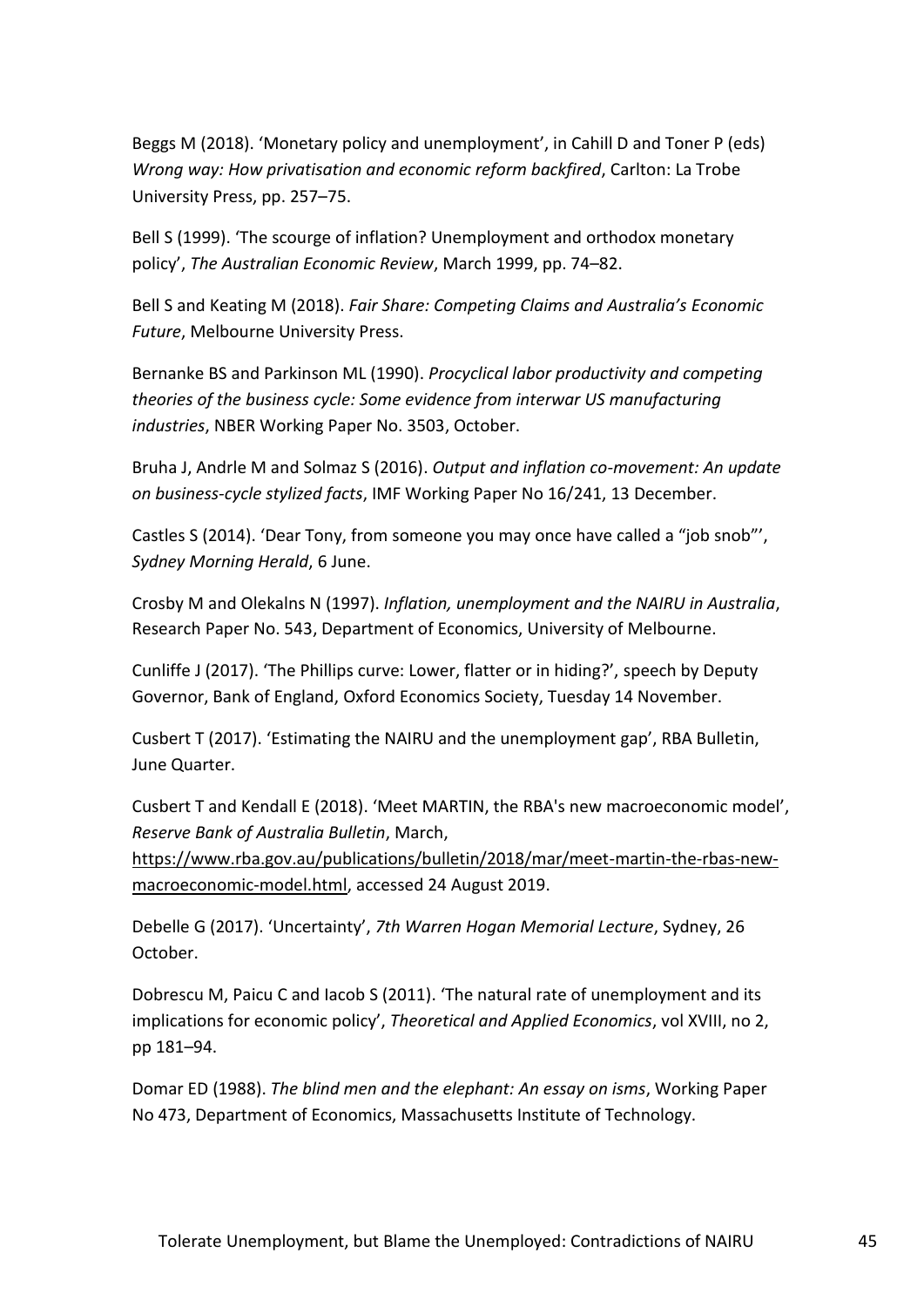Downes P and Stacey G (1996). 'The NAIRU in the Treasury macroeconomic (TRYM) model of the Australian economy: Definition, measurement and policy implications', Treasury Note prepared for input into the OECD Economic Policy Committee Working Party 1, Programme of Work, Autumn 1996, Topic A2, NAIRU: Concepts, measurement and policy implications, Canberra.

Economist (2017). 'Economics brief: The natural rate of unemployment', *Economist*, 26 April.

Ellis L (2019). 'Watching the invisibles', *The 2019 Freebairn Lecture in Public Policy*, University of Melbourne, 12 June.

Friedman M (1968). 'The role of monetary policy', *American Economic Review*, vol LVIII, March, pp 1–17.

Frydenberg J (2019). Appropriation Bill (No. 1) 2019-2020: Second Reading Speech, House of Representatives Hansard, 2 April, pp. 14,523-34.

Gillitzer C and Simon J (2015). *Inflation targeting: A victim of Its own success?*, Research Discussion Paper 2015-09,

[https://www.rba.gov.au/publications/rdp/2015/2015-09.html,](https://www.rba.gov.au/publications/rdp/2015/2015-09.html) accessed 24 August 2019.

Gordon RJ (2011). 'The History of the Phillips Curve: Consensus and Bifurcation,' *Economica* 78 (309), pp. 10-50.

Gordon RJ (2018). *Friedman and Phelps on the Phillips curve viewed from a half century's perspective*, NBER Working Paper No. 24891, August.

Greenspan, Alan (2000). "Technological innovation and the economy," Remarks before the White House Conference on the New Economy, April 5, Federal Reserve Board, [https://www.federalreserve.gov/boarddocs/speeches/2000/20000405.htm.](https://www.federalreserve.gov/boarddocs/speeches/2000/20000405.htm)

Holden R (2019). 'The RBA just backflipped on the job market', *The Australian Financial Review*, 13 June.

Hutchens G (2017). 'Rise up and demand pay increases, Reserve Bank chief urges workers', *The Guardian*, 19 June.

Independent Inquiry into Insecure Work (2012). *Lives on hold: Unlocking the potential of Australia's workforce*, [https://www.actu.org.au/media/349417/lives\\_on\\_hold.pdf,](https://www.actu.org.au/media/349417/lives_on_hold.pdf) accessed 24 August 2019.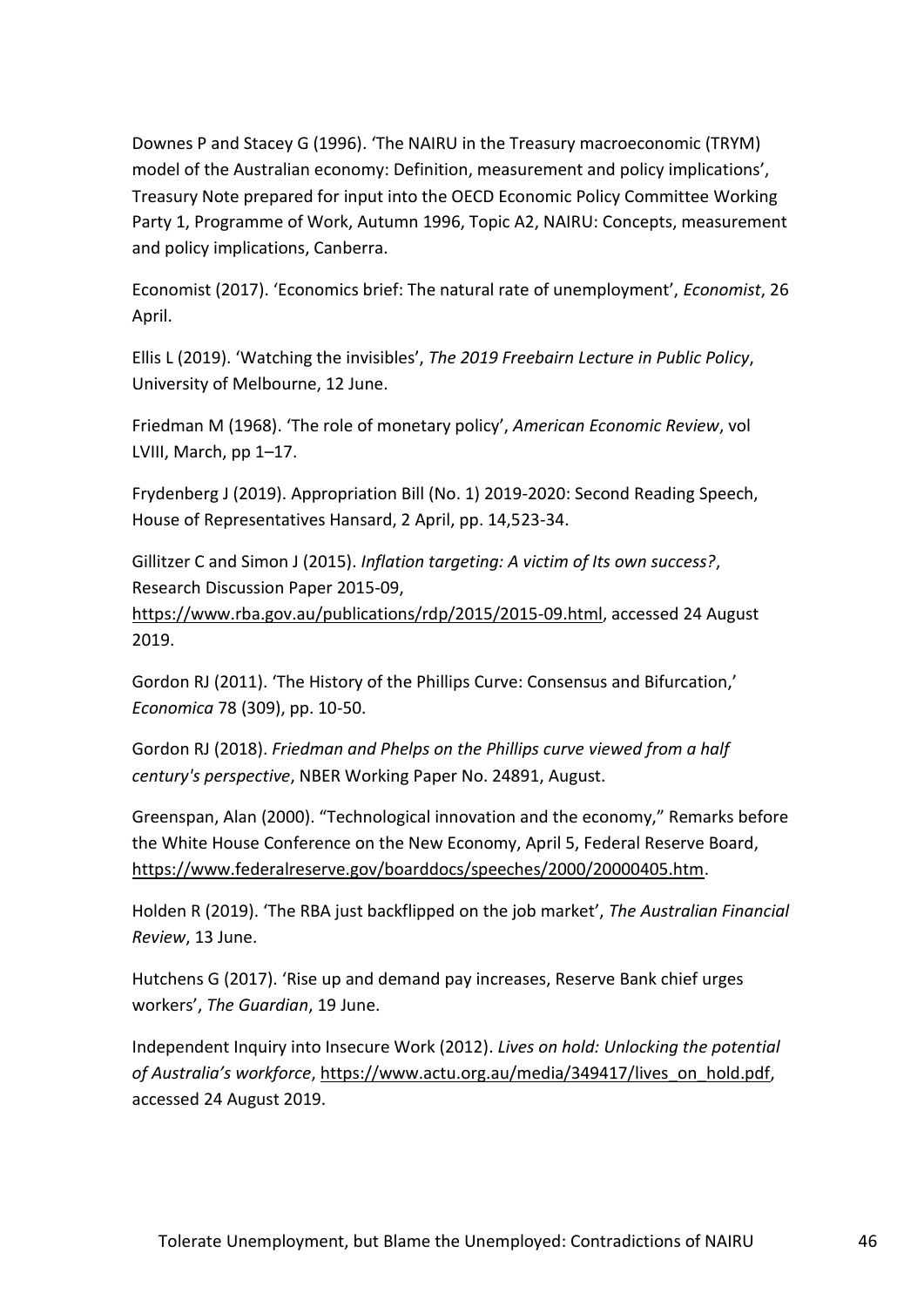International Monetary Fund (IMF) (2012). *United States; selected issues*, IMF Country Report No 12/214, August.

Johnson A and Downes P (2006). 'The impact of a lower NAIRU on the Australian macroeconomy: Responses in the Treasury Macroeconomic (TRYM) Model', Paper presented to the *23rd Annual Conference of Economists*, Economic Society of Australia, Gold Coast 25–28 September.

Kalecki M (1943). 'Political aspects of full employment', *Political Quarterly*, vol 14, no 4, pp. 322–30.

Kalecki M (1976). *Selected Essays on the Dynamics of the Capitalist Economy*, Cambridge University Press.

Keating M (2018). 'The future agenda for economic reform', *John Menadue—Pearls and Irritations*, 29 November, [http://www.johnmenadue.com/michael-keating-the](http://www.johnmenadue.com/michael-keating-the-future-agenda-for-economic-reform/)[future-agenda-for-economic-reform/,](http://www.johnmenadue.com/michael-keating-the-future-agenda-for-economic-reform/) accessed 24 August 2019.

Kyloh D (2018). 'A union perspective on the wages crisis and how to solve it', in Stewart A, Stanford J and Hardy T (eds) *The wages crisis in Australia: What it is and what to do about it*, Adelaide: University of Adelaide Press, pp. 229–43.

Lavoie M (2014). *Post-Keynesian economics: New foundations*, Cheltenham UK: Edward Elgar.

Lowe P (2017). 'The labour market and monetary policy', address to the Anika Foundation Luncheon, Sydney, 26 July, [http://www.rba.gov.au/speeches/2017/sp-gov-](http://www.rba.gov.au/speeches/2017/sp-gov-2017-07-26.html#r1)[2017-07-26.html#r1,](http://www.rba.gov.au/speeches/2017/sp-gov-2017-07-26.html#r1) accessed 24 August 2019.

Lowe P (2018). 'Productivity, wages and prosperity', address to Australian Industry Group*,* Melbourne, 13 June, [https://www.rba.gov.au/speeches/2018/sp-gov-2018-06-](https://www.rba.gov.au/speeches/2018/sp-gov-2018-06-13.html) [13.html,](https://www.rba.gov.au/speeches/2018/sp-gov-2018-06-13.html) accessed 24 August 2019.

Lowe P (2019a). 'Evidence', *House of Representatives Standing Committee on Economics, Inquiry: Reserve Bank of Australia annual report 2018, Hansard*, 22 February,

[https://parlinfo.aph.gov.au/parlInfo/download/committees/commrep/b9c7ee3a](https://parlinfo.aph.gov.au/parlInfo/download/committees/commrep/b9c7ee3a-c926-4f3e-acc4-cf5b8809f649/toc_pdf/Standing%20Committee%20on%20Economics_2019_02_22_6971_Official.pdf;fileType=application%2Fpdf)[c926-4f3e-acc4-](https://parlinfo.aph.gov.au/parlInfo/download/committees/commrep/b9c7ee3a-c926-4f3e-acc4-cf5b8809f649/toc_pdf/Standing%20Committee%20on%20Economics_2019_02_22_6971_Official.pdf;fileType=application%2Fpdf)

[cf5b8809f649/toc\\_pdf/Standing%20Committee%20on%20Economics\\_2019\\_02\\_22\\_69](https://parlinfo.aph.gov.au/parlInfo/download/committees/commrep/b9c7ee3a-c926-4f3e-acc4-cf5b8809f649/toc_pdf/Standing%20Committee%20on%20Economics_2019_02_22_6971_Official.pdf;fileType=application%2Fpdf) [71\\_Official.pdf;fileType=application%2Fpdf,](https://parlinfo.aph.gov.au/parlInfo/download/committees/commrep/b9c7ee3a-c926-4f3e-acc4-cf5b8809f649/toc_pdf/Standing%20Committee%20on%20Economics_2019_02_22_6971_Official.pdf;fileType=application%2Fpdf) accessed 24 August 2019.

Lowe P (2019b) .*Opening statement to the House of Representatives Standing Committee on Economics*, 9 August https://rba.gov.au/speeches/2019/sp-gov-2019- 08-09.html, accessed 24 August 2019.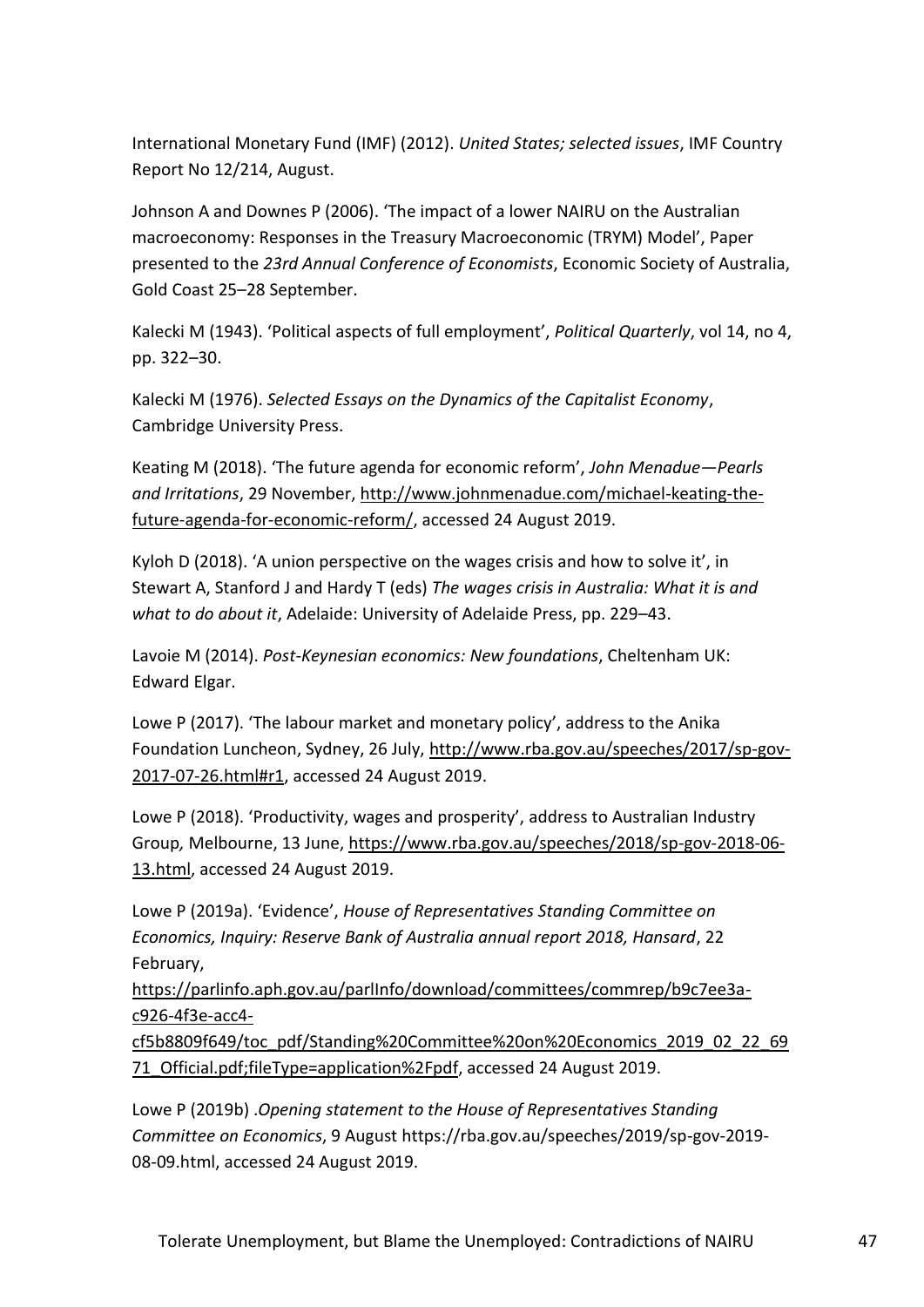Makin A (2016). *The effectiveness of federal fiscal policy: A review*, Treasury External Paper, 2016-01, November.

Martin W and Rowthorn R (2012). 'Is the British economy supply constrained II?', UK Innovation Research Centre, May.

Morrison S (2019). 'Answer to question on notice', House of Representatives Hansard, 29 July, pp1174-6.

National Australia Bank (NAB) (2018). *NAB Quarterly Business Survey, 2018 Q3*, 18 October.

NewDaily (2019). 'Sunrise backtracks on "dole bludger" segment and issues apology', *NewDaily*, 31 July, [https://thenewdaily.com.au/news/national/2019/07/31/michaelia](https://thenewdaily.com.au/news/national/2019/07/31/michaelia-cash-dole-bludger/)[cash-dole-bludger/,](https://thenewdaily.com.au/news/national/2019/07/31/michaelia-cash-dole-bludger/) accessed 24 August 2019.

Parliament of the Commonwealth of Australia (1945). *Full Employment in Australia*, Canberra: Commonwealth Government Printer, 30 May.

Peatling S (2016). 'Tony Abbott slams pensions for people with "bad backs, a bit of depression"', *Sydney Morning Herald*, 14 December.

Phelps ES (1972). *Inflation policy and unemployment theory: The cost benefit approach to monetary planning,* New York: Norton.

Phillips, AW (1958). 'The Relation between Unemployment and the Rate of Change of Money Wage Rates in the United Kingdom 1861–1957,' *Economica* 25(100), pp. 283- 299.

Reserve Bank of Australia (RBA) (1998). *Australian Economic Statistics 1949–1950 to 1996–97: Occasional paper no 8*[, https://www.rba.gov.au/statistics/frequency/occ](https://www.rba.gov.au/statistics/frequency/occ-paper-8.html)[paper-8.html,](https://www.rba.gov.au/statistics/frequency/occ-paper-8.html) accessed 24 August 2019.

Richardson D and Denniss R (2011). Mining the truth: The rhetoric and reality of the commodities boom, *The Australia Institute Paper No 7*, September.

Rivlin AM (1999). 'New challenges for central bankers', *The Arthur Burns Memorial Lecture*, Frankfurt, Germany, 23 September.

Robinson J (1976). 'The age of growth', reprinted in Robinson J (1979) *Collected Economic Papers, Vol Five*, Oxford: Blackwell.

Rugitsky FM (2013). 'Degree of monopoly and class struggle: Political aspects of Kalecki's pricing and distribution theory', *Review of Keynesian Economics*, vol 1, no 4, pp 447–64.